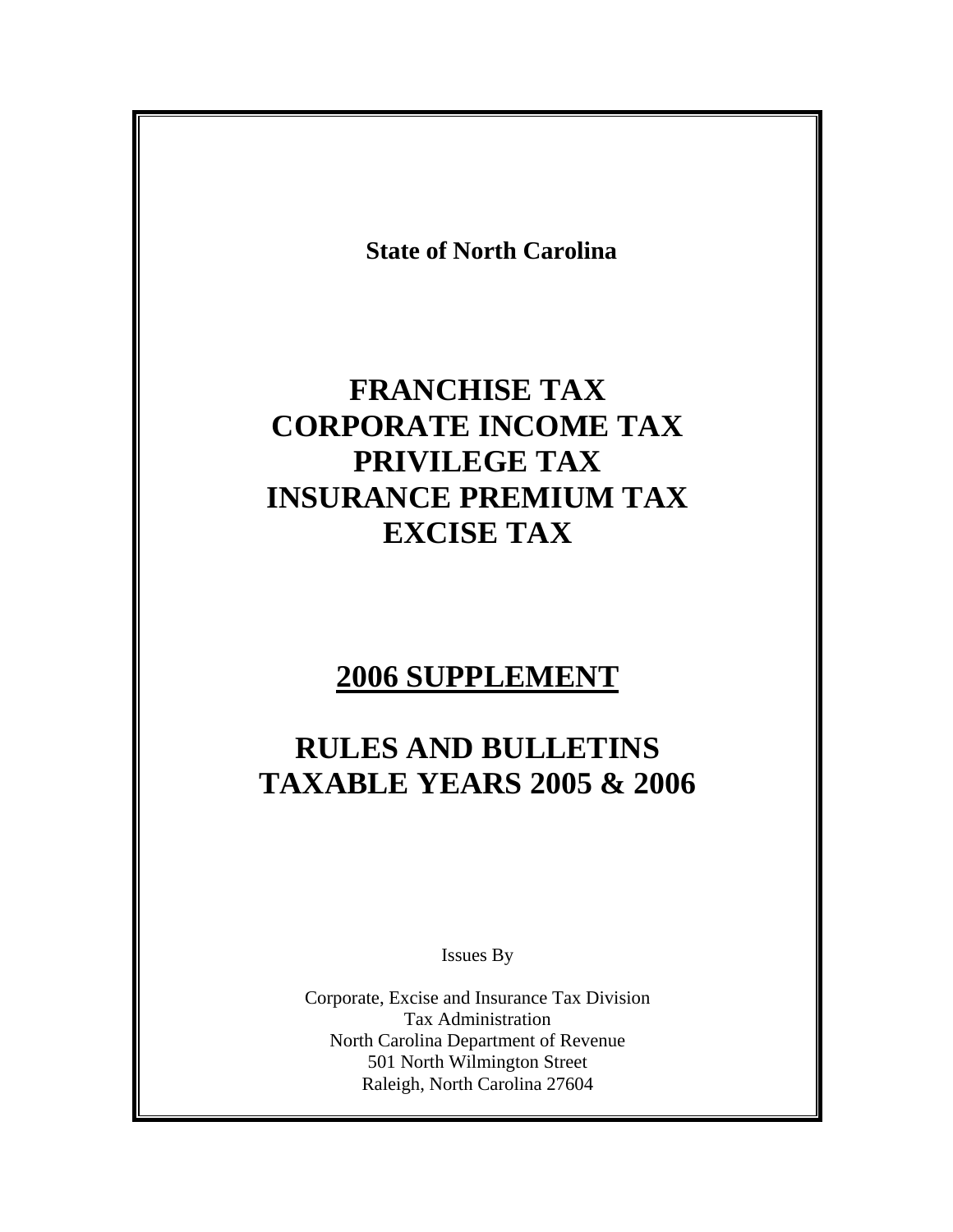## **2006 Supplement to Rules and Bulletins for Taxable Years 2005 & 2006**

### **Preface**

This publication is a supplement to the Franchise Tax, Corporate Income Tax, Privilege Tax, Insurance Premium Tax, and Excise Tax Rules and Bulletins for Taxable Years 2005 & 2006. This supplement addresses changes to the 2005/2006 Rules and Bulletins resulting from legislative actions, court decisions, Attorney General opinions, rules adopted or amended under the Administrative Procedures Act, Chapter 150B of the General Statutes, or administrative interpretation by the Department of Revenue.

This supplement includes only those sections of the 2005/2006 Rules and Bulletins that have been changed. With one exception, the changes are indicated by striking through the original material and underlining the new material. The exception is the section titled *Quality Jobs and Business Expansion Credits (Article 3A of Chapter 105).* This section is updated in its entirety each year; therefore, the old material is not struck through and the new material is not underlined.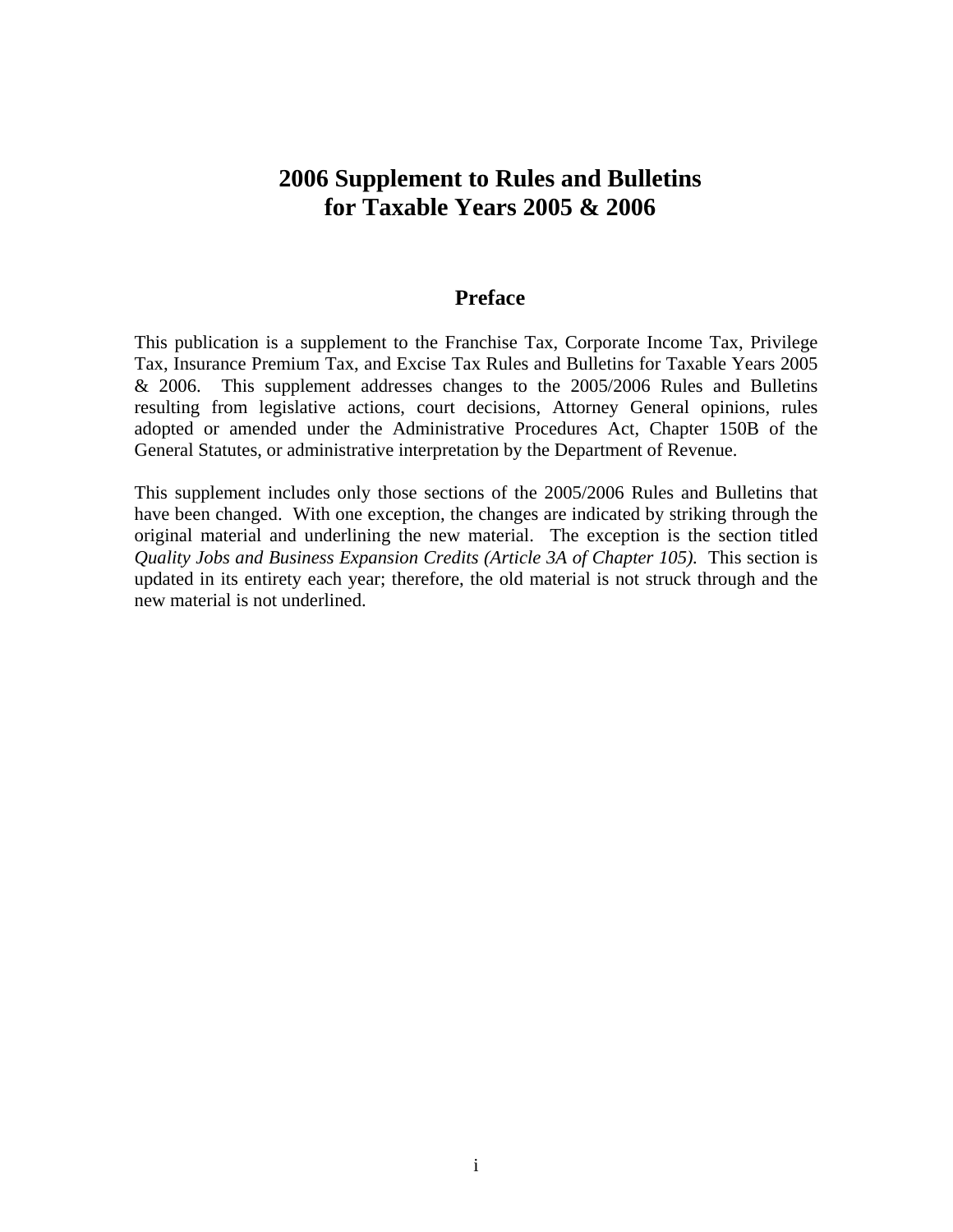# **Contents**

| I.<br><b>Franchise Tax</b>                                                       |
|----------------------------------------------------------------------------------|
|                                                                                  |
|                                                                                  |
|                                                                                  |
| Ε.                                                                               |
| F.                                                                               |
|                                                                                  |
| L.                                                                               |
| II.<br><b>Corporate Income Tax</b>                                               |
| $\mathbf{C}$ .                                                                   |
| D.                                                                               |
| J.                                                                               |
| P.                                                                               |
| U.                                                                               |
|                                                                                  |
| X.                                                                               |
| А.<br><b>B.</b><br>C.<br>Ε.<br>I.                                                |
| <b>Excise Tax</b><br>V.                                                          |
| A.                                                                               |
| C.                                                                               |
| VI.<br><b>Privilege Tax</b>                                                      |
| Amusements – Certain Exhibitions, Performances, and Entertainment Exempt68<br>D. |
| VII.<br><b>Insurance Premium Tax</b>                                             |
| E.                                                                               |
|                                                                                  |
|                                                                                  |
|                                                                                  |
| VIII.<br><b>General Administration</b>                                           |
| C.                                                                               |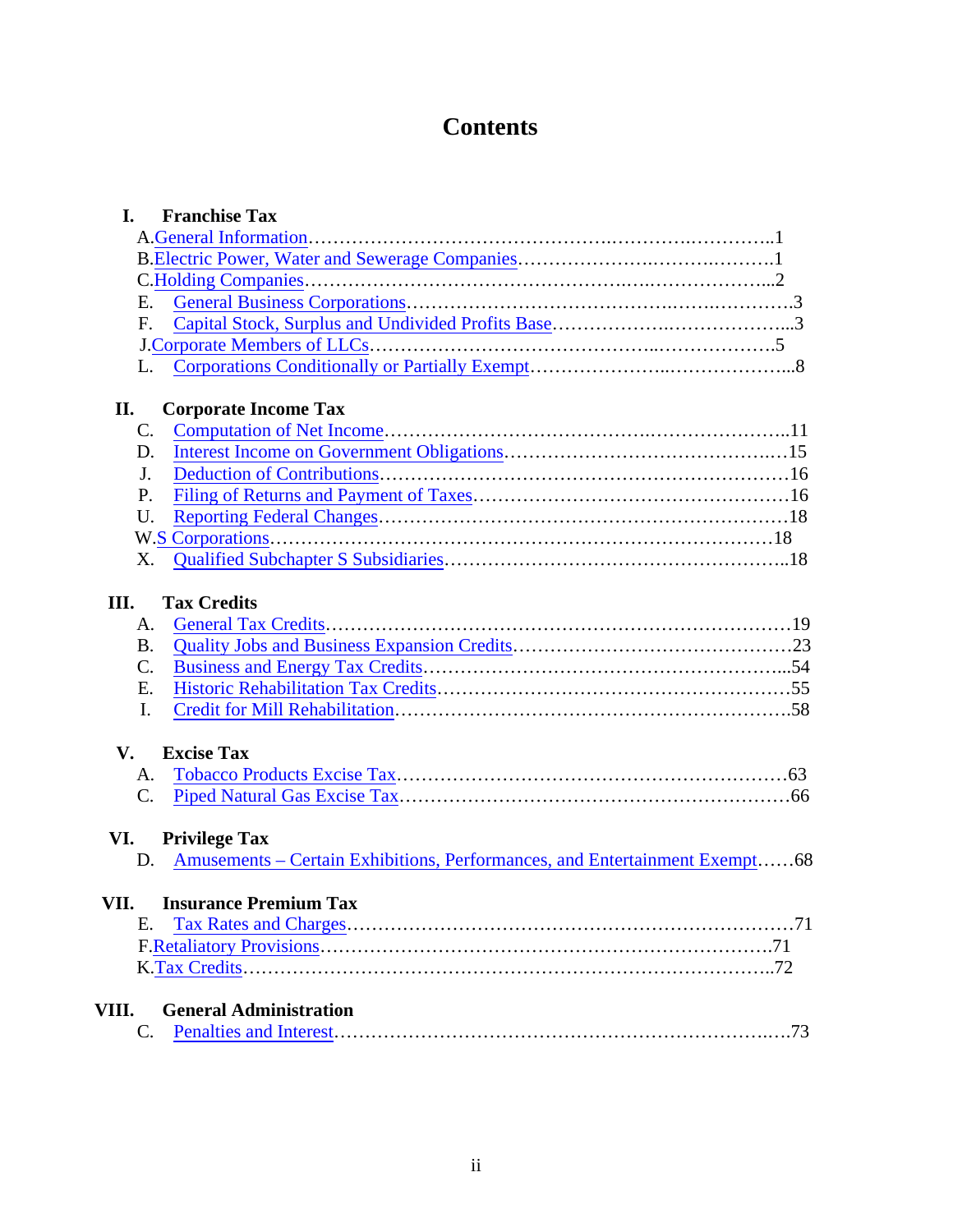### **I. FRANCHISE TAX (Article 3)**

#### <span id="page-3-0"></span>**A. General Information (G.S. 105-114)**

#### **2. Corporation Defined**

For franchise tax purposes, the term "corporation" includes not only corporations in the usual meaning of the term, but also associations, joint stock companies, trusts and other organizations formed or operating for pecuniary gain which have capital stock represented by shares and privileges not possessed by individuals or partnerships. The term does not includes a limited liability company companies that elect to be taxed as C Corporations for federal income tax purposes. (Change effective for taxable years beginning on or after January 1, 2007 and impacts franchise tax reported on the 2006 corporate income and franchise tax return since franchise tax is for the tax year in which the tax becomes due.

#### **9. Tax Credit for Limited Liability Companies Subject to Franchise Tax**

Effective for taxable years beginning on or after January 1, 2007, LLCs that elect to be taxed as C Corporations for federal income tax purposes are allowed a tax credit against franchise tax equal to the difference between the annual report fee on corporations under G.S. 55-1-22 and the annual report fee for limited liability companies under G.S. 57C-1-22(a). The credit allowed may not exceed the franchise tax liability for the taxable year reduced by the sum of all credits allowed, except payments of tax made by or on behalf of the taxpayer.

### **B. Electric Power, Water and Sewerage Companies (G.S. 105-116)**

#### **2. Due Date of the Return and Tax**

The returns are due quarterly and should contain, in addition to the other information, the total gross receipts from such business in North Carolina for the preceding calendar quarter. The return is due by the last day of the month that follows the quarter covered by the return. Payments by EFT are required if the company is required to pay tax semi-monthly. Payments are due as follows:

#### **a. Electric Power Companies**

Effective January 1, 2002, electric power companies must pay their gross receipts franchise tax in accordance with the same schedule by which they pay sales and use taxes on electricity.

A company that consistently remits at least \$10,000 a month in sales and use tax must pay the taxes twice a month. G.S. 105-241(b)(2) requires semi-monthly payments be made by electronic funds transfer.

Companies that remit between \$100 and \$10,000 a month in sales tax pay on a monthly basis, and all other companies pay on a quarterly basis.

The semi-monthly payment that covers the period from the first of the month to the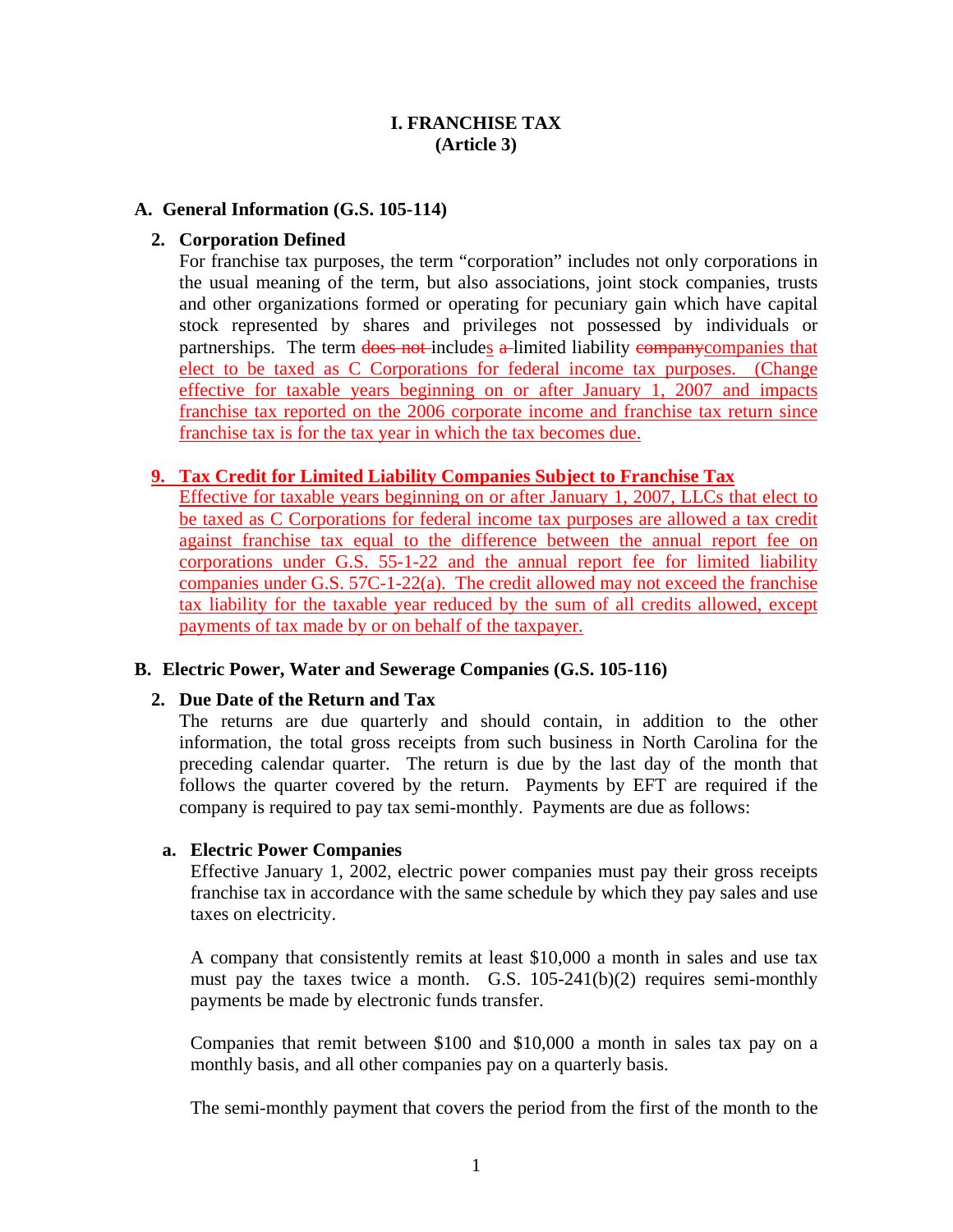<span id="page-4-0"></span> $15<sup>th</sup>$  day of the month is due by the  $25<sup>th</sup>$  of that month. The semi-monthly payment that covers the period from the  $16<sup>th</sup>$  day to the end of the month is due by the  $10<sup>th</sup>$ day of the following month.

Monthly payments are due by the  $15<sup>th</sup>$  day of the month that follows the month the tax accrues.

A company is not subject to interest and penalty on an underpayment for a semimonthly or monthly payment period if it timely pays at least ninety-five percent (95%) of the amount due for each period and includes the underpayment with the quarterly return for those semi-monthly or monthly payment periods.

Effective October 1, 2007, an electric power company that is consistently liable for less than \$100 per month in franchise tax is required to pay its tax on a quarterly basis. The tax is due at the same time the quarterly return is due.

An electric power company that is consistently liable for at least \$100 per month in franchise tax is required to pay its tax on a monthly basis. The tax is due by the  $20<sup>th</sup>$  day of the month following the calendar month for which the payment applies.

Additionally, if an electric power company's liability is consistently at least \$10,000 per month, the electric power company must prepay the next month's tax liability at the same time that it is paying the current month's liability. The prepayment must equal at least 65% of any of the following:

- The amount of tax due for the current month.
- The amount of tax due for the same month in the preceding year.
- The average monthly amount of tax due in the preceding calendar year.

### **b. Water & Sewerage Companies**

Companies pay tax quarterly when filing the quarterly return, which is due by the last day of the month that follows the quarter covered by the report.

### **C. Holding Companies (G.S. 105-120.2)**

### **1. Definition**

A holding company is any corporation that receives more than eighty percent (80%) of its gross income during its taxable year from corporations in which it owns, directly or indirectly, more than fifty percent (50%) of the outstanding voting stock or voting capital interest.

If a holding company has an ownership interest in an LLC doing business in the State and the LLC is treated as a C Corporation for federal income tax purposes, the holding company's share of the income of the LLC is included in the denominator and, if the corporation owns more than fifty percent (50%) of the voting capital interest in the LLC, the holding company's share of the income of the LLC is included in the numerator when computing the holding company test.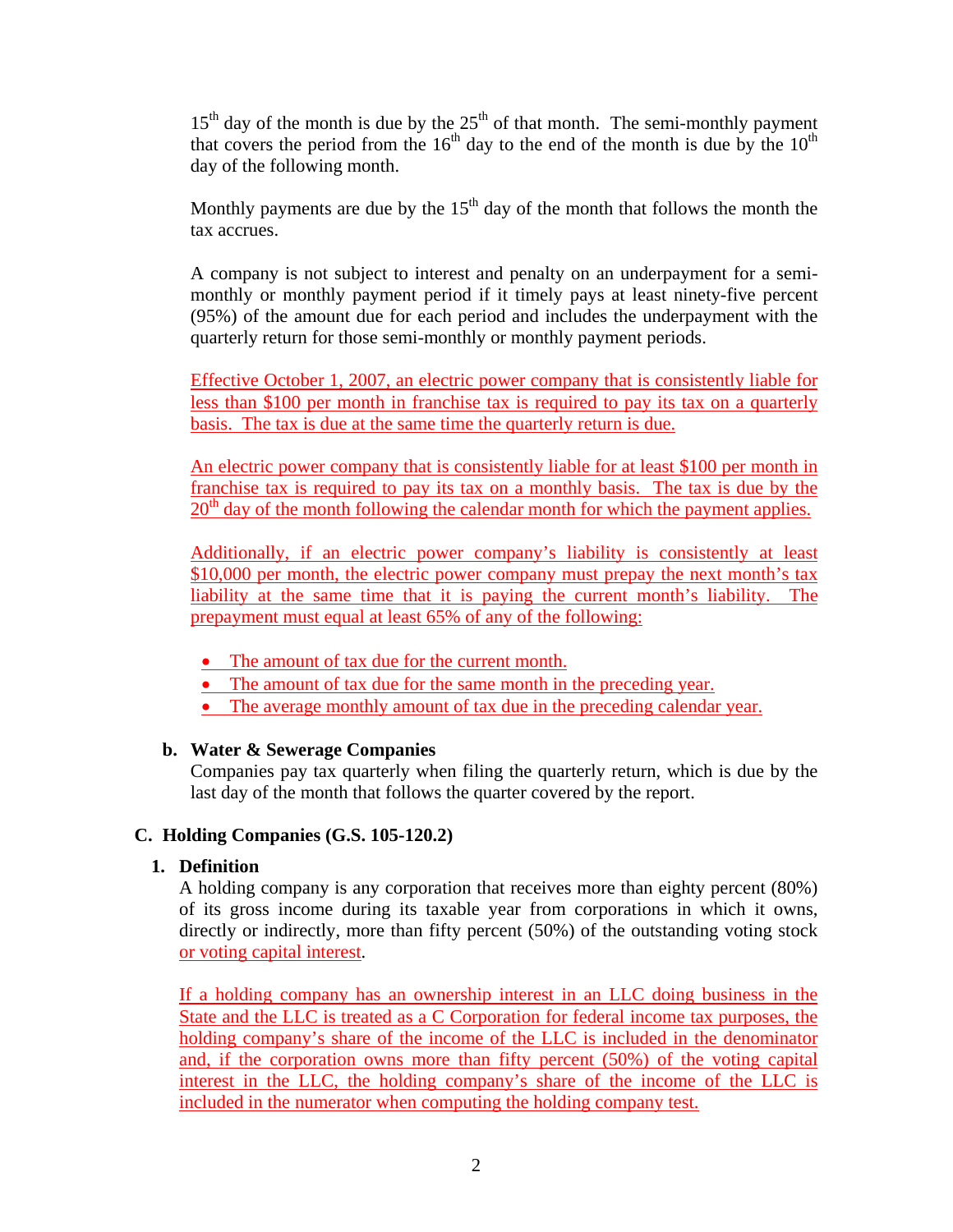<span id="page-5-0"></span>If a holding company has an ownership interest in an LLC doing business in the State and the LLC is treated as a corporation for federal income tax purposes, the holding company's share of the income of the LLC is included in the denominator, but not in the numerator when computing the holding company test.

### **E. General Business Corporations (G.S. 105-122)**

### **3. Corporations Required to File**

Unless specifically exempt under G.S. 105-125, all active and inactive domestic corporations, and all foreign corporations with a Certificate of Authority to do business, or which are in fact doing business in this State, are subject to the annual franchise tax levied under G.S. 105-122.

If an LLC is treated as a C Corporation for federal tax purposes and a corporate member's only connection to North Carolina is its ownership interest in the LLC, the corporate member(s) is not required to file a North Carolina corporate income tax return. The corporate member(s) is not required to file in this circumstance because the LLC reports its North Carolina income at the entity level and the apportionment attributes of the LLC do not flow through to the corporate member(s) as is the case when the LLC is disregarded or is treated as a partnership.

If an LLC is treated as a C Corporation for federal tax purposes and a corporate member has activities in this State in addition to its ownership interest in the LLC, the corporate member(s) is required to file a corporate income and franchise tax return.

### **F. Capital Stock, Surplus and Undivided Profits Base (G.S. 105-122(b) & (c))**

### **1. Bases on the Year End Balance Sheet**

This base is determined from the corporation's books and records, as reflected by its balance sheet, used for financial accounting purposes, as of the close of the income year immediately preceding the due date of the return.

### **2. Surplus Defined**

The term "surplus" for franchise tax purposes has a broader and more inclusive meaning than the generally accepted accounting definition. It includes, in addition to the balance sheet surplus, all liabilities, reserves and deferred credits.

### **3. Items Includable and Excludable**

In addition to the items listed on the tax form, include stock subscribed, deferred taxes and all other surplus, reserves, deferred credits, inventory valuation reserves, amounts deferred as result of a LIFO valuation method (LIFO "reserves") and liabilities except reserve for depreciation permitted for income tax purposes, accrued taxes, dividends declared, and definite and accrued legal liabilities. Deferred income resulting from customer advances for goods or services may be excluded from this base provided there exists a definite legal liability to render such service or deliver such goods, no part of such advances has been reported or is reportable for income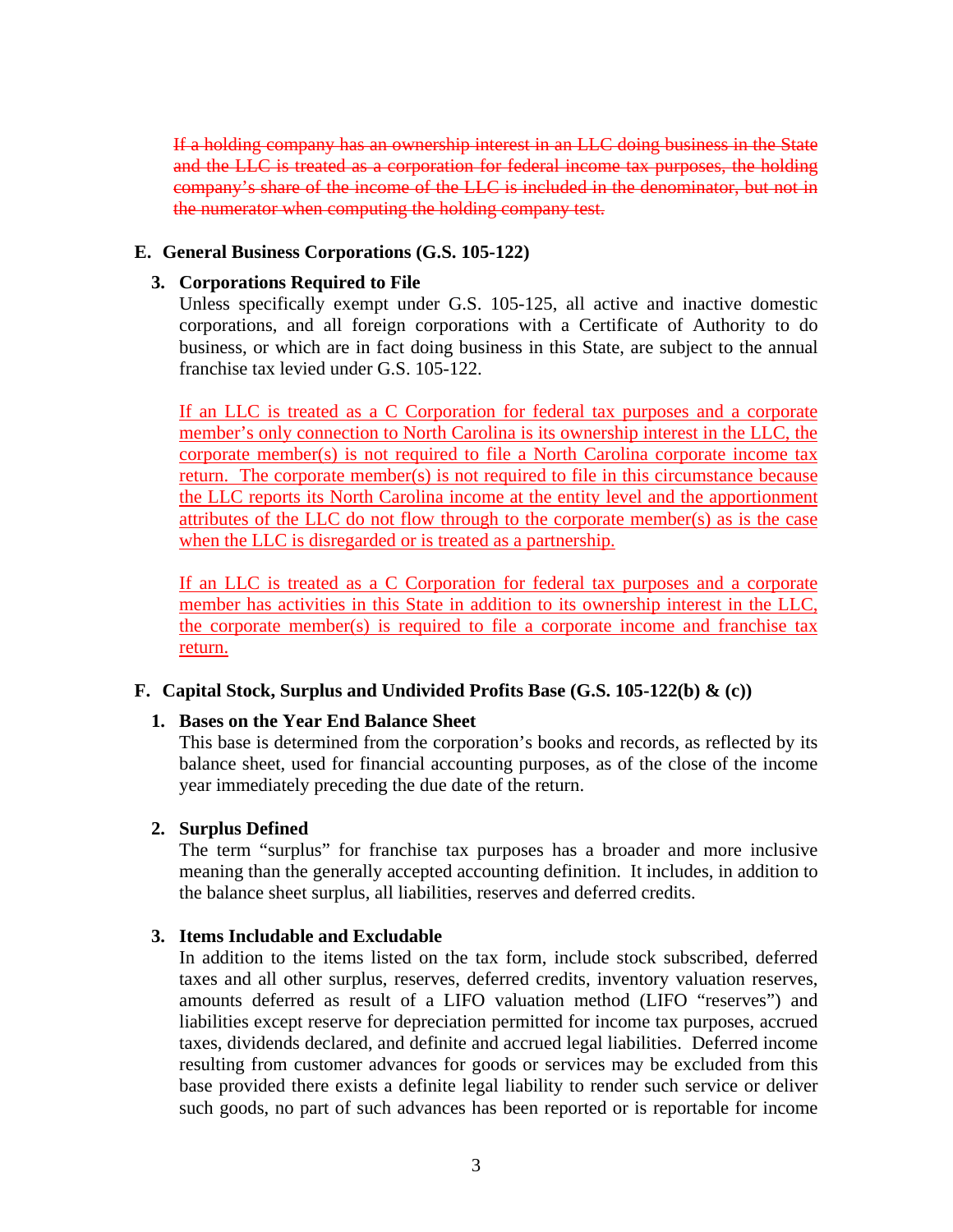tax purposes, and all related costs and expenses are reflected in the balance sheet as assets. Deferred income arising from the usual installment sale is not deductible since the corresponding liability would have been discharged at the time of delivery.

The following items are *excludable* from capital stock, surplus and undivided profits in arriving at the net base:

- a. Cost of treasury stock.
- b. Definite and accrued legal liabilities.
- c. Accrued taxes.
- d. Reserve for depreciation permitted for income tax purposes.
- e. Dividends declared.
- f. Reserves for cost of any air-cleaning device or sewage or waste treatment plant, including waste lagoons, and pollution abatement equipment certified by the Department of Environment and Natural Resources or the Environmental Management Commission. Reserves for cost should be net of any depreciation on the equipment excluded from the base.
- g. Cost of purchasing and installing equipment or constructing facilities for the purpose of recycling or resource recovering of or from solid waste certified by the Department of Environment and Natural Resources. Cost should be net of any depreciation on the equipment and facilities excluded from the base.
- h. Cost of constructing facilities of any private or public utility built for the purpose of providing sewer service to residential and outlying areas. Cost should be net of any depreciation on the facility excluded from the base.
- i. Cost of equipment and facilities acquired for the purpose of reducing the volume of hazardous waste generated. Cost should be net of any depreciation on the equipment and facilities excluded from the base.
- j. If a corporation is, in the opinion of the Secretary of Revenue, qualified under the United States Code Annotated Title 26, Section 851 as a "Regulated Investment Company" or "Real Estate Investment Trust" and elects to be treated as such for North Carolina tax purposes it shall be allowed to exclude the aggregate market value of its investments in stocks, bonds, debentures, or other securities or evidences of debt of other corporations, partnerships, individuals, municipalities, governmental agencies, or governments.
- k. All assets of an international banking facility which are employed outside the United States less all liabilities owed to foreign persons by the facility.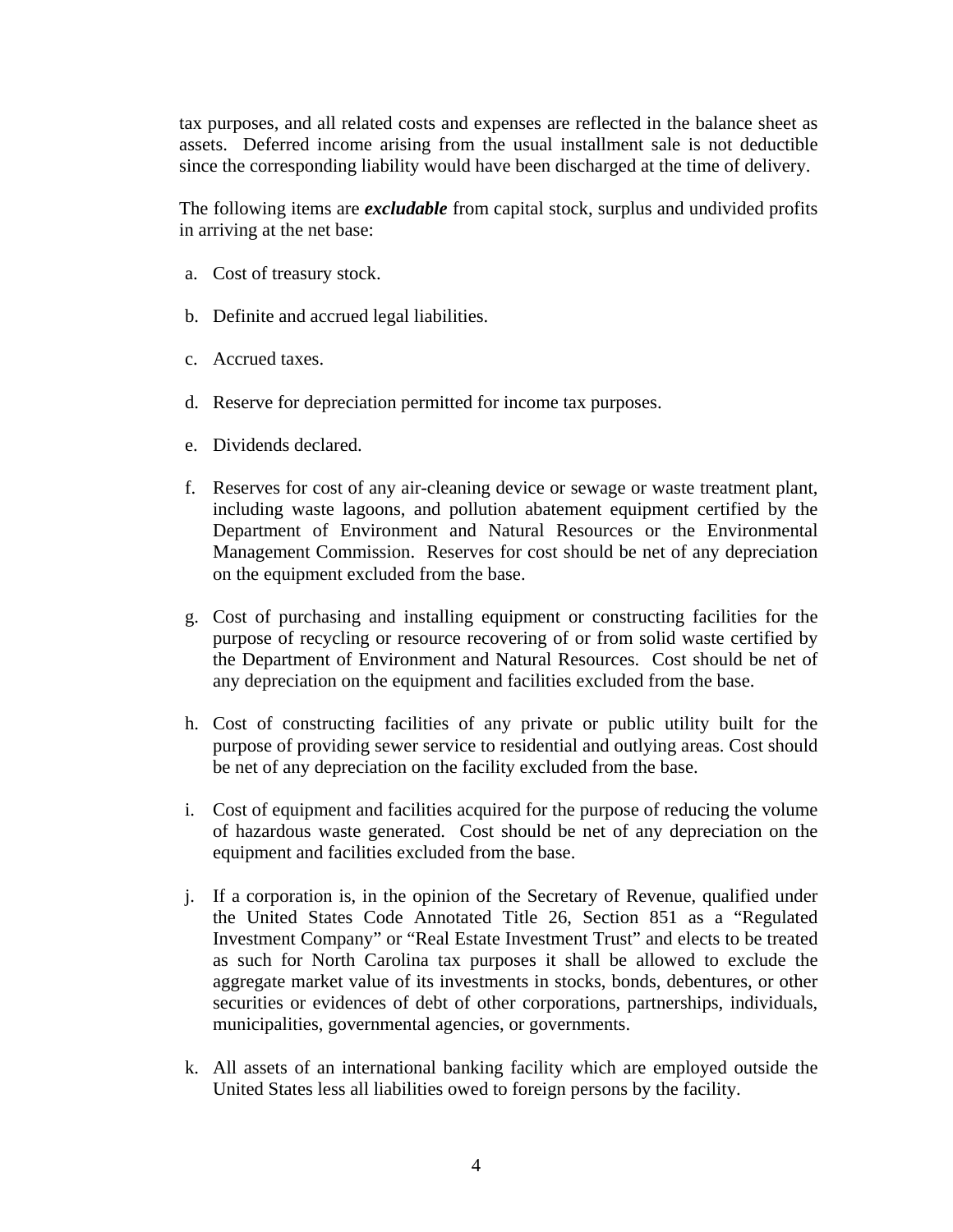<span id="page-7-0"></span>l. The corporation's investment in an LLC if the corporation is required to include a percentage of the LLC's income, assets, liabilities, and equity in the corporation's franchise tax calculation under G.S. 105-114.1.

The following items are *includable*:

- a. Capital stock subscribed
- b. Appraisal surplus.
- c. Reserve for bad debts.
- d. Deferred income (except as explained above).
- e. Deferred taxes. liabilities (may be reduced by deferred tax assets, but not below zero. No other deferred liabilities may be reduced by deferred tax assets. Effective for taxable years beginning on or after January 1, 2007.)
- f. Contingent liabilities.
- g. Inventory valuation reserves.
- h. LIFO "reserves."
- i. All other reserves and allocations: also, credit items (not exempted above) that do not represent definite and accrued legal liabilities. The liability must be definite in amount and must be incurred prior to the end of the taxable year. To be definite in amount, the liability must be exactly determined, and not merely accurately estimated.
- j. Percentage of LLC income, assets, liabilities, and equity under G.S. 105-114.1. For additional information on the filing requirements for members of LLCs, see Subsection J "Corporate Members of LLCs" and Item 5, Subsection L "Corporations Conditionally or Partially Exempt" in this section.

### **J. Corporate Members of LLCs (G.S. 105-114.1)**

*(This section does not apply to limited liability companies that are taxed as C Corporations, but does apply to noncorporate limited liability companies, i.e., limited liability companies that do not elect to be taxed as C Corporations under the Code. )*

Effective January 1, 2002, a corporation that is a member of a limited liability company (LLC) and is entitled to receive at least seventy percent (70%) of the LLC's assets upon dissolution is required to include a percentage of the LLC's income, assets, liabilities, and equity in the corporation's franchise tax calculation. In that case, the corporation's investment in the LLC is not included in the calculation of the corporation's capital stock, surplus and undivided profits base.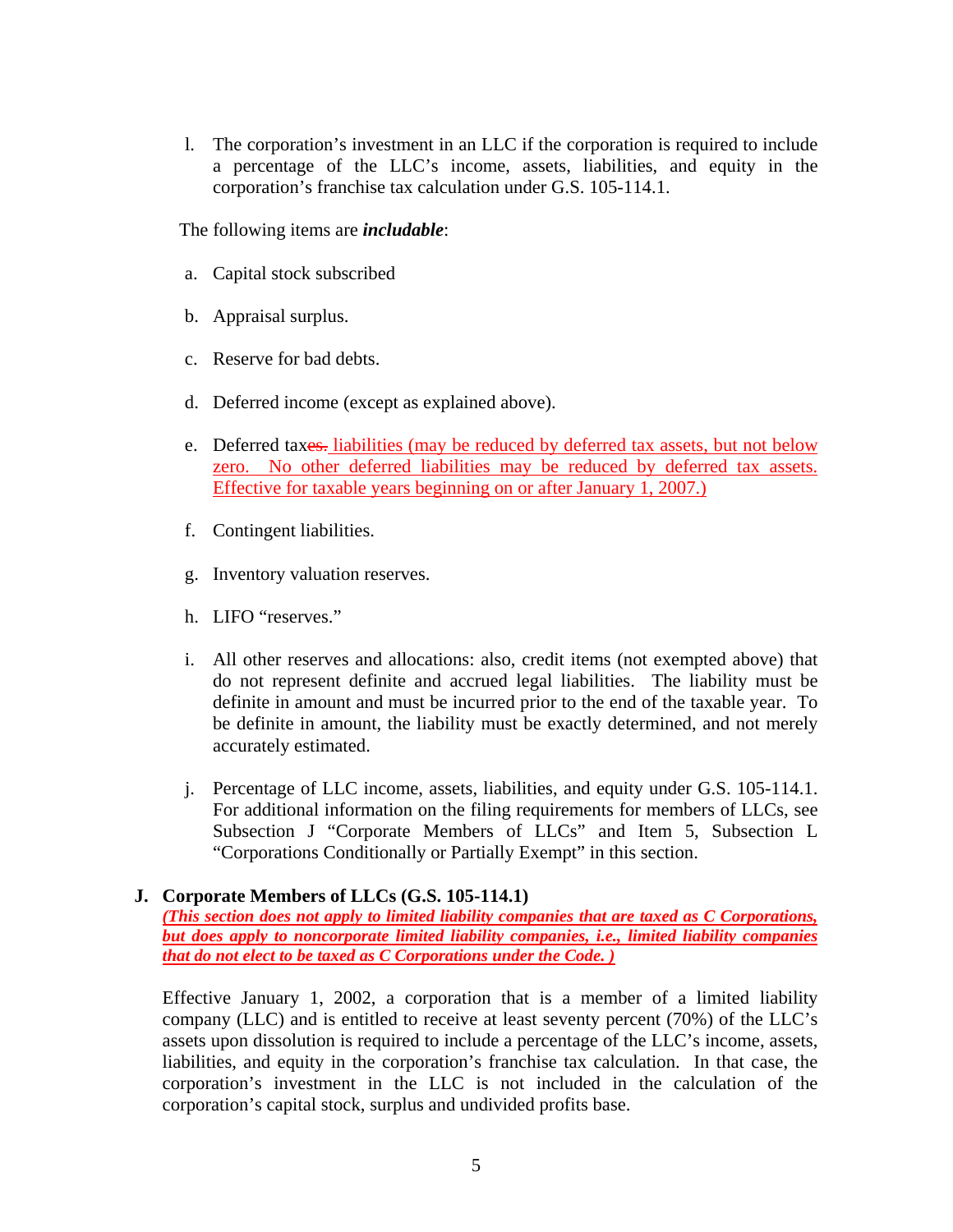Effective January 1, 2003, if a corporation or affiliated group of corporations owns, directly or constructively, seventy percent (70%) or more of the capital interests in an LLC, the corporation or group of corporations must include the same percentage of the LLC's assets in its three franchise tax bases. The attribution to the three bases is equal to the same percentage of (1) the LLC's capital stock, surplus and undivided profits, (2) fifty-five percent (55%) of the LLC's appraised ad valorem tax value of property, and (3) the LLC's actual investment in tangible property in this State.

Exception – if the total book value of the LLC's assets never exceeds one hundred fifty thousand dollars (\$150,000) during its taxable year, no attribution is required.

Effective January 1, 2005, the ownership percentage that requires an attribution of the LLC's assets is reduced from seventy percent (70%) to fifty percent (50%).

When a partnership, trust, LLC, or other entity is placed between a corporation and an LLC, ownership of the capital interests in an LLC is determined under the constructive ownership rules for partnerships, estates, and trusts in IRC §318(a)(2)(A) and (B), modified as follows:

- The term "capital interest" is substituted for "stock" where that term appears in the referenced Code section.
- An LLC and any noncorporate entity other than a partnership, estate or trust is treated as a partnership.
- The operating rule of section  $318(a)(5)$  applies without regard to section  $318(a)(5)(C)$ .

Example: A partnership owns one hundred percent (100%) of the capital interests of an LLC. Corporation A is a fifty percent (50%) owner of the partnership. Corporation A constructively owns fifty percent (50%) of the capital interest in the LLC.

The members of an affiliated group must determine the percentage of the LLC's assets to be included in each member's franchise tax bases. If all members of the group are doing business in North Carolina, then the percentage of the LLC's assets included by each member in its franchise tax bases is equal to the member's percentage ownership in the LLC. If some of the members of the group are not doing business in North Carolina, then the percentage of the LLC's assets owned by the group are allocated among the members that are doing business in North Carolina. The percentage attributed to each member doing business in North Carolina is determined by multiplying the percentage of the LLC owned by the entire group by a fraction. The numerator of the fraction is the percentage of the LLC owned by the member and the denominator is the total percentage of the LLC owned by all members doing business in North Carolina.

If the owner of the capital interests in a noncorporate LLC is an affiliated group of corporations, the percentage to be included by each member that is doing business in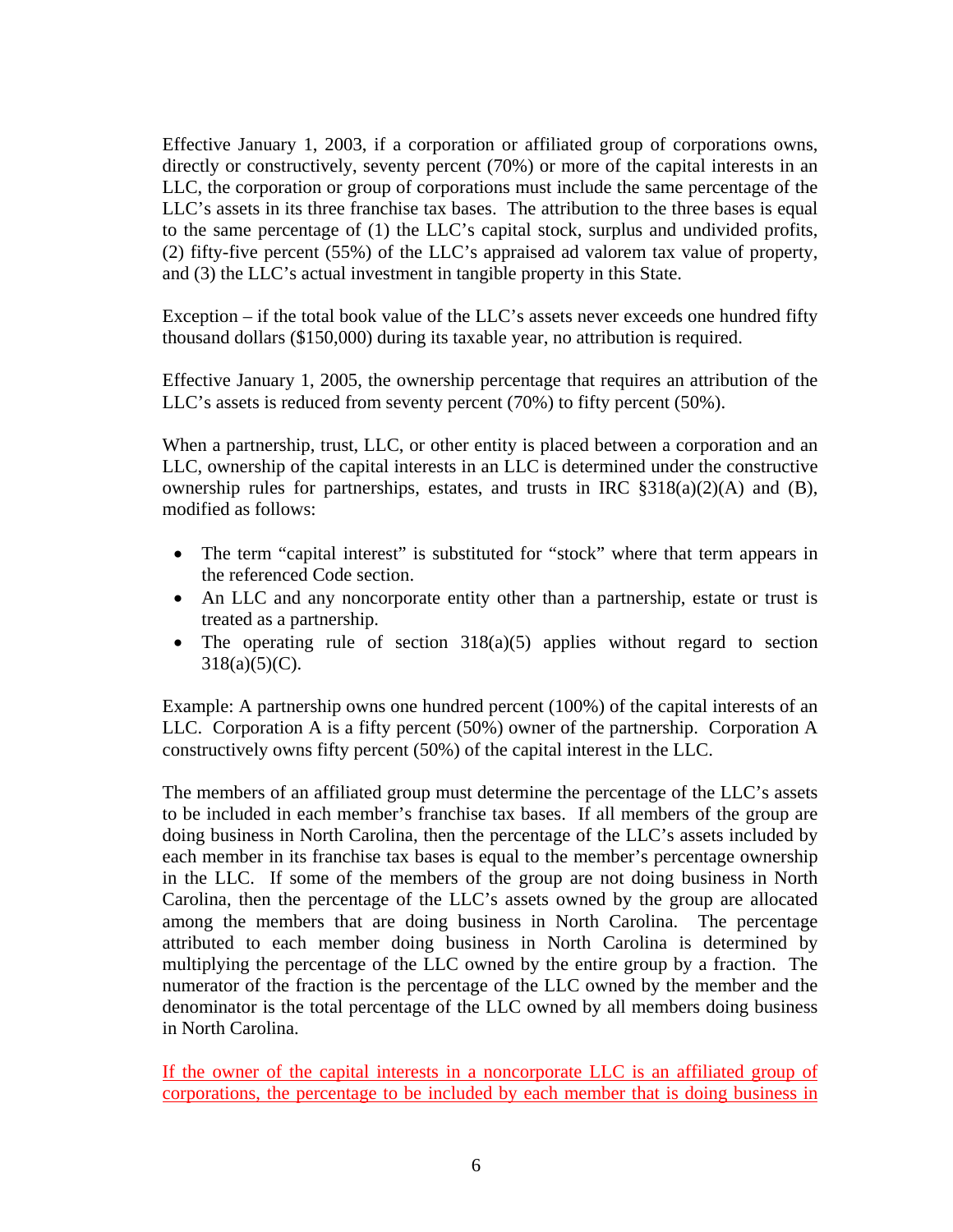this State is determined by multiplying the capital interests in the noncorporate LLC owned by the affiliated group by a fraction. The numerator of the fraction is the capital interests of the noncorporate LLC owned by the group member, and the denominator is the capital interests in the noncorporate LLC owned by all group members that are doing business in this State.

Effective for taxable years beginning on or after January 1, 2007, ownership of the capital interests in an LLC is determined under the constructive ownership rules for partnerships, estates, and trusts in IRC §318(a)(2)(A) and (B), modified as follows:

- The term "capital interest" is substituted for "stock" where that term appears in the referenced Code section.
- A noncorporate LLC and any noncorporate entity other than a partnership, estate, or trust is treated as a partnership.
- The operating rule of section  $318(a)(5)$  of the Code applies without regard to section  $318(a)(5)(C)$ .

Example: An affiliated group of corporations own one hundred percent (100%) of the capital interests in an LLC. The group consists of three corporations. Corporation A is doing business in North Carolina and owns fifty percent (50%) of the LLC. Corporation B is doing business in North Carolina and owns ten percent (10%) of the LLC. Corporation C is not doing business in North Carolina and owns forty percent (40%) of the LLC. The percentage of the LLC's assets required to be included in Corporation A's and Corporation B's franchise tax bases is determined as follows:

Corporation A:  $100\% \text{ X } 50\% \div (50\% + 10\%) = 83.33\%$ 

Corporation B:  $100\% \times 10\% \div (50\% + 10\%) = 16.67\%$ 

A corporation that is required to include a percentage of the noncorporate LLC's assets in its franchise tax bases may exclude its investment in the noncorporate LLC from its computation of the capital stock base.

Shifting assets back and forth between a corporation and  $a_n$  a noncorporate LLC to avoid franchise tax is prohibited. Ownership of the capital interests in  $a_n$ noncorporate LLC is determined as of the last day of the noncorporate LLC's taxable year. The attribution of the noncorporate LLC's assets and the exclusion of the corporation's investment in the **noncorporate** LLC are made to the corporation's next following franchise tax return. However, if the corporation and noncorporate LLC engage in a pattern of transferring assets between them so that each did not own the assets on the last day of its taxable year, the ownership of the capital interest in the noncorporate LLC must be determined as of the last day of the corporation's taxable year.

Any taxpayer who, because of fraud with intent to evade tax, underpays the tax under this Article (G.S. 105 Article 3) is guilty of a Class H felony in accordance with G.S. 105-236(7). For additional information on the filing requirements for members of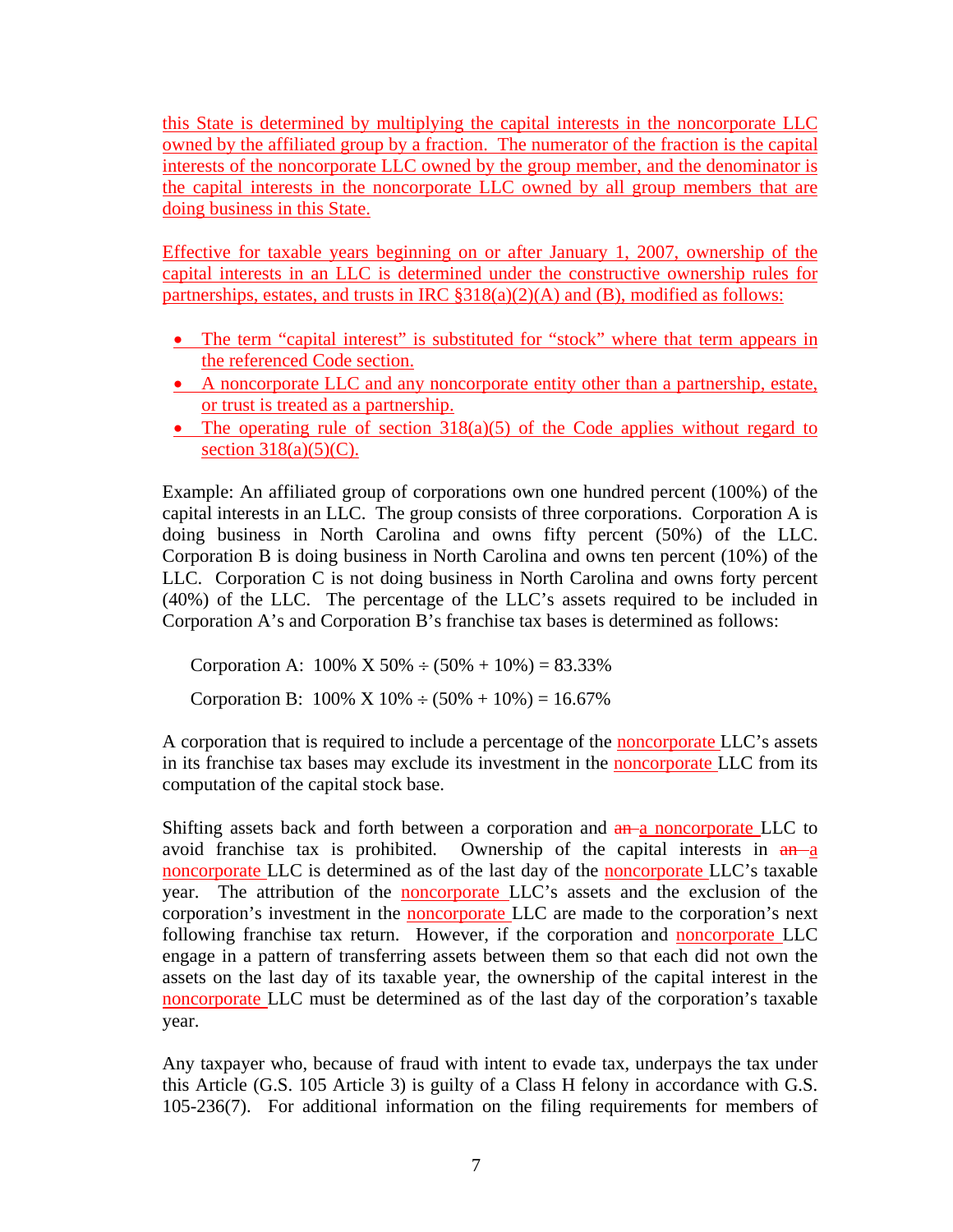<span id="page-10-0"></span>LLCs, see Item 5, Subsection L "Corporations Conditionally or Partially Exempt" in this section.

### **L. Corporations Conditionally or Partially Exempt (G.S. 105-122, G.S. 105-125)**

### **5. Limited Liability Company (LLC)**

The "North Carolina Limited Liability Company Act" (Chapter 57C of the North Carolina General Statutes) permits the organization and operation of limited liability companies (LLC). An LLC is a business entity that combines the S corporation characteristic of limited liability with the flow-through features of a partnership. Limited Noncorporate limited liability companies are not subject to the franchise tax. A noncorporate limited liability company is an LLC that does not elect to be taxed as a C Corporation under the Code.

Each corporate member of an LLC doing business in North Carolina has nexus in North Carolina, however, not every corporate member is required to file North Carolina corporate income and franchise tax returns. The determining factors are the LLC's entity classification and each corporate member's other activities in this State.

If an LLC is treated as a partnership for federal income tax purposes, each corporate member is required to file a corporate income and franchise tax return even if there are no other activities in the State since the LLC's income, assets, and activities flow through to the members of the LLC. The treatment of a corporate member of an LLC that is treated as a partnership is identical to the treatment of a corporation that is a partner in a partnership.

If the LLC is treated as a corporation for federal tax purposes and each corporate member's only connection to North Carolina is its ownership interest in the LLC, the corporate member(s) is not required to file a North Carolina corporate income and franchise tax return even though the corporate member(s) has nexus in North Carolina as a result of its membership in the LLC. The corporate member(s) is not required to file in this circumstance because the LLC reports its North Carolina income at the entity level and the apportionment attributes of the LLC do not flow through to the corporate member(s) as is the case when the LLC is disregarded or is treated as a partnership.

If the LLC is treated as a corporation for federal tax purposes and each corporate member has activities in this State, in addition to its ownership interest in the LLC, that make the corporate member subject to the franchise tax, the corporate member(s) is required to file a corporate income and franchise tax return.

Effective for taxes due January 1, 2002, through December 31, 2002, a corporation that is a member of an LLC and is entitled to receive at least seventy percent (70%) of the LLC's assets upon dissolution, must include the LLC's assets in the corporation's investment in tangible property franchise tax base. The member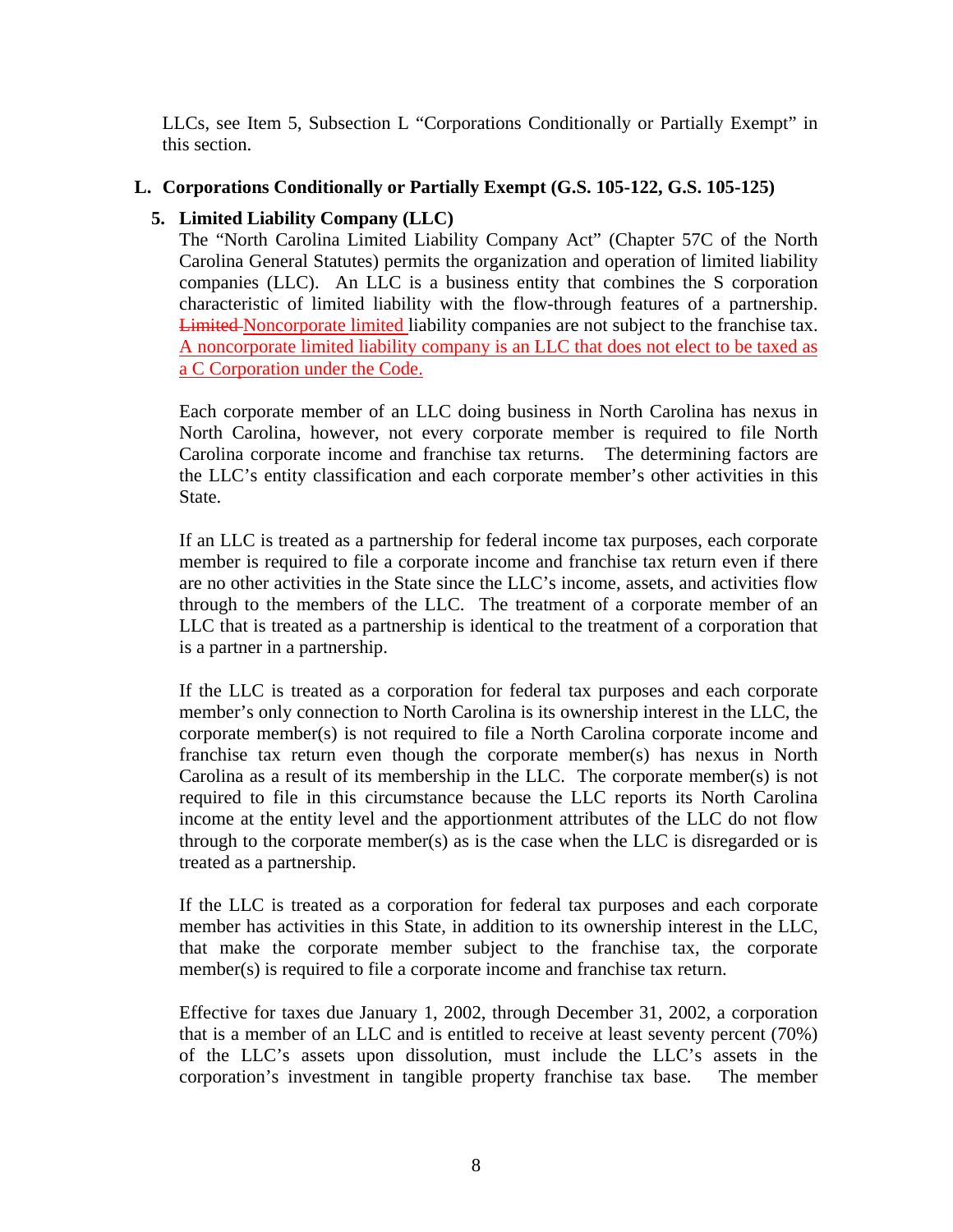corporation's investment in the LLC is excludible from the computation of the corporation's capital stock, surplus and undivided profits base. (G.S. 105-114(c)).

Effective for any taxes due on or after January 1, 2003, the income, assets, liabilities, or equity of an LLC are attributed to a corporation or affiliated group of corporations if the corporation or affiliated group of corporations owns, directly or constructively, seventy percent (70%) or more of the LLC's assets. Constructive ownership can exist when a partnership, trust, LLC, or other entity is placed between a corporation and an LLC. In such situations, ownership of the capital interests in an LLC is determined under the constructive ownership rules for partnerships, estates, and trusts in IRC  $\S 318(a)(2)(A)$  and (B), modified as follows:

- The term "capital interest" is substituted for "stock" where that term appears in the referenced Code section.
- An LLC and any noncorporate entity other than a partnership, estate, or trust is treated as a partnership.
- The operating rule of section 318(a)(5) applies without regard to section  $318(a)(5)(C)$ .

Effective January 1, 2005, the ownership percentage that requires an attribution of the LLC's assets is reduced from seventy percent (70%) to fifty percent (50%).

Effective for taxable years beginning on or after January 1, 2007, ownership of the capital interests in an LLC is determined under the constructive ownership rules for partnerships, estates, and trusts in IRC §318(a)(2)(A) and (B), modified as follows:

- The term "capital interest" is substituted for "stock" where that term appears in the referenced Code section.
- A noncorporate LLC and any noncorporate entity other than a partnership, estate, or trust is treated as a partnership.
- The operating rule of section  $318(a)(5)$  of the Code applies without regard to section  $318(a)(5)(C)$ .

An example of the attribution calculation is included in Subsection J "Corporate Members of LLCs" in this section. The member corporation's actual investment in the LLC is excludible from the member corporation's computation of its capital stock, surplus and undivided profits base.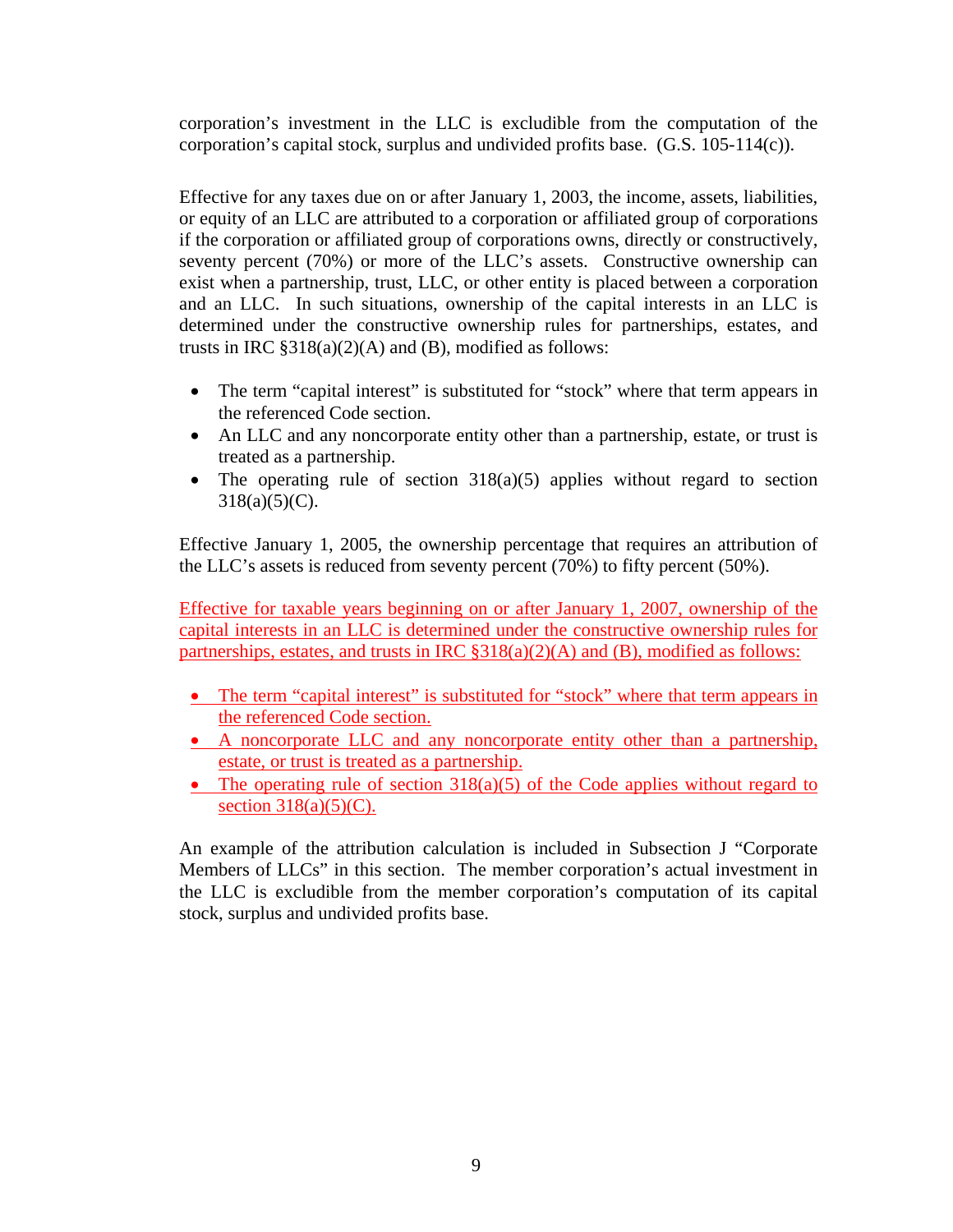### **II. CORPORATE INCOME TAX (Article 4)**

#### **C. Computation of Net Income (G.S. 105-130.3, G.S. 105-130.5)**

#### **2. Adjustments to Federal Taxable Income**

The following *additions* to Federal taxable income must be made in determining State net income:

- a. Taxes based on or measured by net income by whatever name called and excess profits taxes.
- b. Interest paid in connection with income exempt from State income taxation. (See Subject: "Attribution of Expenses to Nontaxable Income and to Nonapportionable Income and Property.")
- c. The contributions deduction allowed by the Internal Revenue Code.
- d. Interest income earned on bonds and other obligations of other states or their political subdivisions, less allowable amortization on any bond acquired on or after January 1, 1963.
- e. The amount by which gains have been offset by the capital loss carryover allowed under the Internal Revenue Code. All gains recognized on the sale or other disposition of assets must be included in determining State net income or loss in the year of disposition.
- f. The net operating loss deduction allowed by the Internal Revenue Code.
- g. Payments to or charges by a parent, subsidiary or affiliated corporation in excess of fair compensation in all intercompany transactions of any kind whatsoever.
- h. The amount of all income tax credits claimed against the corporation's income tax liability during the income year. In lieu of the add-back of tax credits to federal taxable income, taxpayers must now reduce the amount of credit available by the current income tax rate. (See Form CD-425, Part 4, Line 26.)
- i. Percentage depletion in excess of cost depletion applicable to mines, oil and gas wells and other natural deposits located outside this State.
- j. The amount allowed under the Code for depreciation or as an expense in lieu of depreciation for a utility plant acquired by a natural gas local distribution company, to the extent the plant is included in the company's rate base at zero cost in accordance with G.S. 62-158.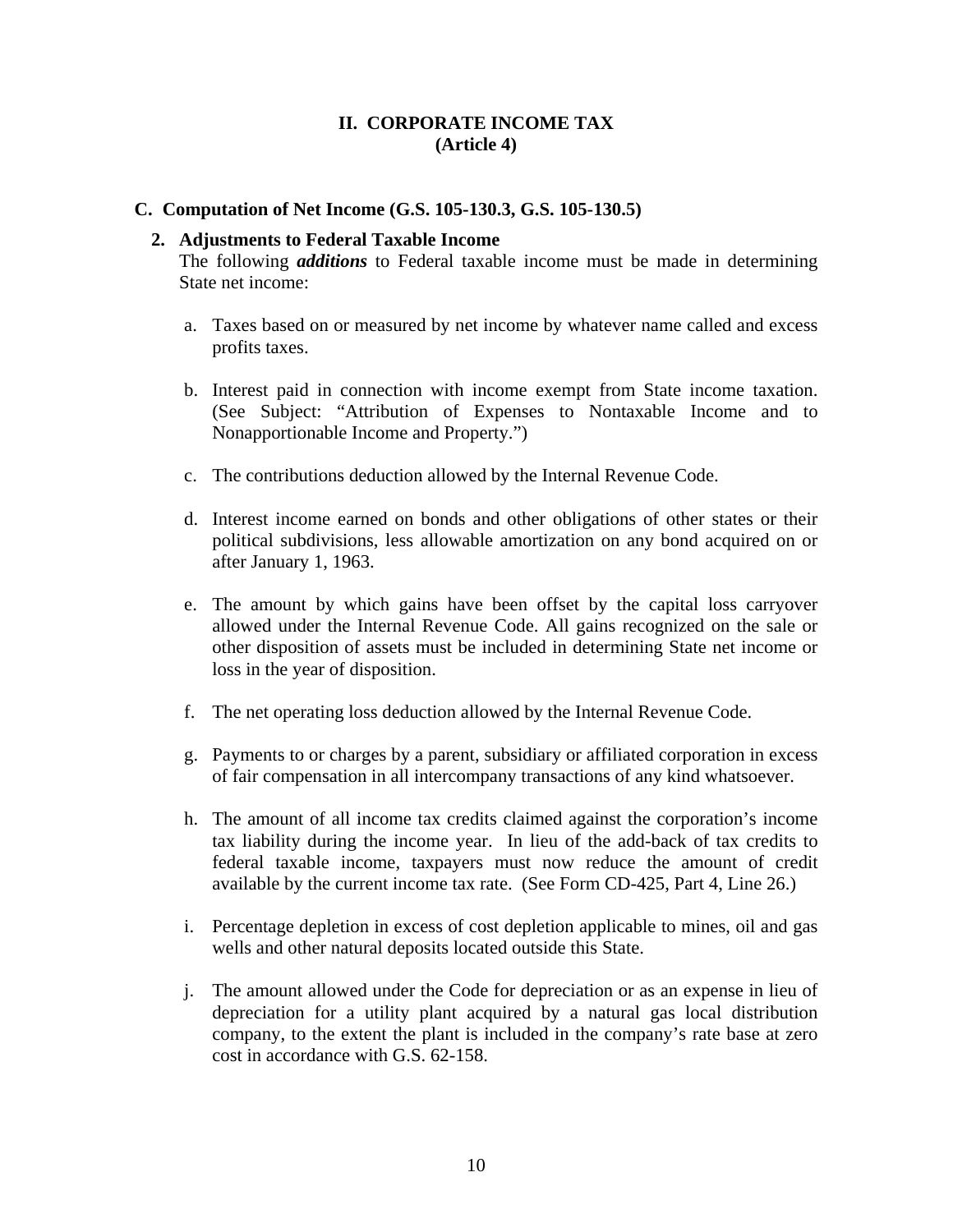- <span id="page-13-0"></span>k. Royalty payments for the use of intangible property in this State made to a related member and deducted as an expense by a payer in arriving at federal taxable income if the election is made under G.S. 105-130.7A for the recipient to exclude the royalty income from its income. Intangible property is defined as copyrights, patents, and trademarks. A taxpayer is not required to add back royalty payments for the use of intangible property in this State made to a related recipient that is organized under the laws of another country if the country has a comprehensive income tax treaty with the United States and imposes a tax on royalty income of the recipient at a rate that is equal to or exceeds the State's corporate income tax rate. (See G.S. 105-130.7A(b)(4) and (5) for definitions of related members.) (Change effective for taxable years beginning on or after January 1, 2006.)
- l. The applicable percentage of the amount allowed as a special accelerated depreciation deduction under section 168(k) or section 1400L of the Code. For taxable years beginning on or after January 1, 2003, the applicable percentage is seventy percent (70%). For taxable years beginning on or after January 1, 2005, the applicable percentage is zero percent (0%).
- m. The gross income from international shipping activities excluded from federal taxable income because the corporation elects to be subject instead to a tonnage tax under Subchapter R of Chapter 1 of the Code. (Effective for taxable years beginning on or after January 1, 2005).
- n. The gross income from domestic production activities excluded from federal taxable income under Section 199 of the Code. (Effective for taxable years beginning on or after January 1, 2005).
- o. Qualifying expenses for which a film or television production credit is claimed under G.S 105-130.47. (Effective for taxable years beginning on or after January 1, 2005, and applies to qualifying expenses incurred on or after July 1, 2005.) (Repealed effective for taxable years beginning on or after January 1, 2007.)

The following *deductions* from Federal taxable income must be made in determining State net income:

a. Interest upon the obligations of the United States or its possessions, to the extent included in federal taxable income. However, interest upon obligations of the United States shall not be an allowable deduction unless interest upon obligations of the State of North Carolina or any of its political subdivisions is exempt from income tax imposed by the United States. See subject: "Attribution of Expenses to Nontaxable Income and to Nonapportionable Income and Property.")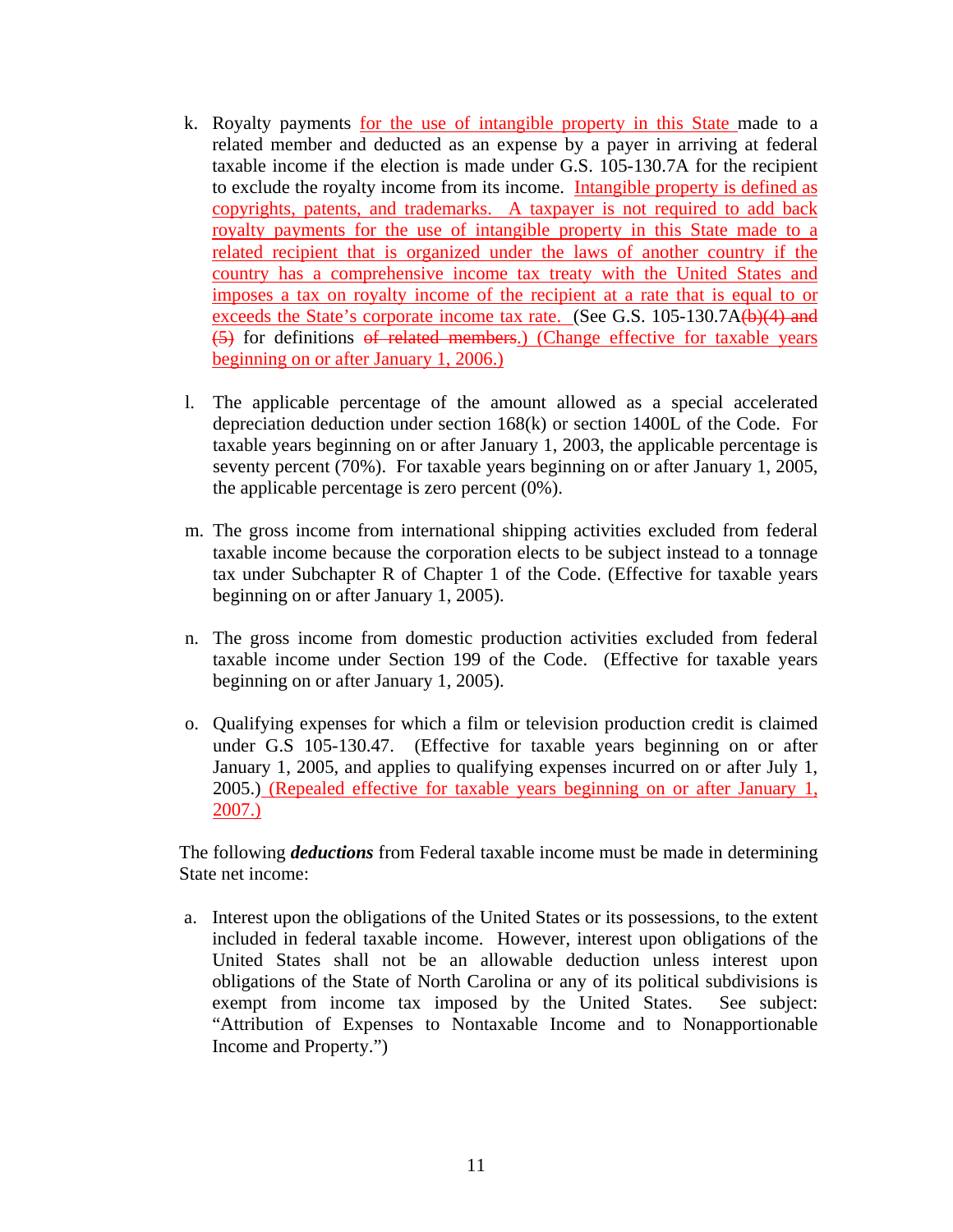- b. Interest (net of expenses) received from obligations of the State of North Carolina, a political subdivision of this State, a commission, authority, or another agency of this State, and a nonprofit educational institution organized or chartered under the laws of this State to the extent included in federal taxable income.
- c. Payments received from a parent, subsidiary, or affiliated corporation in excess of fair compensation in intercompany transactions which in the determination of the net income or net loss of such corporation were not allowed as a deduction under this State's revenue laws.
- d. Dividends treated as received from sources outside the United States, as determined under section 862 of the Code, net of related expenses, to the extent included in federal taxable income. The netting of related expenses shall be calculated in accordance with G.S 105-130.5(c)(3) and G.S. 105-130.6A.
- e. Any amount included in federal taxable income under section 78 or section 951 of the Code, net of related expenses.
- f. Net economic losses incurred by the corporation in any or all of the fifteen (15) preceding years pursuant to the provision of G.S. 105-130.8. For specific instructions with respect to net economic loss determination and requirements applicable to multistate corporations, see Subject: "Net Economic Loss Carry-Over."
- g. Contributions or gifts made by the corporation within the income year to the extent provided under G.S. 105-130.9. (See Subject: "Deduction of Contributions.")
- h. Amortization in excess of depreciation allowed for Federal income tax purposes on the cost of sewage, waste or air pollution facilities; recycling and resource recovering facilities; or hazardous waste disposal facilities as provided in G.S. 105-130.10. (See Subject: "Rapid Amortization of Air or Water Pollution Abatement, Recycling and Resource Recovering, Sewage, and Hazardous Waste Facilities.")
- i. Depreciation of emergency facilities acquired prior to January 1, 1955. Any corporation shall be permitted to depreciate any emergency facility, as defined in section 168 of the Internal Revenue Code in effect prior to 1976, over its useful life, provided such facility was acquired prior to January 1, 1955, and no amortization has been claimed on such facility for State income tax purposes.
- j. The amount of losses realized on the sale or other disposition of assets not allowable under section  $1211(a)$  of the Internal Revenue Code. All losses recognized on the sale or other disposition of assets must be included in determining State net income or loss in the year of disposition.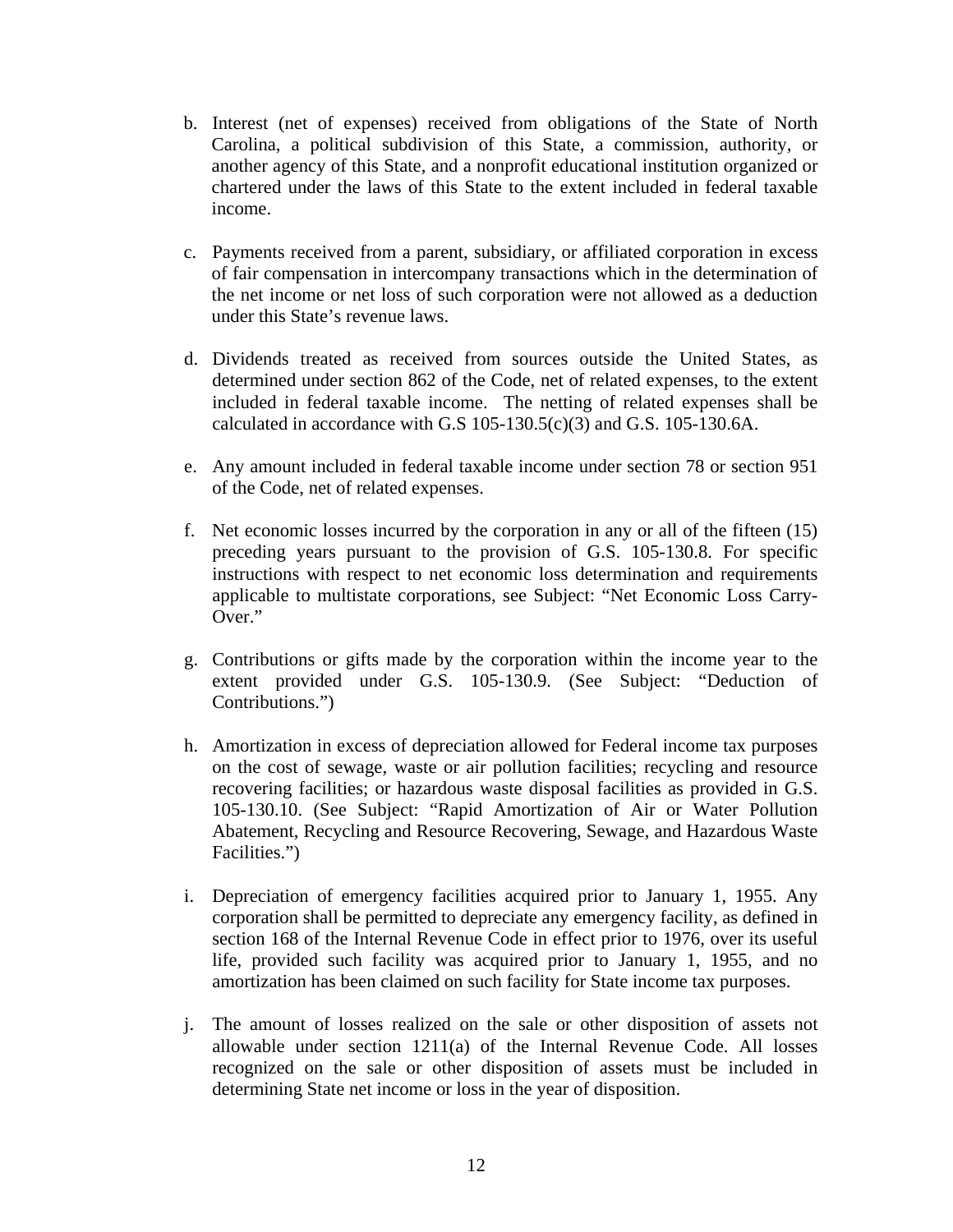- k. The portion of undistributed capital gains of regulated investment companies included in Federal taxable income and on which the Federal tax paid by the regulated investment company is allowed as a credit or refund to the shareholder under section 852 of the Internal Revenue Code.
- l. The amount by which a deduction for an ordinary and necessary business expense on the corporation's federal income tax return was reduced and not allowable as a deduction because the corporation claimed in lieu of such amount a tax credit against its federal income tax due for the income year.
- m. Reasonable expenses, in excess of deductions allowed for federal income tax purposes, paid for reforestation and cultivation of commercially grown trees, except that the deduction shall be allowed only to those corporations whose real owners are natural persons actively engaged in the commercial growing of trees, or the spouse, siblings, or parents of such persons. In no case shall a corporation be allowed a deduction for the same cultivation or reforestation expenditure more than once.
- n. The amount by which the basis of a depreciable asset has been reduced on account of a tax credit allowed for federal tax purposes.
- o. Market assessments paid by the corporation on tobacco grown in North Carolina.
- p. The amount of natural gas expansion surcharges collected by a natural gas local distribution company under G.S. 62-158.
- q. The amount of 911 service charges collected under G.S. 62A-5 and remitted to a local government under G.S. 62A-6, and the amount of wireless Enhanced 911 service charges collected under G.S. 62A-23 and remitted to the Wireless Fund under G.S. 62A-24, to the extent included in federal taxable income.
- r. Any interest, investment earnings, and gains of a trust established by two or more manufacturers that signed a settlement agreement with N.C. to settle claims for damages attributable to a product of the manufacturers, if the trust meets all of the conditions set forth in G.S. 105-130.5(b)(18).
- s. Hurricane relief or assistance payments made to taxpayer by the Office of State Budget, Planning, and Management from the Hurricane Floyd Reserve Fund to the extent included in federal taxable income. Compensation paid from the Fund to the taxpayer for goods or services is **not** deductible.
- t. Royalty payments received for the use of intangible property in this State by a recipient from a payer that is a related member, if the election is made under G.S. 105-130.7A for the payer to exclude the royalty payments from its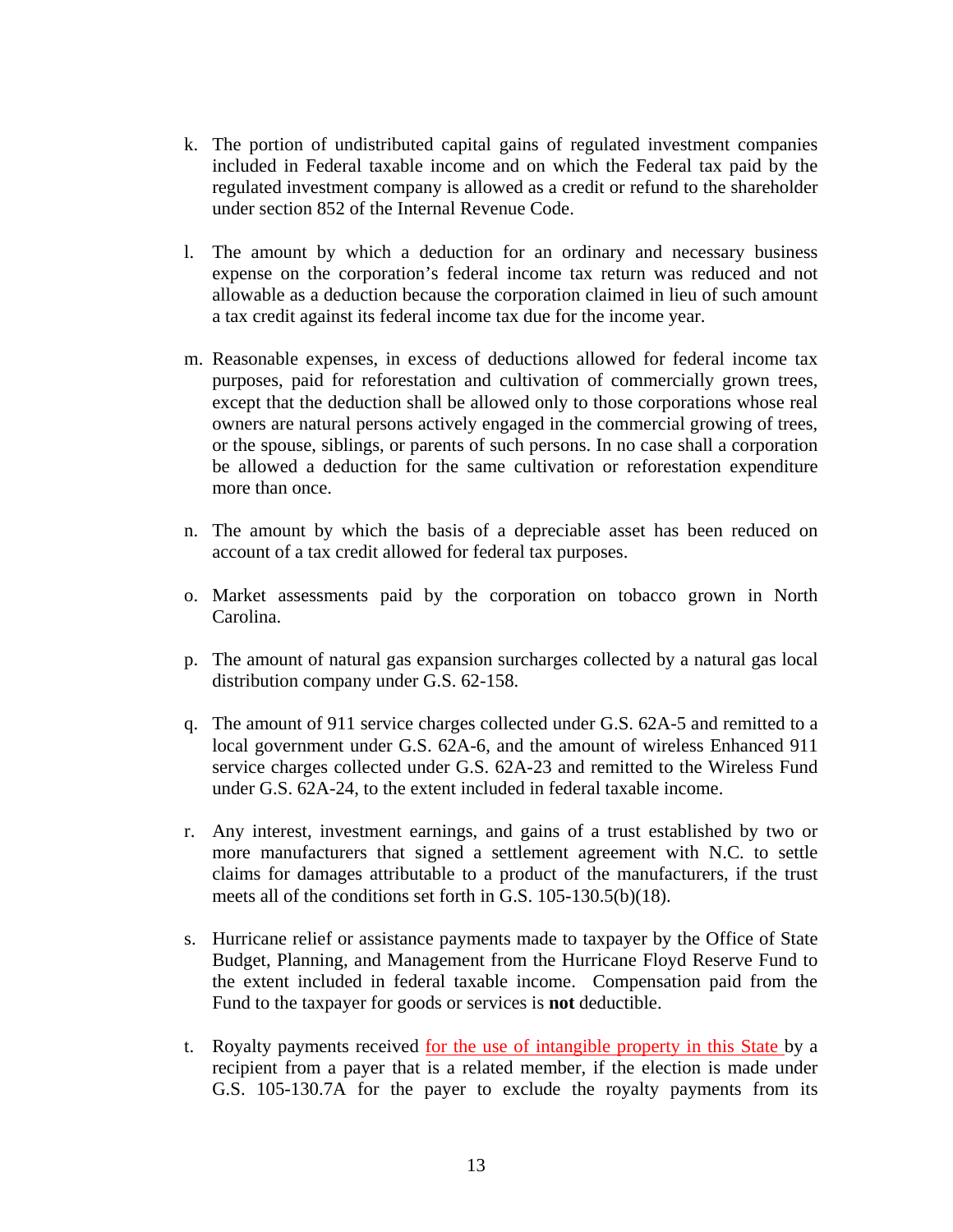expenses deduction. Intangible property is defined as copyrights, patents and trademarks. (See G.S. 105-130.7A $(b)(4)$  and  $(5)$  for definitions of related members.) (Change effective for taxable years beginning on or after January 1, 2006.)

- u. In each of the taxpayer's first five taxable years beginning on or after January 1, 2005, an amount equal to twenty percent (20%) of the amount added to taxable income in a previous year as accelerated depreciation under G.S. 105-  $130.5(a)(15)$ . For pass-through entities, the deduction is available only to the taxpayer that reported the addition in arriving at taxable income.
- v. To the extent included in federal taxable income, the amount received from the Disaster Relief Reserve Fund in the Office of State Budget and Management for hurricane relief or assistance. This deduction does not include payments for goods or services provided by the taxpayer. (Effective for taxable years beginning on or after January 1, 2004.)

*Other adjustments* to Federal taxable income that must be made in determining State net income are listed below:

- a. In determining State net income, no deduction shall be allowed for annual amortization of bond premiums applicable to any bond acquired prior to January 1, 1963. The amount of premium paid on any such bond shall be deductible only in the year of sale or other disposition.
- b. Federal taxable income must be increased or decreased to account for any difference in the amount of depreciation, amortization, or gains or losses applicable to property that has been depreciated or amortized by use of a different basis or rate for State income tax purposes than used for Federal income tax purposes.
- c. No deduction is allowed for any direct or indirect expenses related to income not taxed, except no adjustment is made under this subsection for adjustments addressed in G.S. 105-130.5(a) and (b) and in G.S. 105-130.6A. (See Subject: "Attribution of Expenses to Nontaxable Income and to Nonapportionable Income and Property.")
- d. Federal taxable income must be adjusted in instances where the taxable income change caused by the recovery of previously deducted amounts may be different for state income tax purposes.
- e. A saving and loan association may deduct interest earned on deposits at the Federal Home Loan Bank of Atlanta to the extent included in federal taxable income.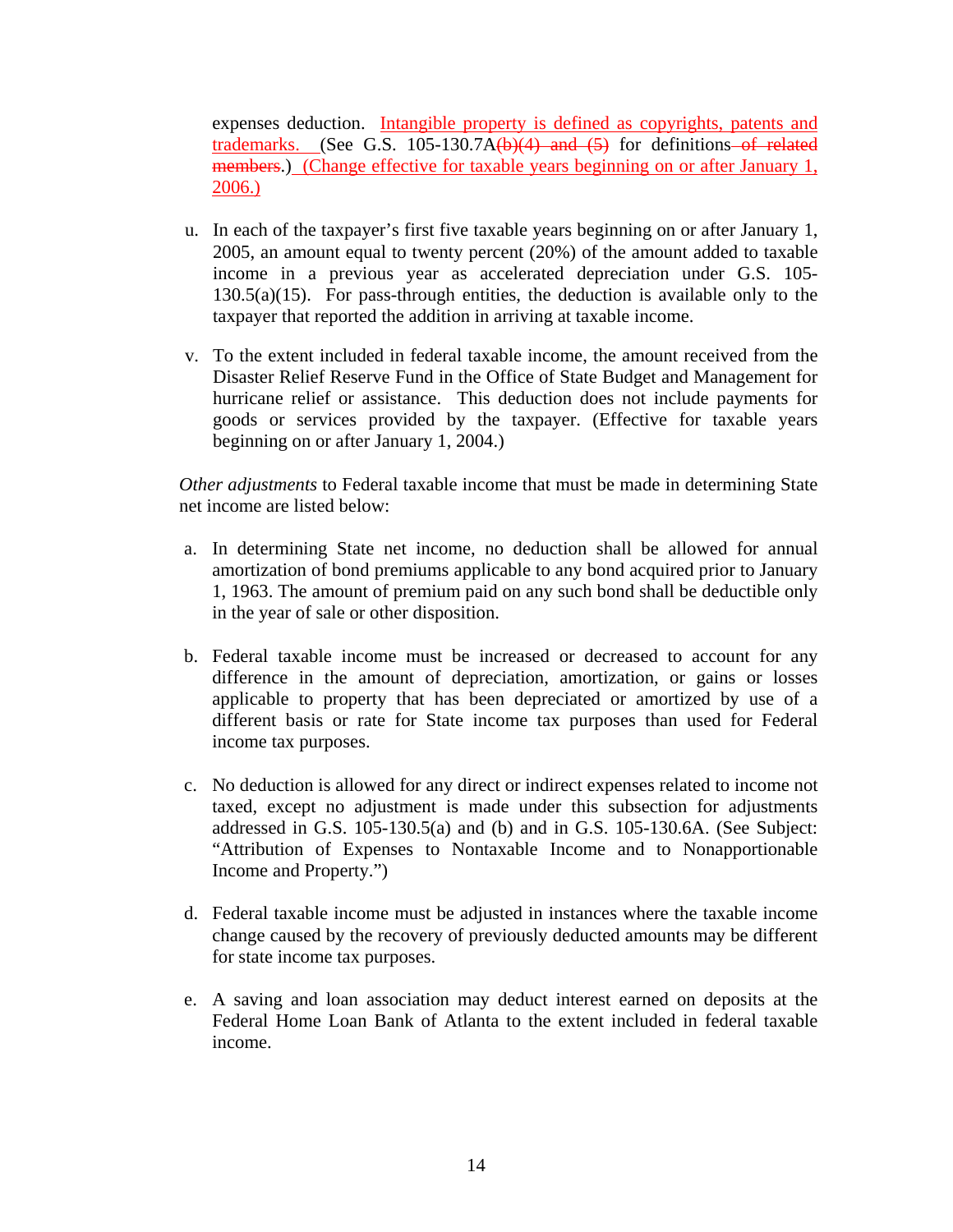### <span id="page-17-0"></span>**D. Interest Income on Government Obligations (G.S. 105-130.3, G.S. 105-130.5)**

### **4. Sales or Exchanges (17 NCAC 05C.0404)**

Gain or loss realized on the sale or other disposition of any type of obligation of the United States or its possessions, the State of North Carolina (which are not exempted by the specific obligation) or its political subdivisions, any other state or its political subdivisions, or of any other government is a taxable transaction and must be included in the computation of a corporation's State taxable income.

Gain or loss realized on the sale or other disposition of obligations issued before July 1, 1995 is not included in taxable income if North Carolina law under which the obligations were issued specifically exempts the gain or interest from taxation.

Example 1: Interest on bonds, notes, debentures or other evidence of the indebtedness issued under G.S. 131E-28 by the North Carolina Hospital Authorities, including gain from the sale or exchanges of these obligations.

Example 2: Interest and gain derived from obligations issued by the North Carolina Housing Finance Agency under G.S. 122A-19.

Example 3: Interest and gain derived from bonds issued under the Joint Municipal Electric Power and Energy Act under G.S. 159B-26.

Example 4: Interest on bonds, notes, debentures, or other evidence of indebtedness issued by the North Carolina Medical Care Commission under the Health Care Facilities Finance Act under the provisions of G.S. 131A-21. Gain from the sale or exchange of these obligations *may* also be excludible.

Example 5: Interest and gain on bonds issued by the North Carolina State Ports Authority under G.S. 143B-456(g).

Example 6: Interest on bonds, notes, debentures, and any other evidence of indebtedness issued by a North Carolina Housing Authority (including any corporate agent authorized by Article 1 of Chapter 157 of the General Statutes to exercise the powers of the authority) under the provisions of G.S. 157-26. Gain from the sale or exchange of these obligations *is not* excludible.

Example 7: Interest on bonds issued by the authorities created under the Industrial and Pollution Control Facilities Financing Act, G.S. 159C-14.

Example 8: Income from securities, evidence of indebtedness, and shares of capital stock issued by a corporation to promote, develop, and advance the prosperity and economic welfare of the State of North Carolina under the provisions of G.S. 53A-15. Gain from the sale or exchange of such obligations is excludible.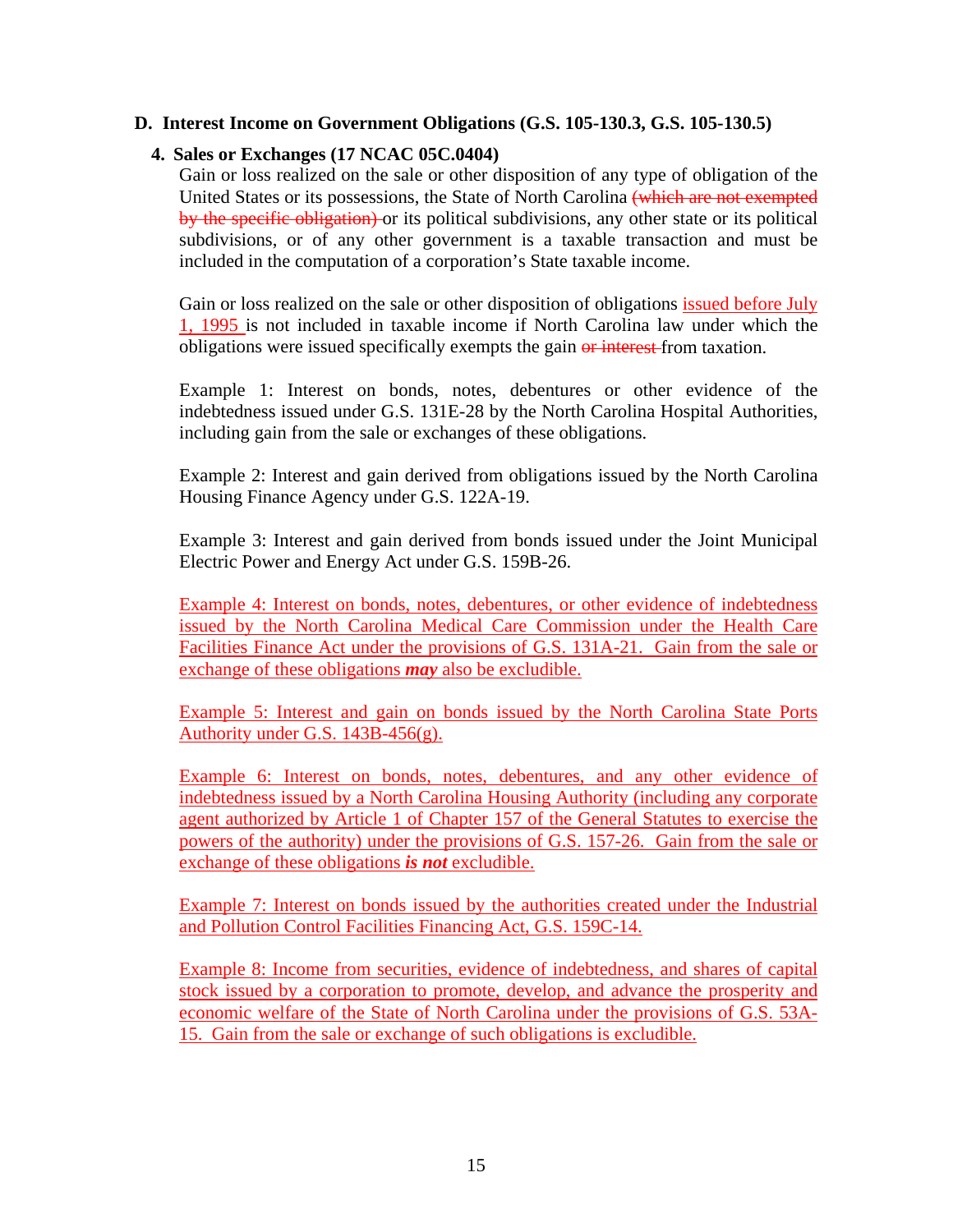<span id="page-18-0"></span>Example 9: Income from bonds issued by boards of trustees of State supported colleges and universities in North Carolina including any gain from the sale or exchange of such bonds under G.S. 116-183 and G.S. 116-196.

Example 10: Interest and gain received from bonds and notes issued under the provision of the Higher Education Facilities Act by the North Carolina Educational Facilities Finance Agency under G.S. 115E-21.

Example 11: Interest and gain received on obligations issued under Chapter 122D (the North Carolina Agriculture Finance Act) by the North Carolina Agriculture Finance Authority under G.S. 122D-14.

### **J. Deduction of Contributions (G.S. 105-130.9(1), (2), (3) and (4))**

### **6. Contributions When Taxpayer Claims Tax Credit (G.S. 105-130.9(4))**

A amount of a contribution for which a taxpayer claims a tax credit for certain real property donations (G.S. 105-130.34) or for oyster shell recycling (G.S. 105-130.48) cannot be deducted as a contribution. The taxpayer is not required to add the contribution for which a credit is claimed to income under G.S. 105-130.2(a)(10).

### **P. Filing of Returns and Payment of Taxes**

### **1. Time and Place for Filing**

General business corporation franchise and income tax returns are due on the 15th day of the third month following the close of the income year and are filed on a combination return form. A short period return required as a result of a corporation becoming a member of a consolidated group for federal purposes may be filed on the due date of the federal short period return. However, interest is due beginning seventy-five (75) days following the last day of the short period.

Effective for taxable years beginning on or after January 1, 2006, a foreign corporation that files a federal income tax return pursuant to IRC §6072(c) is required to file its return on or before the  $15<sup>th</sup>$  day of the sixth month following the close of its income year.

For purposes of determining the due date of tax returns and tax payments, an income year ending on any day other than the last day of the month shall be deemed to end on the last day of the calendar month ending nearest to the last day of a taxpayer's actual income year.

Example 1: The short tax period for Corporation X ends on May 14. The short period return and tax payment are due on July 15 (75 days after April 30.) On July 15, Corporation X may apply for an extension of time to file the short period return; however, to avoid penalty and interest, 100% of the tax due must be paid by July 15.

Example 2: The short tax period for Corporation Y ends on May 16. The short period return and tax payment are due on August 15 (75 days after May 31). On August 15, Corporation Y may apply for an extension of time to file the short period return;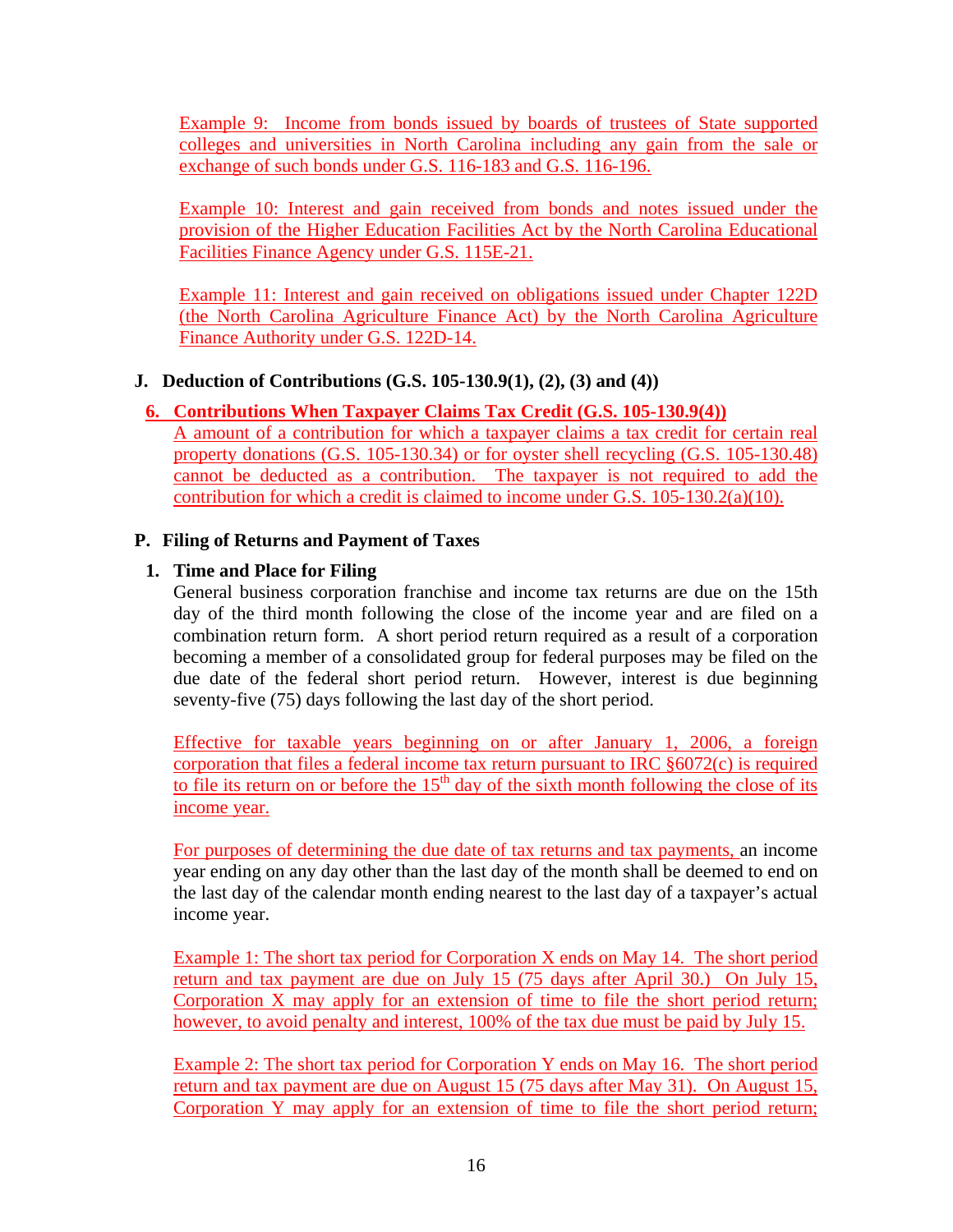however, to avoid penalty and interest, 100% of the tax due must be paid by August 15.

Returns of agricultural cooperatives are due on or before the 15th day of the ninth month following the close of the income year.

Tax-exempt organizations described in G.S.  $105-130.11(a)(1)$  and  $(a)(3)$  through (a)(8) which are required to file a return under G.S. 105-130.11(b) shall file a calendar year return on or before May 15 of the following year and a fiscal year return on or before the  $15<sup>th</sup>$  day of the fifth month following the close of the fiscal year.

Returns should be filed with the North Carolina Department of Revenue, P.O. Box 25000, Raleigh, North Carolina 27640-0500, or at one of the Department's local branch offices located in principal cities throughout the State.

### **7. Protective Refund Claim**

A taxpayer can file a protective refund claim to protect his/her right to a potential refund of corporate income or franchise tax based on a contingent event for a taxable period for which the statute of limitations is about to expire. A protective claim is usually based on contingencies such as pending litigation or an ongoing tax audit in another state.

The Department of Revenue will accept a protective claim for refund if

- It is filed before the expiration of the statutory refund claim period;
- It identifies and describes the contingencies affecting the claim;
- It is sufficiently clear and definite to alert the Department of Revenue as to the essential nature of the claim; and
- It identifies the tax schedule and the specific year for which the protective claim is filed.

There is no special form for filing a protective claim. The Department of Revenue will accept any written submission *if* it meets all the required elements. Upon conclusion of the contingency, a taxpayer may finalize the claim for refund by filing an amended return for the tax year at issue.

It is not necessary for a taxpayer to file a protective refund claim for a year under examination by the Internal Revenue Service since, under North Carolina law, a taxpayer has two years after being notified of the federal changes to file an amended return to report the changes.

Effective for federal determinations made on or after July 1, 2006, a taxpayer whose federal taxable income is corrected or otherwise determined by the federal government has six months to report the federal corrections or determinations to the Department.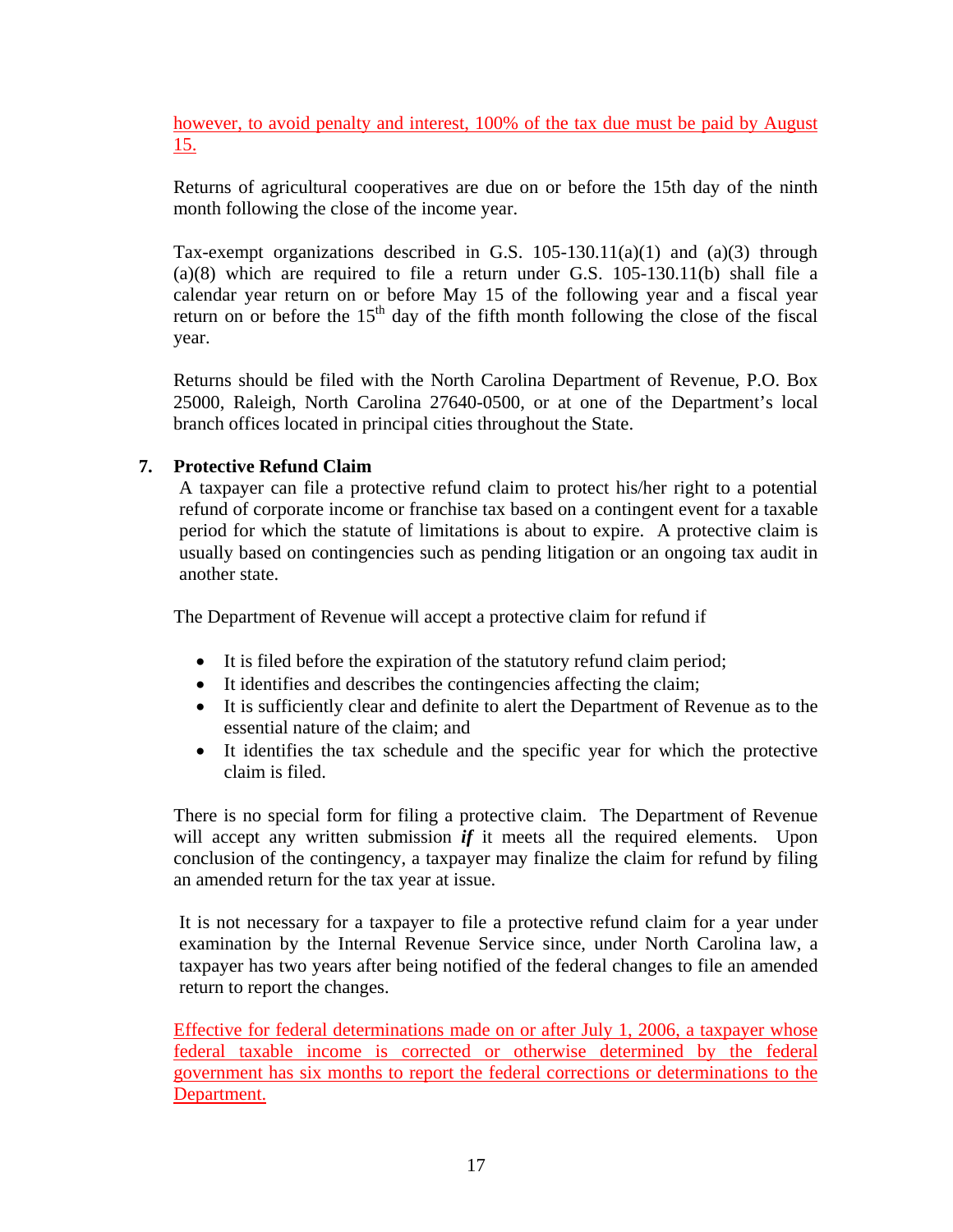### <span id="page-20-0"></span>**U. Reporting Federal Changes (G.S. 105-130.20, G.S. 105-241.1)**

### **1. Requirement for Reporting Changes**

If the amount of taxable income of any corporation subject to tax in this State, as reported or reportable to the United States Treasury Department, is changed by the U.S. Government, such corporation must file a return under oath reflecting such change within two years after receipt of the Federal report. Effective for federal corrections or determinations made on or after July 1, 2006, a corporation must report changes made by the federal government to the Department within six months after being notified by the federal government of the corrections or determinations.

#### **W. S Corporations (G.S. 105-131)**

#### **2. Corporate Income of S Corporations Taxed to Shareholders (G.S. 105-131)**

The S corporation's income and expenses are divided among and passed through to its shareholders, who then must report the income and expenses on their State individual return. Effective for taxable years beginning on or after January 1, 2006, the pro rata share of resident and nonresident shareholders in the income and expenses of an S Corporation is subject only to the adjustments under individual income tax law (G.S. 105-134.6), instead of the adjustments under both corporate income tax law (G.S. 105-130.5) and individual income tax law (G.S. 105-134.6).

#### **X. Qualified Subchapter S Subsidiaries**

#### **3. Apportionment Factors**

The parent S corporation must aggregate and include the subsidiary's items of income, loss, and deductions before determining the parent's apportionable or allocable income. The parent S corporation parent must also include the subsidiary's property, payroll and sales in calculating its determining the parent's apportionment factors. The parent S corporation must use the same apportionment factor that was used to apportion the combined income of the parent and subsidiaries to determine its capital stock, surplus and undivided profits franchise tax base. The QSSS does not calculate an apportionment factor for income tax since its income is taxed at the parent level. However, it must calculate its apportionment factor using its own property, payroll, and sales to determine its capital stock, surplus and undivided profits franchise tax base.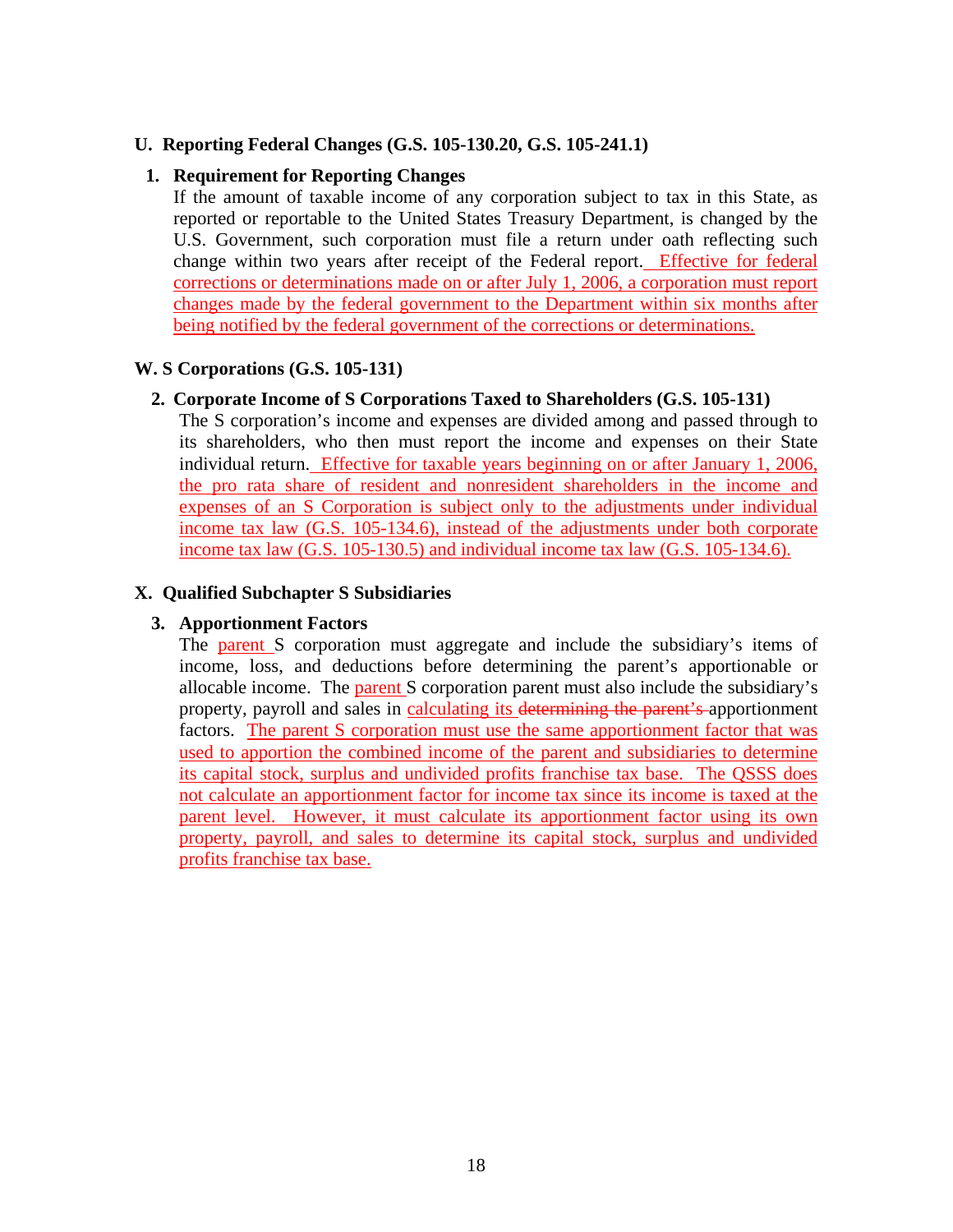### **III. TAX CREDITS (Articles 3A, 3B, 3C, 3D, 3E, 3F, 3G, 3H and 4)**

### <span id="page-21-0"></span>**A. General Tax Credits**

### **14. Credit for Qualifying Expenses of a Production Company (G.S. 105-130.47)**

**a. Credit**

Effective for taxable years beginning on or after January 1, 2005, for qualifying expenses incurred on or after July 1, 2005, a taxpayer that is a production company and has qualifying expenses of at least two hundred fifty thousand dollars (\$250,000) with respect to a production is allowed a credit against corporate income taxes. The credit is equal to fifteen percent (15%) of the production company's qualifying expenses. The credit is claimed for the taxable year in which the production activities are completed but includes all of the taxpayer's qualifying expenses incurred with respect to the production, including qualifying expenses incurred in earlier years. In the case of an episodic television series, an entire season of episodes is one production.

### **b. Definitions**

### **i. Qualifying Expenses**

The sum of the amount spent in this State for the following by a production company in connection with a production, less the amount paid to a highly compensated individual:

- Goods and services leased or purchased by the production company. For goods with a purchase price of twenty-five thousand dollars (\$25,000) or more, the amount included in qualifying expenses is the purchase price less the fair market value of the good at the time the production is completed.
- Compensation and wages paid by the production company, other than amounts paid to a highly compensated individual, on which the production company remitted withholding payments are remitted to the Department of Revenue under Article 4A of this Chapter.

### **ii. Highly Compensated Individual**

An individual who receives compensation in excess of one million dollars (\$1,000,000) with respect to a single production. If an individual receives compensation in excess of one million dollars (\$1,000,000), none of the compensation is included in the production's qualifying expenses. Effective for taxable years beginning on or after January 1, 2006, the definition of highly compensated individual is modified to mean an individual who receives compensation in excess of one million dollars (\$1,000,000) for personal services with respect to a single production, regardless of whether the individual receives the compensation directly from the production company or indirectly from a personal service company or an employee leasing company and regardless of whether the compensation is considered wages or nonemployee compensation.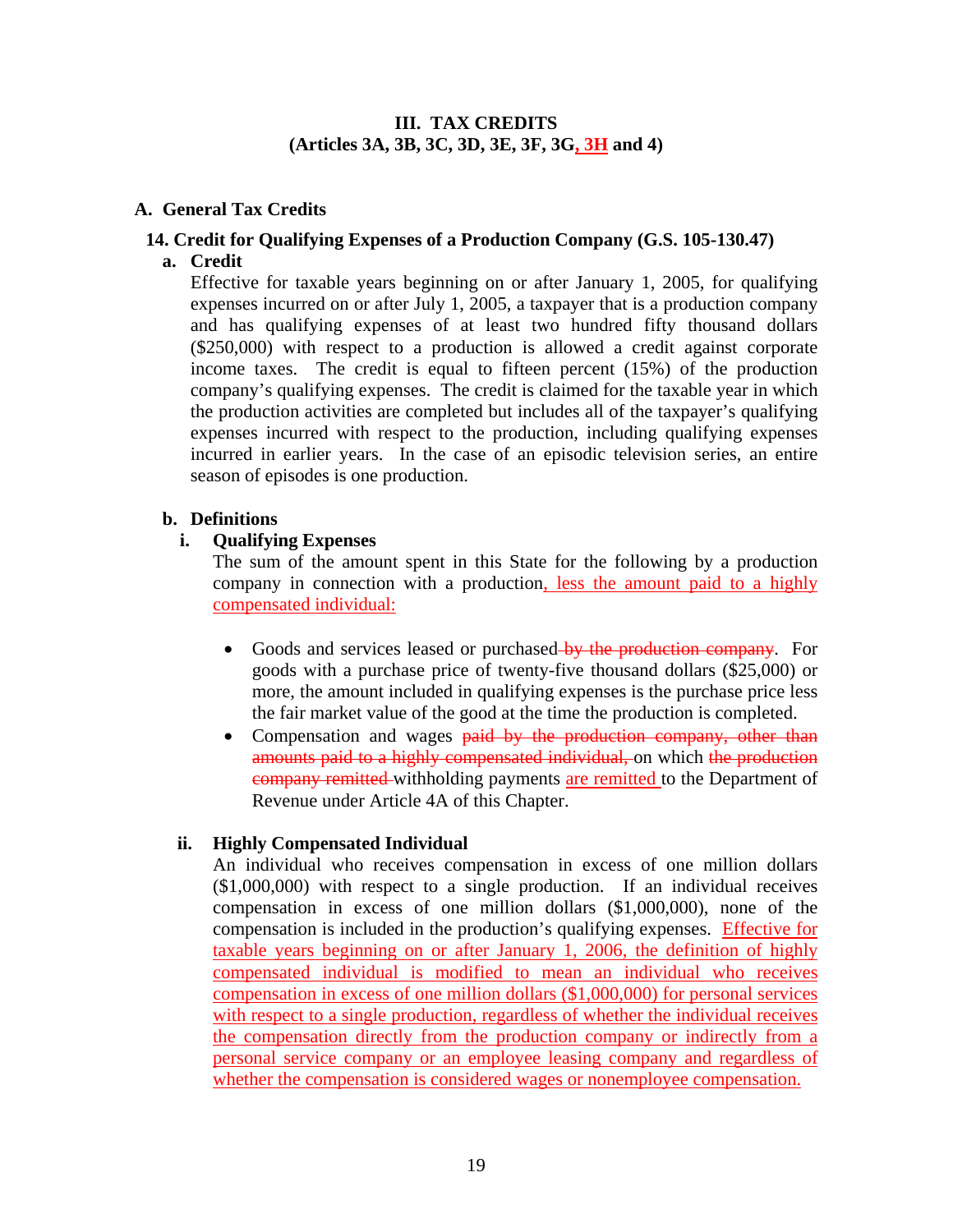#### **iii. Production Company (G.S. 105-164.3)**

A person engaged in the business of making original motion picture, television, or radio images for theatrical, commercial, advertising, or educational purposes. However, radio productions do not qualify for the credit (see subsection *14.i* below).

#### **iv. Feature Film**

A movie that is made for initial distribution in theaters and that is over forty (40) minutes long.

### **v. Live Sporting Event**

A scheduled sporting competition, game, or race that is not originated by a production company, but is originated solely by an amateur, collegiate, or professional organization, institution, or association for live or tape-delayed television or satellite broadcast. A live sporting event shalldoes not include commercial advertising, an episodic television series, a television pilot, a music video, a motion picture, or a documentary production where any sporting events are presented through archived historical footage or similar footage depicting earlier live sporting events that originated more than (30) days before the time of such usage taken at least 30 days before it is used.

### **c. Qualifying Expenses for Compensation and Wages**

Compensation and wages paid to employees for services performed in North Carolina on which income tax withholding payments are is remitted to the Department of Revenue are eligible for the tax credit regardless of whether paid to residents or non-residents. Payments for per diem, living allowances, and fringe benefits are eligible to the extent they are included in the recipient's taxable wages subject to federal income tax withholding. The amount paid to an individual through a personal services corporation or through an employee-leasing organization is considered compensation and is subject to the "highly compensated individual" limitations in calculating the allowable credit.

### **d. Qualifying Expenses for Services**

Spending for services is eligible for the tax credit regardless of whether paid to residents or non-residents, as long as the services are performed in North Carolina. Effective for taxable years beginning on or after January 1, 2006, the amount paid to an individual through a personal services corporation or through an employee leasing organization is subject to the "highly compensated individual" limitation in calculating the allowable credit.

### **e. Qualifying Expenses for Goods**

Spending for goods purchased or leased from a North Carolina business is eligible for the tax credit. This includes fuel, food, airline tickets and other goods if purchased or leased from a business located in North Carolina.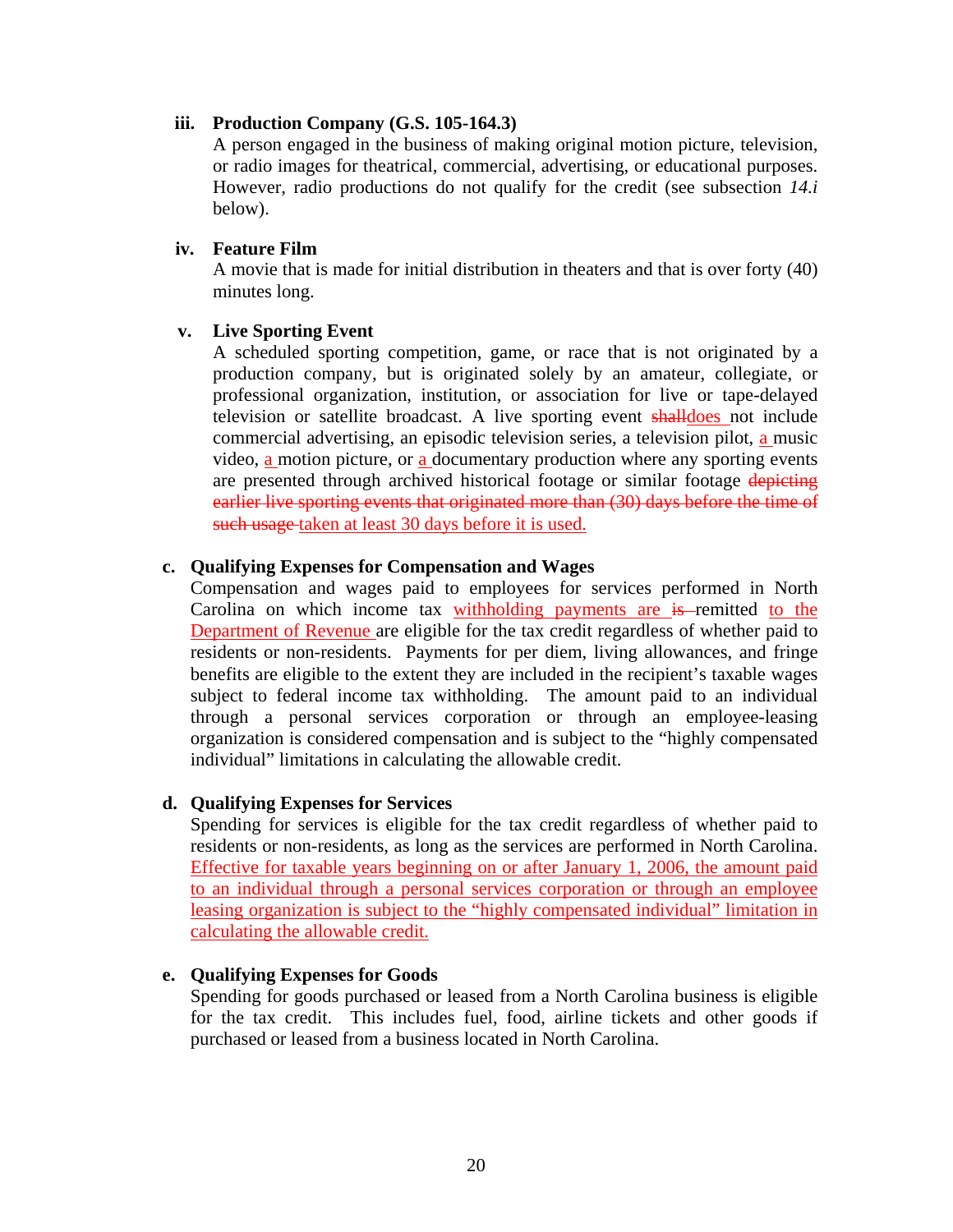### **f. Pass-through Entity**

Notwithstanding the provisions of G.S. 105-131.8 and G.S. 105-269.15, a passthrough entity that qualifies for this credit does not allocate the credit among any of its owners. Instead, the pass-through entity is considered the taxpayer for purposes of claiming this credit. If a return filed by a pass-through entity indicates that the entity is paying tax on behalf of the owners of the entity, the credit allowed under this section does not affect the entity's payment of tax on behalf of its owners and cannot be applied against that liability.

### **g. Return**

The credit is claimed on Form NC-415 filed for the taxable year in which the production activities are completed. Processing of the credit cannot begin until after the income tax return for the taxable year in which the production activities are completed is filed. The taxpayer must satisfy any tax liability for the tax year in which the tax credit is claimed before the credit will be refunded.

### **h. Credit Refundable**

If the credit allowed exceeds the amount of income tax for the taxable year reduced by the sum of all credits allowable, the excess is refundable to the taxpayer. The refundable excess is governed by the same provisions that govern the refund of an income tax overpayment by the taxpayer. In computing the amount of tax against which multiple credits are allowed, nonrefundable credits are subtracted before refundable credits.

### **i. Limitations**

The amount of credit allowed under this section with respect to a production that is a feature film may not exceed seven million five hundred thousand dollars (\$7,500,000). There is no maximum credit for other types of productions. No credit is allowed under this section for any production that satisfies one of the following conditions:

- It is political advertising.
- It is a television production of a news program or live sporting event.
- It contains material that is obscene, as defined in G.S. 14-190.1.
- It is a radio production.

#### **j. Substantiation**

A taxpayer allowed a credit under this section must maintain and make available for inspection any information or records required by the Secretary of Revenue. The taxpayer has the burden of proving eligibility for a credit and the amount of the credit. The Secretary may consult with the North Carolina Film Office of the Department of Commerce and the regional film commissions in order to determine the amount of qualifying expenses.

#### **k. No Double Benefit**

A taxpayer may not claim a credit under this section for qualifying expenses for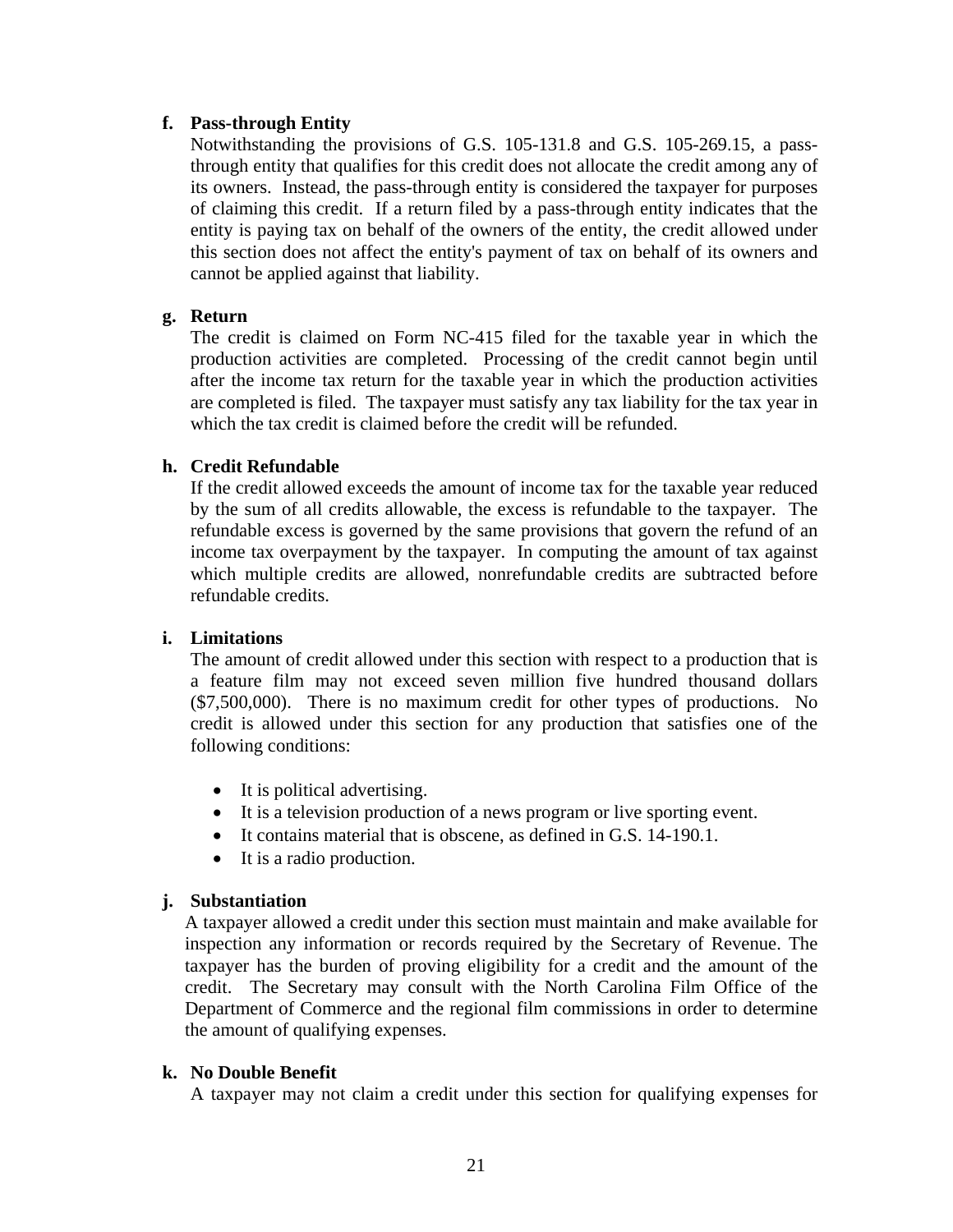which it claimed a deduction under the Code. A taxpayer that claims a credit provided under this section must adjust taxable income as provided in G.S. 105- 130.5(a)(18). For example, a taxpayer that has ten million dollars (\$10,000,000) in qualifying expenses is eligible for a tax credit of one million five hundred thousand dollars (\$1,500,000). Federal taxable income must be increased by ten million dollars (\$10,000,000) in determining income taxable in North Carolina. (Repealed for taxable years beginning on or after January 1, 2007.)

### **l. Sunset**

This credit is repealed for qualifying expenses occurring on or after January 1, 2010.

### **15. Credit for Recycling Oyster Shells (G.S. 105-130.48)**

*Effective for taxable years beginning on or after January 1, 2006)*

### **a. Credit**

A taxpayer who donates oyster shells to the Division of Marine Fisheries of the Department of Environment and Natural Resources is eligible for a credit against corporate income tax. The credit is one dollar (\$1.00) per bushel of oyster shells donated.

### **b. Limitation**

The credit allowed cannot exceed the amount of corporate income tax for the taxable year reduced by the sum of all credits allowable, except corporate income tax payments made by or on behalf of the taxpayer.

### **c. Carryforward**

Any unused portion of this credit may be carried forward for the succeeding five years. A successor in business may take the carryforwards of a predecessor corporation as if they were carryforwards of a credit allowed to the successor in business.

### **d. No Double Benefit**

A taxpayer that claims this credit may not take a deduction for a contribution allowed under G.S. 105-130.5(b)(5) or G.S. 105-130.9.

### **e. Substantiation**

A taxpayer that claims this credit must obtain and maintain with its records, a certification by the Department of Environment and Natural Resources stating the number of bushels of oyster shells donated by the taxpayer.

### **f. Sunset**

This credit is repealed for taxable years beginning on or after January 1, 2011.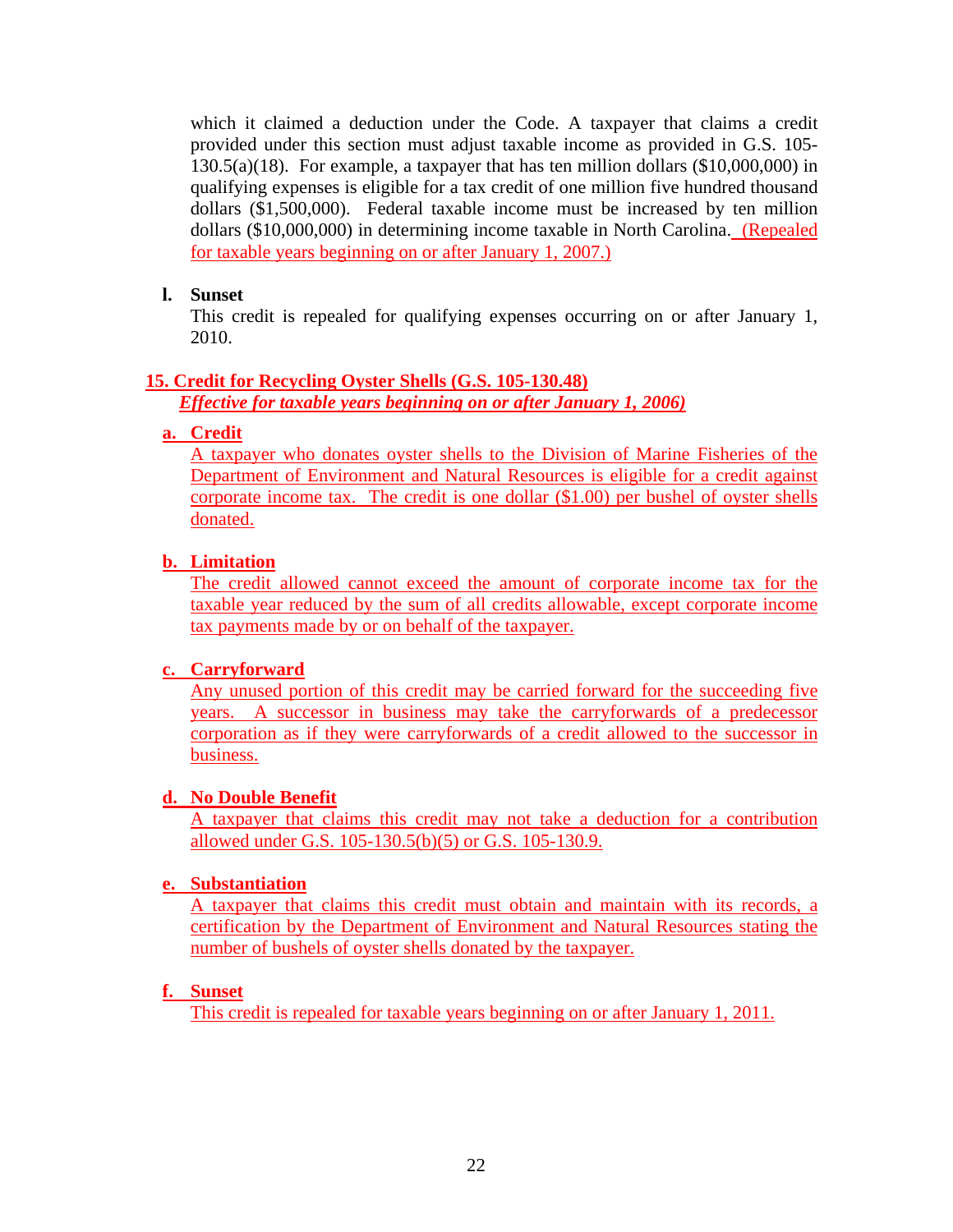### <span id="page-25-0"></span>**B. Quality Jobs and Business Expansion Credits (Article 3A of Chapter 105)**

### **1. General Information**

### **a. Purpose**

This section sets out guidelines for the tax credits in Article 3A of Chapter 105 of the General Statutes, also known as the William S. Lee Quality Jobs and Business Expansion Act. It applies to tax years beginning on or after January 1, 2006. Article 3A has been amended each year since its enactment. This section does not attempt to review the law in effect prior to January 1, 2006. It also does not address enhancements applying to major computer facilities. For a description of these enhancements, refer to G.S. 105-129.4(b7).

These guidelines are published by the Department and are updated periodically as issues arise that require clarification.

### **b. Overview**

The Article 3A tax credits are designed to attract certain types of new businesses to North Carolina and to foster expansions of certain types of businesses in North Carolina. The credits are based on a system that divides the State into five enterprise tiers, with tier one being the most economically distressed and tier five being the least economically distressed. Eligibility requirements are easier to meet and credits are increased for business expansion occurring in the lower tiers. Each county is assigned a tier designation by the Secretary of Commerce on or before December 31st of each year. Generally, a designation applies only to the calendar year following the designation. A tier one or tier two area, however, may not be redesignated as a higher-numbered enterprise tier area until it has been in its designated enterprise tier area for at least two consecutive years. The Department of Commerce publishes a list of the counties and their respective tier designations.

Within each tier, there may be designated development zones or agrarian growth zones. These designations recognize defined areas of economic need within a tier. For purposes of the wage standard requirement, the credit for investing in machinery and equipment, and the credit for worker training, a development zone or an agrarian growth zone is considered an enterprise tier one area. Additionally, credits for creating jobs are increased by \$4,000 per job for jobs located within a development zone or an agrarian growth zone. Upon the request of a taxpayer or a local government, the Secretary of Commerce will determine whether an area is in a development zone or an agrarian growth zone. The determination is based on various economic factors. If an area is designated as a development zone, the designation is effective for 24 months following the date of the designation. If an area is designated as an agrarian growth zone, the designation is effective until December 31 of the year following the year in which the determination is made. The Department of Commerce publishes annually a list of all development zones and agrarian growth zones with a description of their boundaries.

A parcel of property that is partially in a development zone or an agrarian growth zone is considered to be entirely within the development zone or agrarian growth zone if all of the following conditions are met: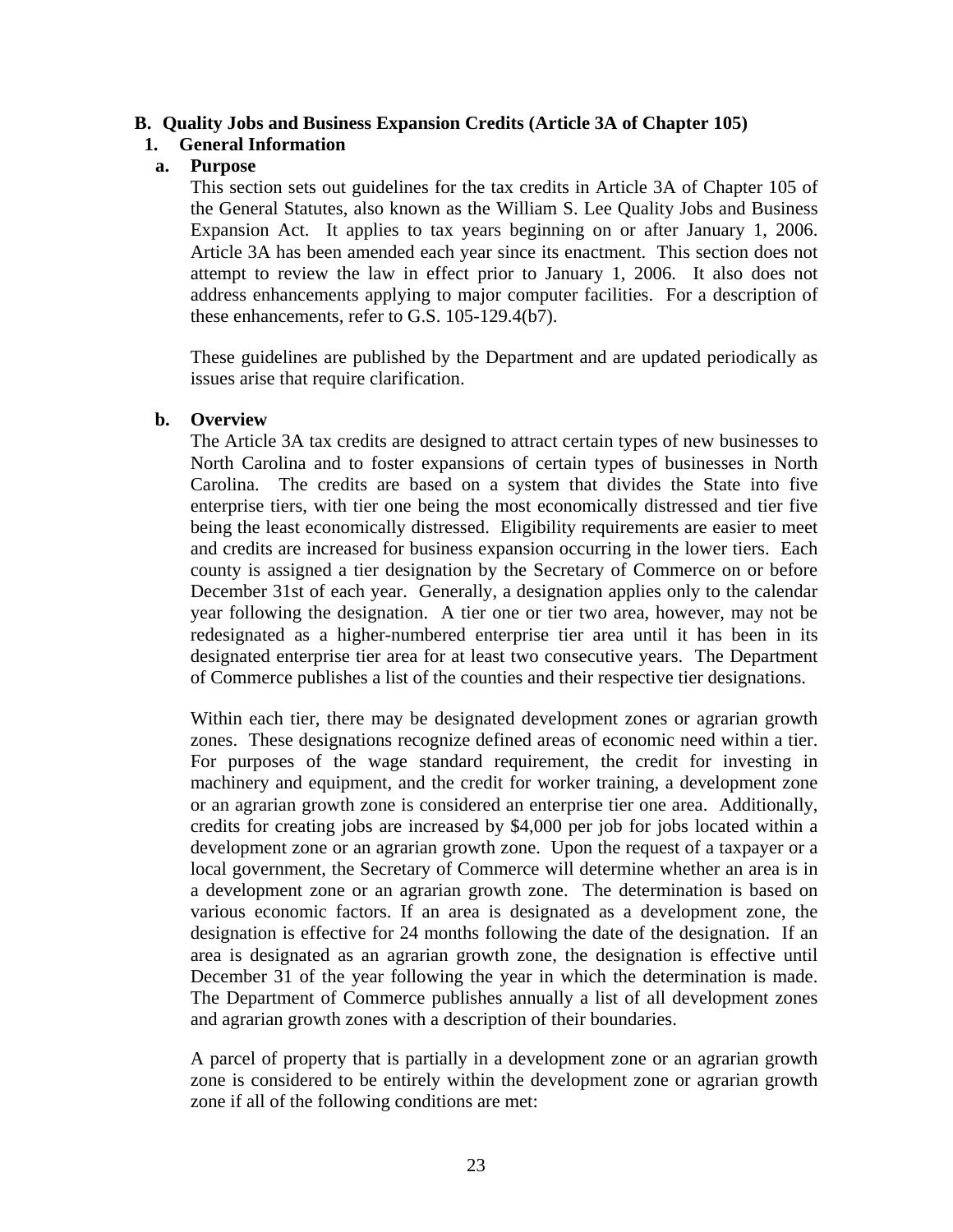- At least fifty percent of the parcel is located within the development zone or agrarian growth zone.
- The parcel was in existence and under common ownership prior to the most recent federal decennial census.
- The parcel is a portion of land made up of one or more tracts or tax parcels of land that is surrounded by a continuous perimeter boundary.

### **c. Credits Available**

Credits are available for:

- Creating jobs
- Investing in machinery and equipment
- Technology commercialization
- Worker training
- Investing in central office or aircraft facility property
- Development zone projects
- Substantial investment in other property

*Note: The credit for research and development under Article 3A expired for activities occurring on or after January 1, 2006. It was replaced by the Article 3F credit for research and development credit. For information about the Article 3F credit, see G.S. 105-129.50.* 

### **d. Substantiation (G.S. 105-129.7)**

To claim a credit, the taxpayer must provide any information considered necessary by the Secretary of Revenue to determine and verify the amount of the credit to which the taxpayer is entitled. The burden of proving eligibility for the credit and the amount of the credit rests upon the taxpayer. The taxpayer must submit a portion of the qualifying information with the tax return. That information is reported on the Department of Revenue NC-478 form series. The taxpayer must maintain additional documentation needed to substantiate the credit and make it available for inspection by the Secretary of Revenue.

### **2. General Eligibility Requirements (G.S. 105-129.4)**

The taxpayer must satisfy all general eligibility requirements in order to qualify for any of the credits listed in Section III, except the credit for development zone projects. If a taxpayer is uncertain about its eligibility for a credit, the taxpayer may request specific advice in writing from the Secretary of Revenue.

The general eligibility requirements are listed below, followed by a description of each specific requirement:

- Be an eligible business type
- Meet the wage standard specified for the credit
- Provide health insurance for employees as specified for the credit
- Have a good environmental record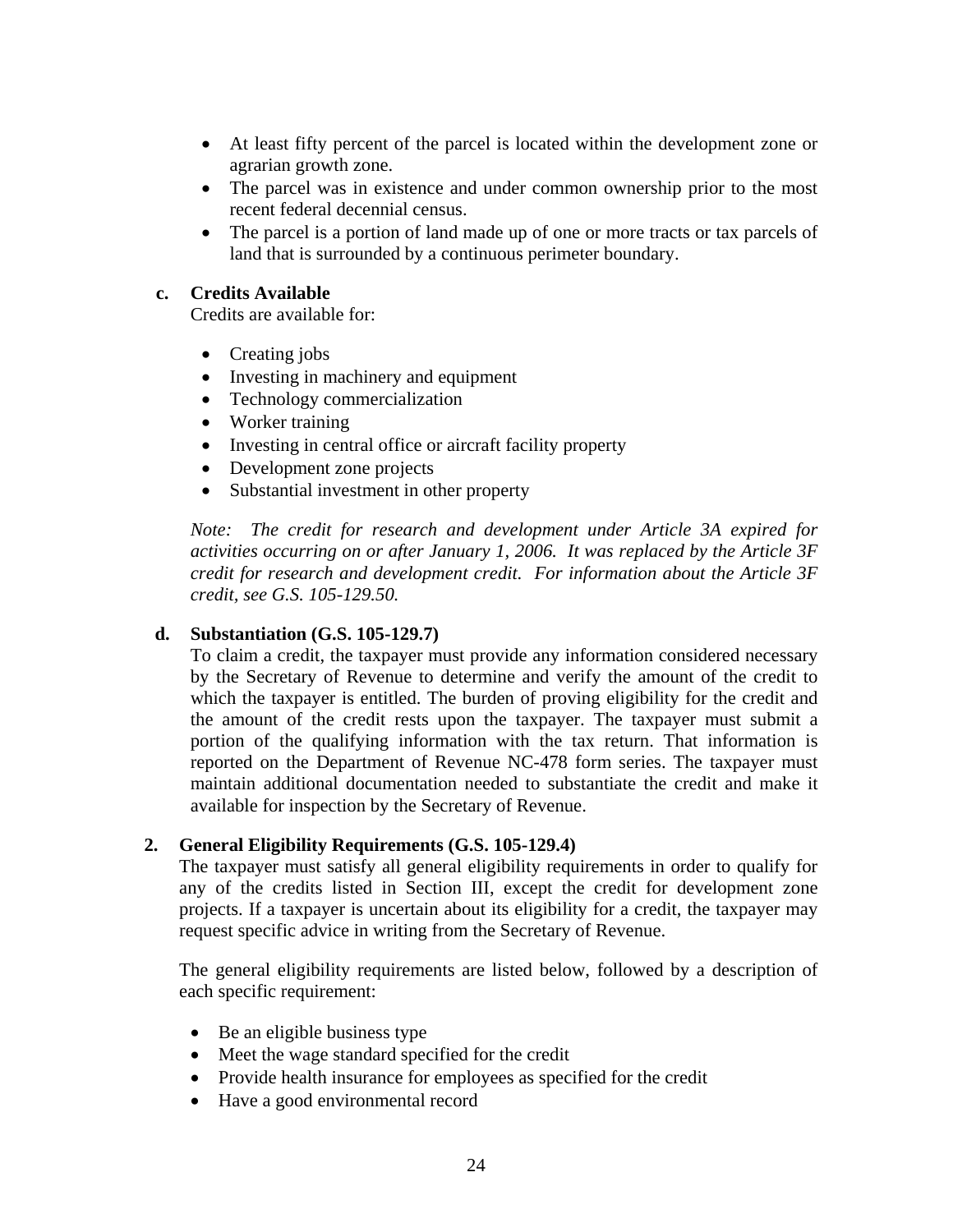- Have a good Occupational Safety and Health Act (OSHA) record
- Have no overdue tax debts

### **a. Eligible Business Types**

### **(1) Types**

Article 3A allows tax credits only to certain types of businesses. Under the Article, the taxpayer must meet one of the following descriptions to be eligible for a credit. For definitions of the business types described below, see G.S. 105- 129.2.

### **(a) Central Office or Aircraft Facility**

The taxpayer operates a central office or aircraft facility that creates at least 40 new jobs and the jobs, investment, and activity with respect to which a credit is claimed are used in that office or facility. Generally, 40 new jobs are created if the taxpayer hires at least 40 additional full-time employees to fill new positions at the office within 12 months after the taxpayer first uses the property as a central office or aircraft facility. If a taxpayer uses temporary space, however, for the central office or aircraft facility functions during completion of the central office or aircraft facility property, the jobs must be created during the period starting 24 months before and ending 12 months after the completion of the property.

### **(b) Air Courier Services or Data Processing**

The primary business of the taxpayer is one of the following and the jobs, investment, and activity with respect to which a credit is claimed are used in that business:

- Air courier services
- Data processing

### **(c) Manufacturing, Warehousing, or Wholesale Trade**

The primary business of the taxpayer is one of the following and the jobs, investment, and activity with respect to which a credit is claimed are used in any of the listed businesses:

- Manufacturing
- Warehousing
- Wholesale trade

### **(d) Computer Services or Electronic Mail Order House**

The primary business of the taxpayer or the primary activity of an establishment of the taxpayer is one of the following and the jobs, investment, and activity with respect to which a credit is claimed are used in that business:

- Computer services
- An electronic mail order house that creates at least 250 new jobs and is located in an enterprise tier one, tier two, or tier three area.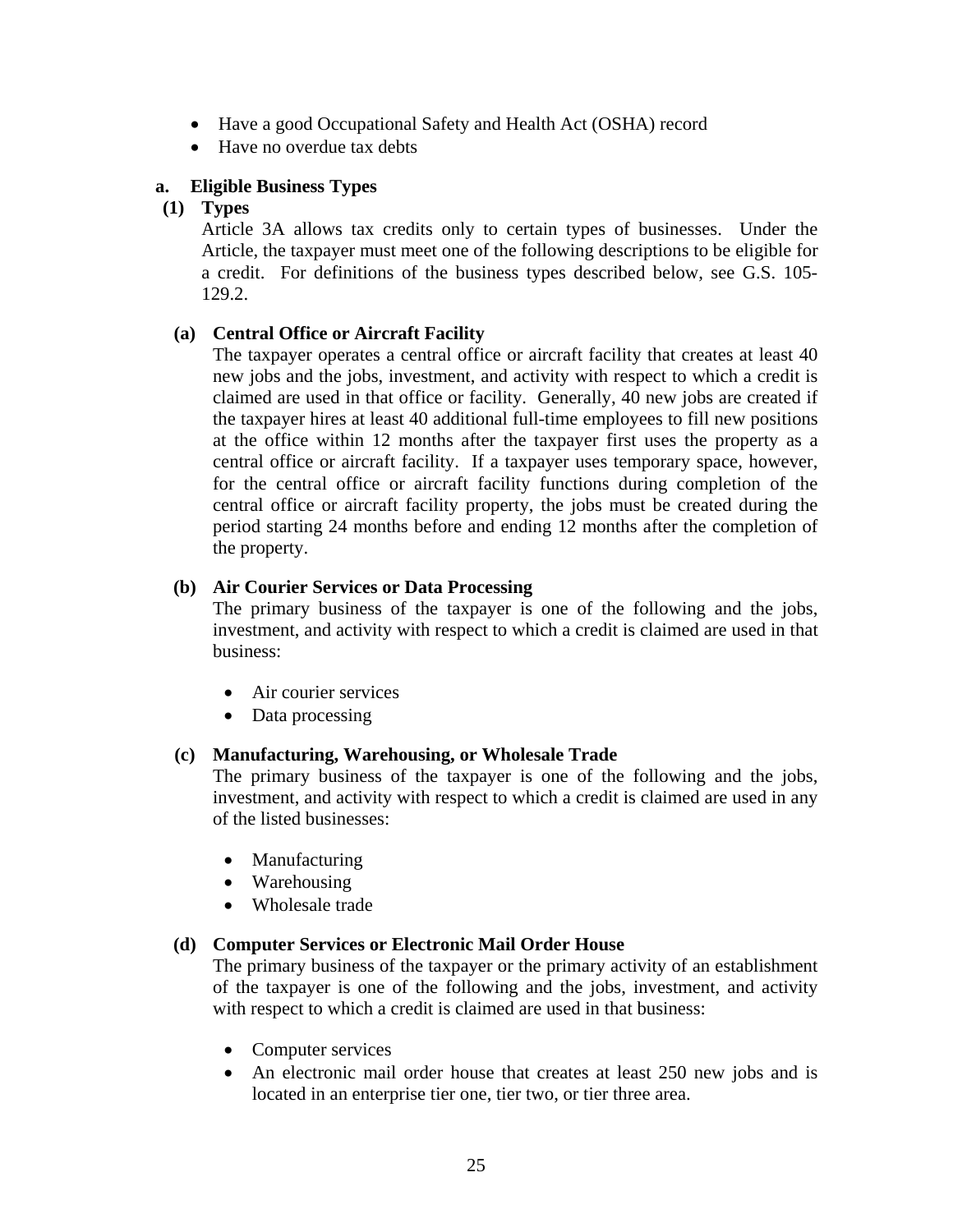### **(e) Customer Service Center**

The taxpayer operates a customer service center and meets all of the following conditions:

- The taxpayer's primary business is a telecommunications or financial services company as defined by NAICS.
- The primary activity of an establishment of the taxpayer is a customer service center located in an enterprise tier one, tier two, or tier three area.
- The jobs, investment, and activity with respect to which a credit is claimed are used in the operation of the customer service center.

### **(f) Warehousing at Establishment**

The primary activity of an establishment of the taxpayer is warehousing and the taxpayer meets both of the following conditions:

- The warehousing establishment is located in an enterprise tier one, tier two, or tier three area and serves 25 or more establishments of the taxpayer in at least five different counties in one or more states.
- The jobs, investment, and activity with respect to which a credit is claimed are used in the warehousing establishment.

### **(g) Research and Development**

For the purpose of determining eligibility under this subsection for the credit for research and development in G.S. 105-129.10, the following special rules apply:

- If the primary activity of an establishment of the taxpayer in this State is computer services, the taxpayer's qualified research expenditures in this State are considered to be used in computer services.
- For all other taxpayers, the taxpayer's qualified research expenditures in this State are considered to be used in the primary business of the taxpayer.

### **(2) Determining Primary Business**

For most of the eligible business types, the law specifies that the taxpayer's primary business must be a designated business. To claim a credit as a taxpayer that provides air courier services or data processing services, for example, the provision of these services must be the primary business of the taxpayer and not just the taxpayer's primary activity at one establishment. Similarly, to claim a credit as a customer service center, the taxpayer's primary business must be telecommunications or financial services.

The determination of whether an activity of a company is its primary business is based on the principal product or group of products the taxpayer produces or distributes or the principal services the taxpayer provides. The principal product or service is determined based on the NAICS guidelines for determining industry classification. The activities at all the taxpayer's establishments are considered in determining the taxpayer's primary business.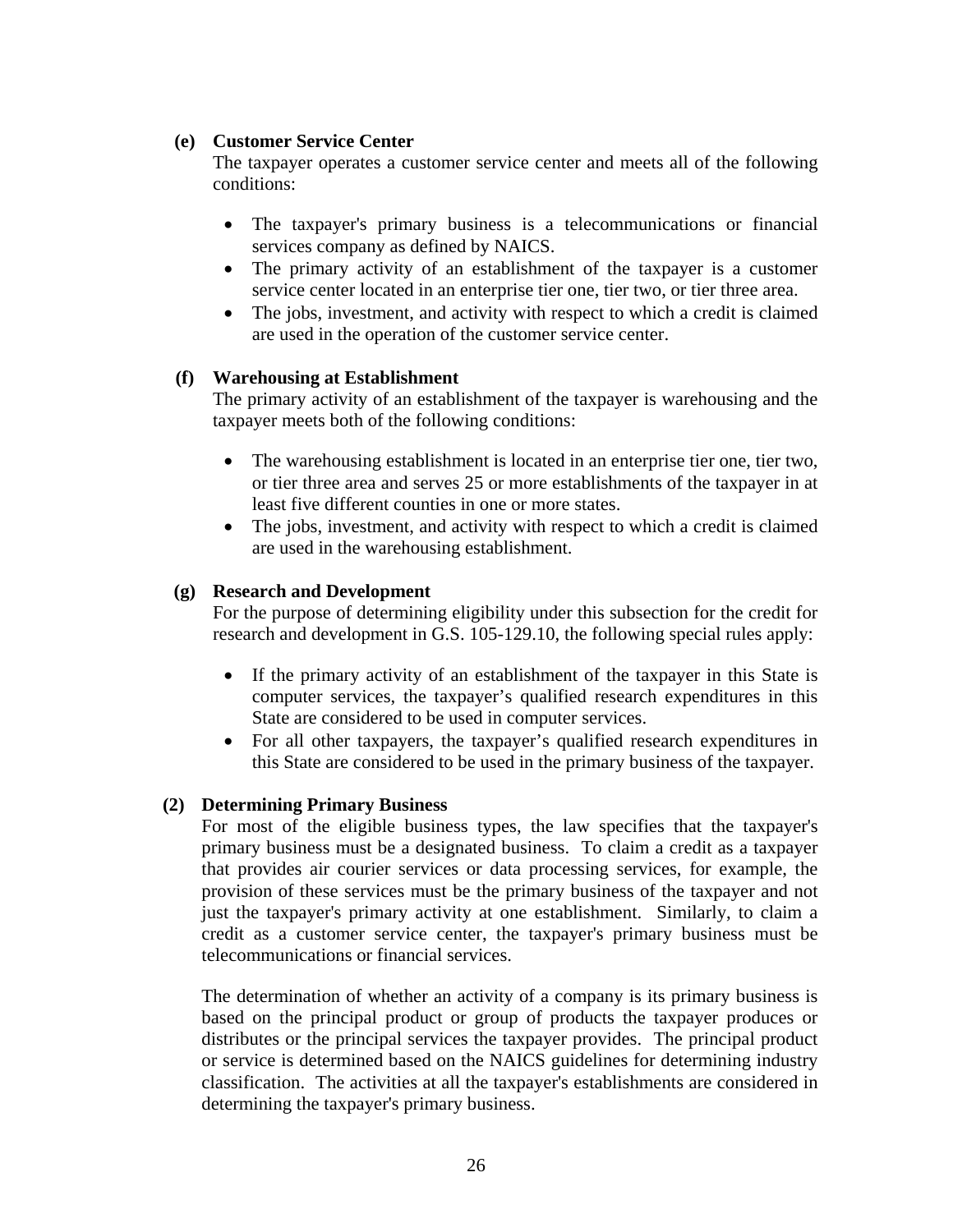### **(3) Determining Primary Activity at an Establishment**

For a few of the eligible business types, the law only requires the taxpayer's primary activity at an establishment to be a designated business. The eligible business types for providing computer services, operating an electronic mail order house, and engaging in warehousing, for example, set requirements for the taxpayer's primary business activity at an establishment but not the taxpayer's primary business taken overall. The credit for a customer service center sets requirements for the taxpayer's primary business activity at an establishment and sets a different requirement for the taxpayer's primary business.

The determination of whether an activity at an establishment is the primary business activity is based on the proper classification of the establishment under the NAICS Code. If more than one activity is conducted at the same establishment, the primary activity of the establishment is determined based on the NAICS guidelines for determining industry classification.

### **(4) Determining What Jobs, Investment, and Activity Qualify for Credits**

All the eligible business types require jobs, investment, and activity to be used in a specified aspect of the taxpayer's business. To satisfy this requirement, that aspect must be the primary activity of the taxpayer at the establishment where the credits are claimed.

For some eligible business types, the jobs, investment, and activity that qualify for the credit must be used in the taxpayer's primary business. For these eligible business types, the taxpayer's primary business must be one of the eligible business types and, if the taxpayer has more than one business establishment, the primary activity at the taxpayer's establishment where the credits are claimed must be the same as the taxpayer's primary business. When these conditions are met, the jobs, investment, and activity at the establishment are considered to be part of the taxpayer's primary business and to satisfy the requirement of being used in that business. The eligible business types for air courier services, data processing, manufacturing, warehousing, wholesale trade, computer services, and electronic mail order house fall into this category. The last five of these also fall into other categories due to alternative ways to qualify for the credits.

Some eligible business types have different requirements for primary business and primary business activity at an establishment. For these eligible business types, the taxpayer's primary business must be the specified type of business, the taxpayer must have more than one business establishment, the taxpayer's primary activity at the establishment where the credits are claimed must be the specified type of activity, and the taxpayer's primary business and the primary business activity at the establishment must be different. When these conditions are met, the jobs, investment, and activity at the establishment are considered to be part of the taxpayer's primary business activity at the establishment and to satisfy the requirement of being used in that specified business activity. The eligible business types for manufacturing, warehousing, wholesale trade, computer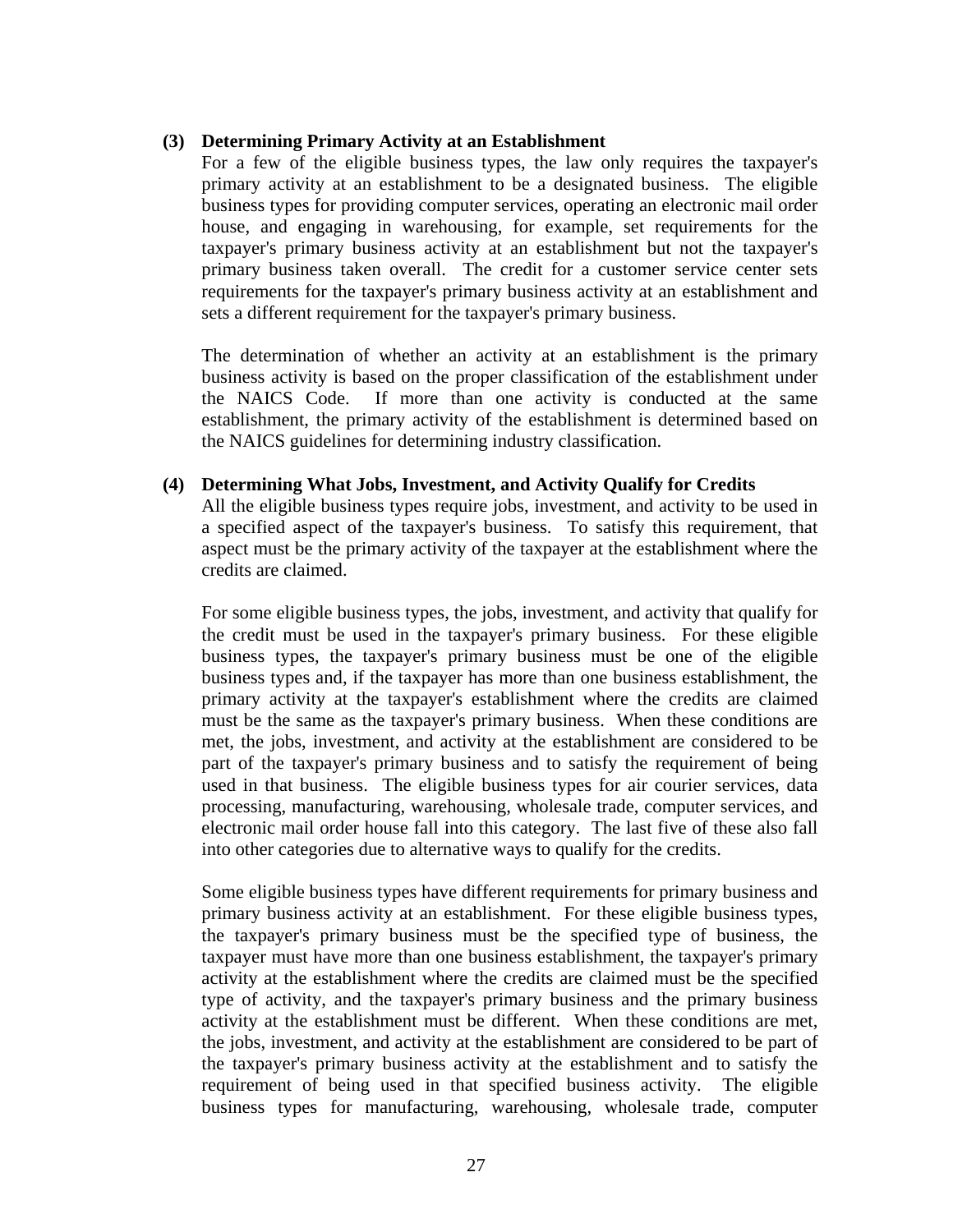services, electronic mail order house, and customer service center fall into this category. The first five of these also fall into other categories due to alternative ways to qualify for the credits.

Some eligible business types set no requirements on the taxpayer's primary business and, instead, set requirements only on the primary business activity at an establishment. For these credits, the primary business activity at the establishment where the credits are claimed must be the specified type of activity. This activity may also be the taxpayer's primary business, but it does not matter if the primary business activity at the establishment and the taxpayer's primary business are the same or are different. If they are different, however, the taxpayer must have more than one establishment. At the establishment, if the primary business activity is the specified type of activity, then the jobs, investment, and activity at the establishment are considered to be part of the primary business activity and to satisfy the requirement of being used in that primary business activity. The eligible business types for computer services, electronic mail order house, and warehousing at an establishment fall into this category. The eligible business types for computer services and electronic mail order house also fall into another category due to alternative ways to qualify for the credits.

Two eligible business types set requirements for a business function of the taxpayer rather than for primary business or primary business activity at an establishment. These two eligible business types are for a central office or an aircraft facility. For these eligible business types, the jobs, investment, and activity must be used in the central office function or the aircraft facility function. In most cases, the establishment where the central office or the aircraft facility is located will have a NAICS Code reflecting a central office or aircraft facility, but a central office or aircraft facility can be located in a building that includes various functions.

In summary, except for the eligible business types for a central office or an aircraft facility, the determination of whether jobs, investment, and activity qualify turns on the primary business activity at an establishment plus, for some eligible business types, the primary business of the taxpayer. When these conditions are met, all the jobs, investment, and activity at the establishment are considered to be used in the qualifying business, even though they may be part of a support function at the establishment.

The following examples illustrate when jobs, investment, and activity satisfy the requirement of being used in a business:

> ABC Manufacturing Company

ABC's primary business is manufacturing. In the 2006 tax year, ABC constructs and begins operating a North Carolina manufacturing facility. The new jobs, investment, and activity at the North Carolina manufacturing facility are eligible for credits, subject to the other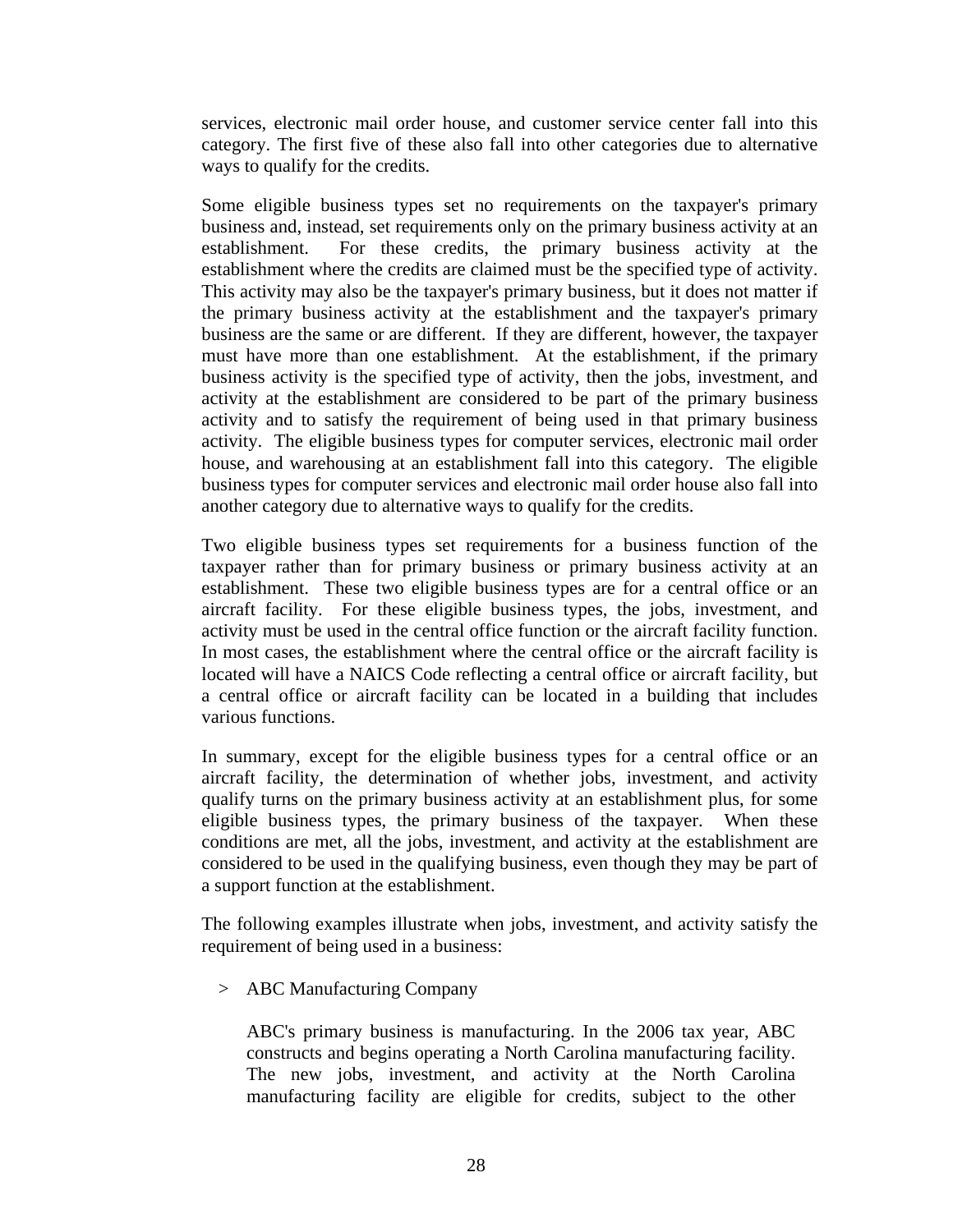requirements of Article 3A. This is because ABC's primary business of manufacturing is an eligible business type and its primary business activity at the North Carolina facility is the same as its primary business. The jobs, investment, and activity at the North Carolina establishment therefore satisfy the requirement of being used in the manufacturing business.

> EFG Manufacturing Company

EFG's primary business is manufacturing. All of EFG's manufacturing plants are located outside North Carolina. In the 2006 tax year, EFG constructs and begins operating a North Carolina warehouse facility. The new jobs, investment, and activity at the North Carolina warehouse facility are eligible for credits, subject to the other requirements of the Act. This is because EFG's primary business is manufacturing, and the jobs, investment, and activity are used in the warehousing business.

> XYZ Manufacturing Company

XYZ's primary business is manufacturing. XYZ has one manufacturing plant located in the State. XYZ has previously qualified for credits for new jobs, investment, and activity used in the manufacturing business. During the 2006 tax year, XYZ purchases a facility in North Carolina that conducts marketing, customer service, and product repairs. Additionally, a retail outlet is on site at the newly purchased facility. The new jobs investment, and activity at the newly purchased facility are not eligible for credits. This is because the primary business activity at the facility is not manufacturing, wholesale trade, or warehousing.

#### **b. Wage Standard (G.S. 105-129.4(b))**

#### **(1) Wage Standard Test**

The taxpayer must satisfy a wage standard test with respect to each potential credit except the worker training credit and the credit for substantial investment in other property. The test is performed by comparing the applicable wage standard for the taxpayer to the wage standard for the relevant county. The county wage standard is obtained from the Department of Commerce. If the taxpayer's tax year is other than a calendar year, the taxpayer must use the wage standard for the calendar year in which the taxpayer's tax year begins. The taxpayer's wage standard must equal or exceed 110% of the county wage standard. The wage standard test does not apply to any credit in a tier one or tier two area or in a development zone or an agrarian growth zone. The wage standard test that applies depends on the credit, as explained below.

#### **(a) Credit for Creating Jobs**

The test is a two-part test. The first part requires the combined average weekly wage of the jobs for which the credit is claimed to meet the wage standard. The second part requires the combined average weekly wage of all jobs at the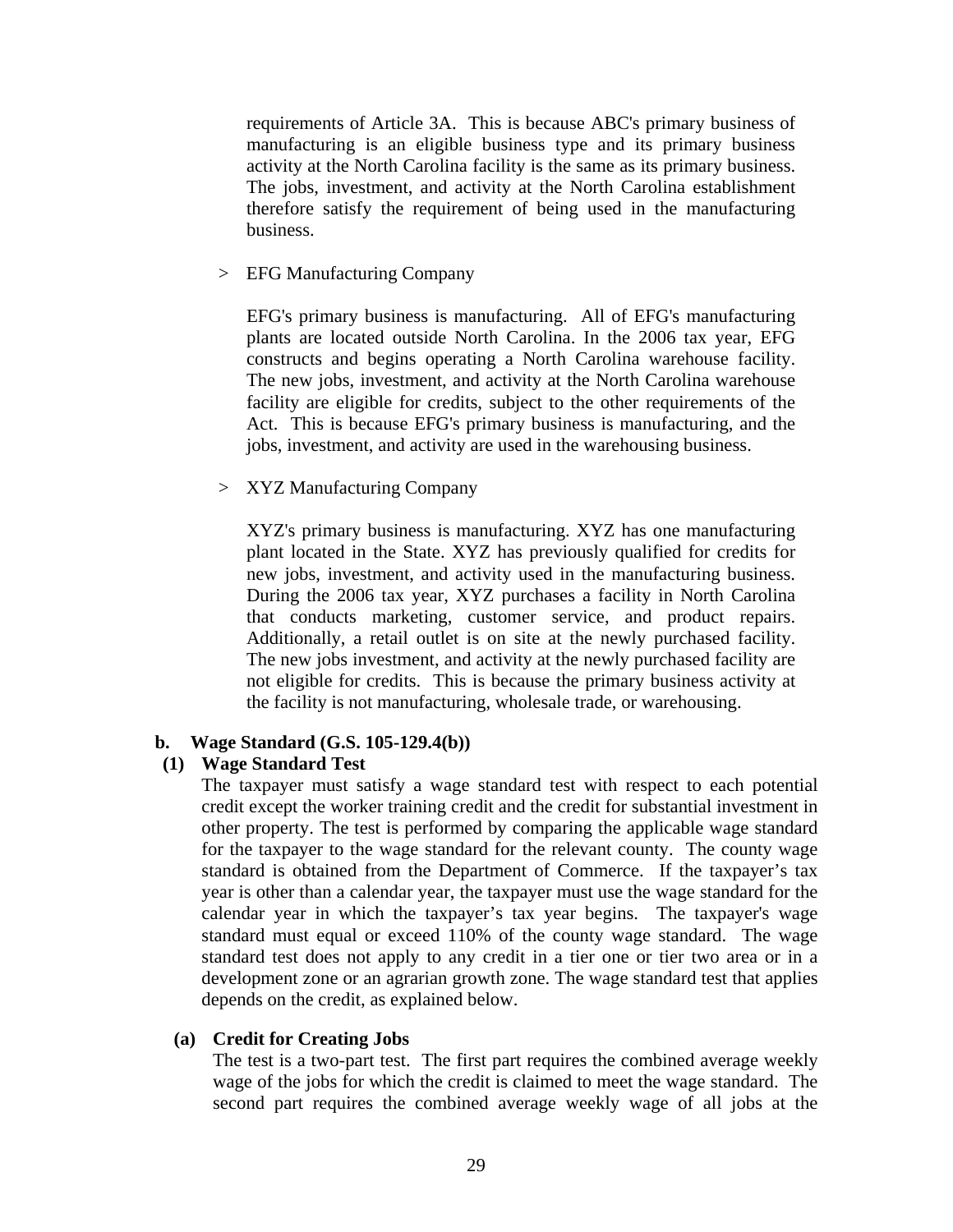location with respect to which a credit is claimed to meet the wage standard. The average wage for both parts of the test is determined for the tax year in which the activity that qualifies for the credit occurs, even if the taxpayer's tax year is not a calendar year. For part-time employees, a full-time equivalency factor must be used. However, all part-time jobs for which the taxpayer provides health insurance, as described in G.S. 105-129.4(b2), are considered to meet the wage standard, regardless of the actual wages for the job. If there are potential credits at more than one location, both tests must be applied separately at each location. No credits are allowed with respect to jobs at a location unless both tests are met.

The term "location" means a specific establishment with one exception. The exception is for purposes of the wage standard for a fiber, yarn, or thread mill that uses a sequential manufacturing process in which separate parts of the sequential manufacturing process are performed in different facilities within the same county. Under those parameters, a location may mean either the specific establishment or all facilities in the county in which parts of the process are performed.

The following example demonstrates the calculation of the wage standard test when new jobs are created during the year at multiple locations. Assume that the taxpayer meets all the other eligibility requirements in Article 3A.

Taxpayer creates 75 new jobs at a tier four location during the year and 50 new jobs at a tier five location. The combined average weekly wage of the 75 jobs created at the tier four location meets the wage standard and the combined average weekly wage of the 50 jobs created at the tier five location meets the wage standard. The jobs at both locations therefore meet the first part of the test.

The combined average weekly wage of all the jobs at the tier four location meets the wage standard. However, the combined average weekly wage of all the jobs at the tier five location does not meet the wage standard. Consequently, the taxpayer is eligible to claim a credit for the 75 jobs created at the tier four location, but not the 50 jobs created at the tier five location. This is because the jobs at the tier four location meet the second part of the test and the jobs at the tier five location do not.

#### **(b) Credit for Worker Training**

The credit for worker training is not subject to a wage standard test.

#### **(c) Credit for Substantial Investment in Other Property**

The credit for substantial investment in other property is not subject to a wage standard test.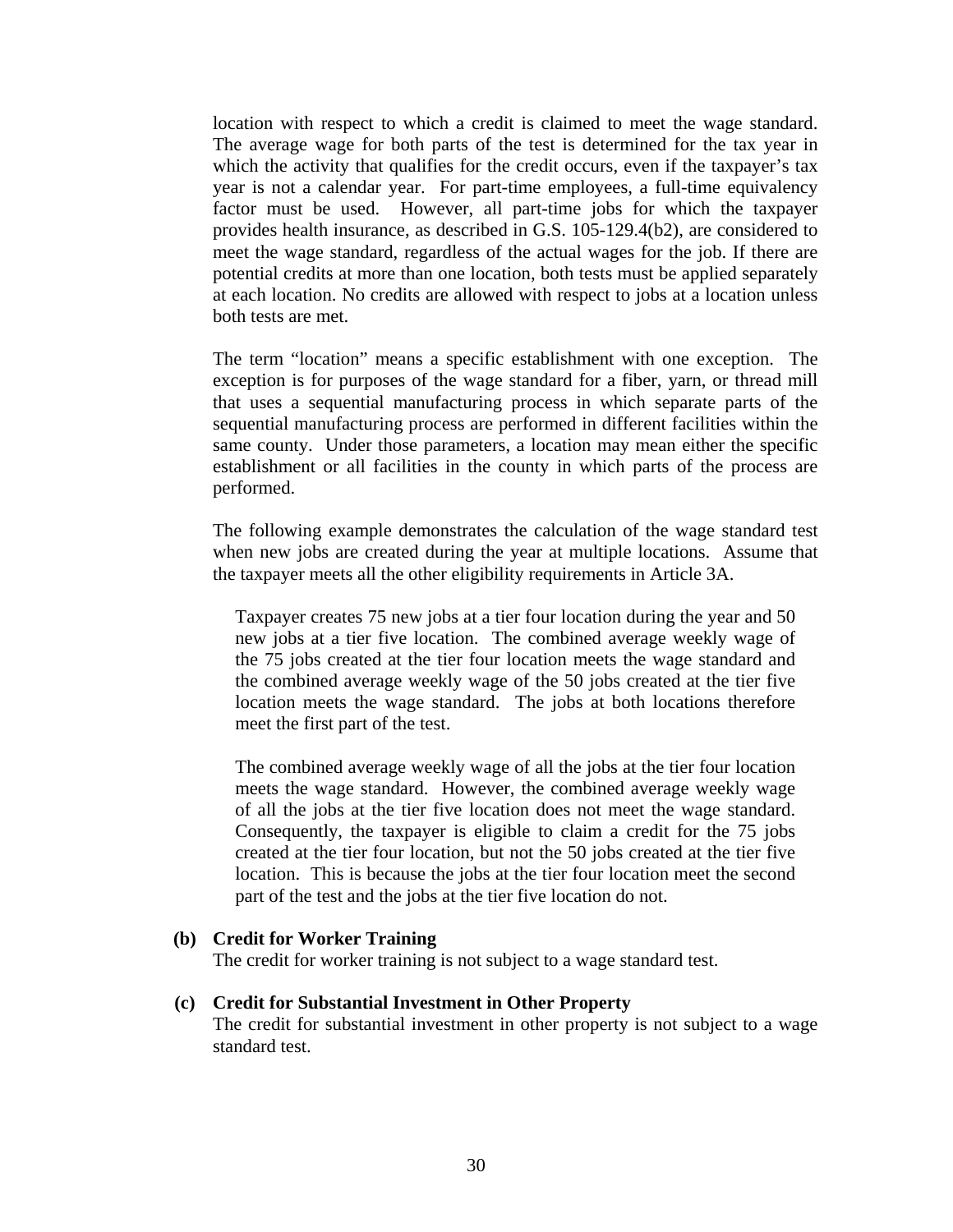#### **(d) All Other Credits**

Only the second part of the wage standard test for the jobs credit and the worker training credit apply to the other credits. The other credits are the credit for investing in machinery and equipment, the credit for research and development and the credit for investing in real property for a central office or an aircraft facility. The taxpayer is eligible for these credits if the combined average weekly wage of all jobs at the location with respect to which the credit is claimed meets the wage standard. The average wages of the jobs at the location are determined for the tax year in which the activity that qualifies for the credit occurs, even if the taxpayer's tax year is not a calendar year. For part-time employees, a full-time equivalency factor must be used.

### **(2) Wage Standard Calculations**

- (a) One of the wage tests is to determine if the average wage of all jobs at a business location meets the wage standard. To make that determination, complete the following steps:
	- (i) For each month in the tax year, identify the number of employees for the location who were included on line 1 of the Employer's Quarterly Tax and Wage Report (NCUI 101) as filed with the Employment Security Commission.
	- (ii) Add the number of employees identified in  $(a)(i)$  above for each month and divide that amount by 12.
	- (iii) Divide the total wages included on line 2 of Form NCUI 101 for each month for this location for the tax year by the number calculated in *(a)(ii)* above.
	- (iv) Divide the amount calculated in *(a)(iii)* above by 52.
	- (v) Compare the amount calculated in  $(a)(iv)$  above to the applicable wage standard for the county where the jobs were located.
- (b) The other wage test is to determine if the average wage of jobs for which a potential credit may be claimed meets the wage standard. To make that determination, complete the following steps:
	- (i) For each employee, divide the number of hours worked, not including overtime, by 2080. Hours worked included all regular hours for which the employee received pay including vacation and sick time.
	- (ii) Divide each employee's total wages for the tax year by the amount calculated in *(b)(i)* above.
	- (iii) Divide each amount calculated in *(b)(ii)* above by 52.
	- (iv) Sum the amounts calculated in *(b)(iii)* for each employee and divide by the number of employees**.**
	- (v) Compare the amount calculated in  $(b)(iv)$  above to the applicable wage standard for the county where the jobs were located.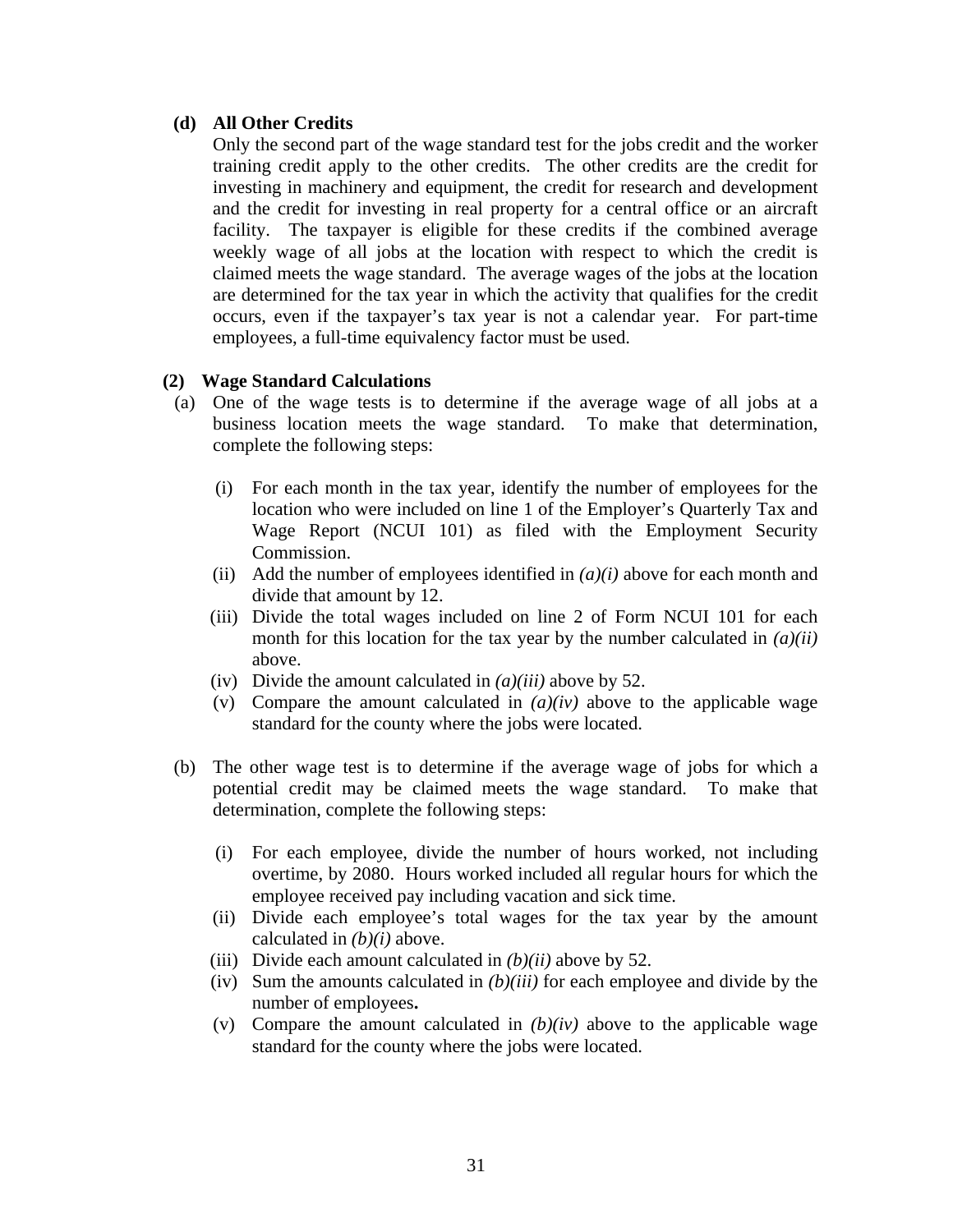The above calculations are to be used if the taxpayer is in business at the location with respect to which credits are claimed for its entire tax year. If the taxpayer is in business at the location for only a portion of the year, the calculations must be adjusted accordingly. For example, Company X is an existing North Carolina taxpayer that files on a calendar year basis. On April 1, 2006, it expands its operations by opening a new manufacturing plant in North Carolina. Subsection 3 below shows how Company X would determine if the average wage of all jobs at the new location meets the wage standard. Subsection 4 below shows how Company X would determine if the average wage of jobs at the new location for which a potential credit may be claimed meets the wage standard.

- (c) To determine if jobs at the Company X New Location meet the wage standard in the 2006 tax year, complete the following steps:
	- (i) For the months April through December, identify the number of employees for the location who were included on Line 1 of the Employer's Quarterly Tax and Wage Report (NCUI 101) as filed with the Employment Security Commission.
	- (ii) Add the number of employees identified in  $(c)(i)$  for each month and divide that amount by 9.
	- (iii) Divide the total wages included on Line 2 of form NCUI 101 for this location for April through December by the number calculated in *(c)(ii)*.
	- (iv) Divide the amount calculated in *(c)(iii)* by 39.
	- (v) Compare the amount calculated in  $(c)(iv)$  to the applicable wage standard for the county where the jobs are located.
- (d) To determine if jobs at the Company X New Location for which a potential credit may be claimed meet the wage standard in the 2006 tax year, complete the following steps:
	- (i) For each employee, divide the number of hours worked, not including overtime, by 1,560 (2,080 times .75). Hours worked includes all regular hours for which the employee received pay including vacation and sick time.
	- (ii) Divide each employee's total wages for the months April through December by the amount calculated in *(d)(i)*.
	- (iii) Divide each amount calculated in *(d)(ii)* by 39.
	- (iv) Sum the amounts calculated in *(d)(iii)* for each employee and divide by the number of employees.
	- (v) Compare the amount calculated in  $(d)(iv)$  to the applicable wage standard for the count where the jobs are located.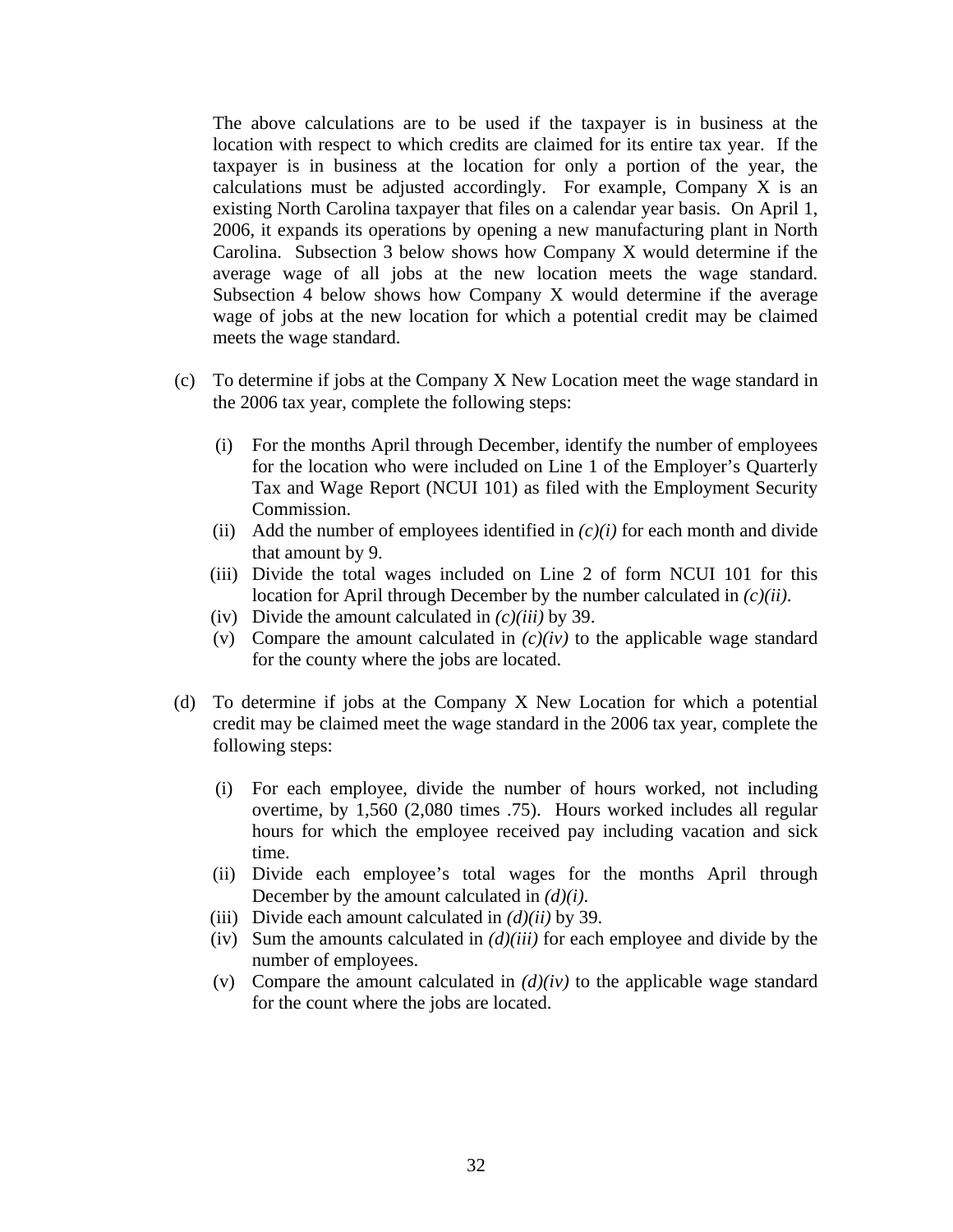#### **c. Health Insurance (G.S. 105-129.4(b2))**

Article 3A makes the provision of health insurance a condition for qualifying for the credits. The reason for this is to ensure that the credits are allowed only for quality jobs.

A taxpayer provides health insurance if it pays at least 50% of the premiums for health care coverage that equals or exceeds the minimum provisions of the basic health care plan of coverage recommended by the Small Employer Carrier Committee pursuant to G.S. 58-50-125. The specific health insurance requirements for each credit are described below.

#### **(1) Credit for Creating Jobs and Credit for Worker Training**

A taxpayer is eligible for a credit for creating jobs or for worker training if the taxpayer provides health insurance for the jobs for which a credit is claimed. The insurance must be provided at the time the jobs are created or the workers are trained and must be maintained in each year the taxpayer claims an installment or a carryforward of the credit. To ensure that a taxpayer satisfies this requirement, the taxpayer must provide with the tax return a certification that the taxpayer provides health insurance for the affected jobs. This applies to the return on which the taxpayer qualifies for the credit, a return claiming an installment of the credit, and a return claiming a carryforward of the credit.

#### **(2) All Other Credits**

The health insurance requirement for the jobs credit and the worker training credit differs from the requirement for all the other credits. The other credits are the credit for investing in machinery and equipment, the credit for research and development, the credit for investing in real property for a central office or an aircraft facility, and the credit for substantial investment in other property. The taxpayer is eligible for these credits if the taxpayer provides health insurance for all of the full-time positions at the location with respect to which a credit is claimed. The insurance must be provided at the time of the activity that qualifies for the credit and must be maintained. The taxpayer must provide with the tax return a certification that the taxpayer provides health insurance for all the fulltime positions at the location. This applies to the return on which a taxpayer qualifies for the credit and a return claiming an installment or carryforward of the credit.

#### **d. Environmental Impact (G.S. 105-129.4(b3))**

Article 3A requires recipients of credits to have good environmental records. The environmental requirements are the same for all credits. A taxpayer is eligible for a credit only if the taxpayer certifies that, at the time the taxpayer first claims the credit, the taxpayer has no pending administrative, civil, or criminal enforcement action based on alleged significant violations of any program implemented by an agency of the Department of Environment and Natural Resources, and has had no final determination of responsibility for any significant administrative, civil, or criminal violation of any program implemented by an agency of the Department of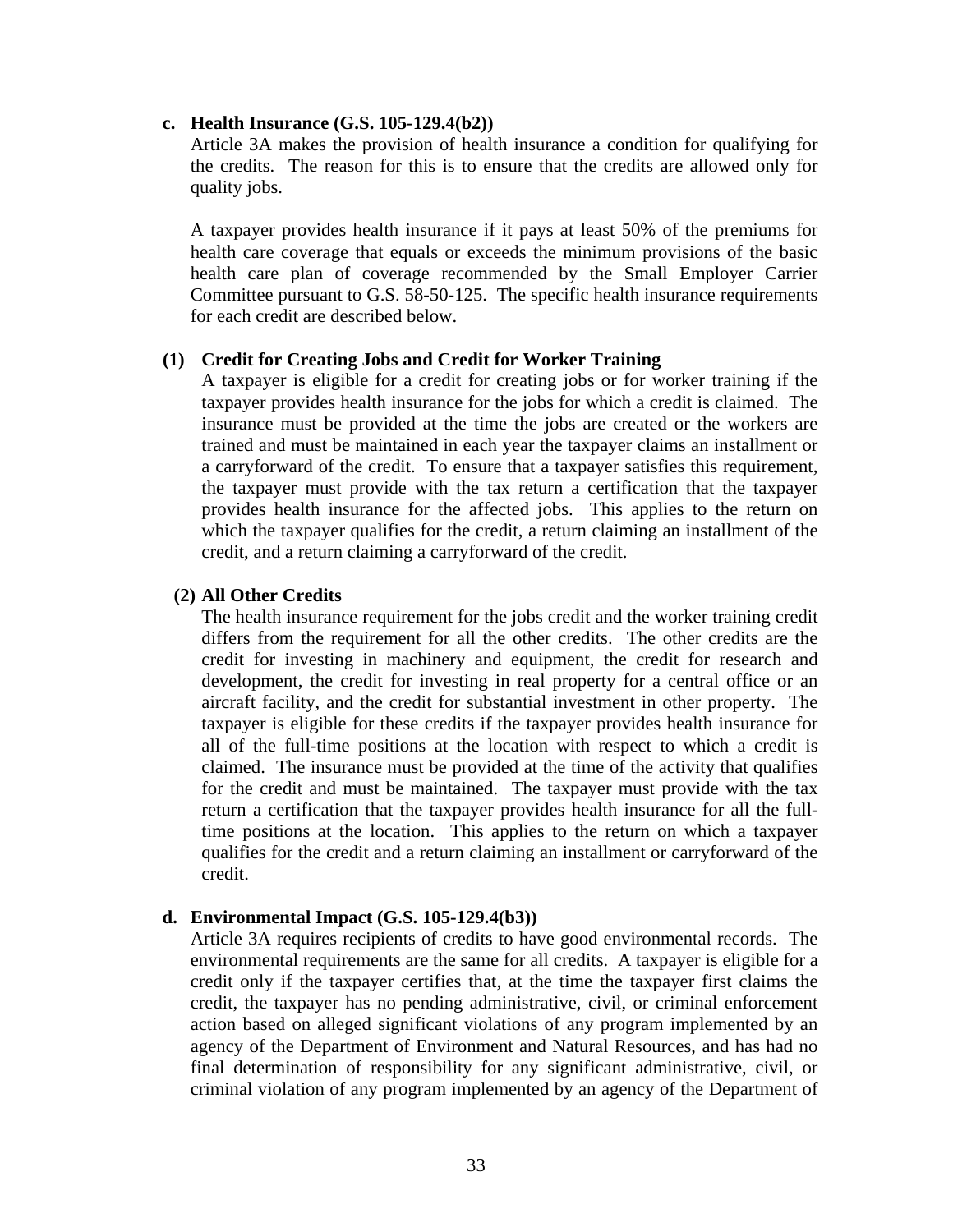Environment and Natural Resources within the last five years. A significant violation is a violation or an alleged violation that does not satisfy any of the conditions of G.S. 143-215.6B(d).

The Department of Revenue receives notification from the Department of Environment and Natural Resources annually of every person that currently has any of these pending actions and every person that has had any of these final determinations within the last five years. The Department of Revenue uses this information when reviewing eligibility for the credits.

The time the taxpayer first claims a credit is the date the taxpayer first files a tax return concerning the credit. The first tax return concerning the credit is the tax return for the year in which the taxpayer engaged in the qualifying activity.

#### **e. Occupational Safety and Health Programs (OSHA) (G.S. 105-129.4(b4))**

Article 3A requires recipients of credits to have good occupational safety and health (OSHA) records. The OSHA requirements are the same for all credits. A taxpayer is eligible for a credit only if the taxpayer certifies that, at the business location with respect to which the credit is claimed, the taxpayer has had no citations under the Occupational Safety and Health Act that have become a final order within the past three years for willful serious violations or for failing to abate serious violations. The certification must be made at the time the taxpayer first claims the credit. A "serious violation" is defined in G.S. 95-127.

The Department of Revenue receives notification from the Department of Labor annually of all employers with citations that have become final orders within the past three years. The Department of Revenue uses this information when reviewing eligibility for the credits.

The time the taxpayer first claims a credit is the date the taxpayer first files a tax return concerning the credit. The first tax return concerning the credit is the tax return for the year in which the taxpayer engaged in the qualifying activity.

#### **f. Large Investment Enhancements (G.S. 105-129.4(b1))**

A taxpayer who is otherwise eligible for a tax credit under this Article becomes eligible for the large investment enhancements provided for credits under this Article if the Secretary of Commerce makes a written determination that the taxpayer is expected to purchase or lease, and place in service in connection with the eligible business within a two-year period, at least one hundred fifty million dollars (\$150,000,000) worth of one or more of the following: real property, machinery and equipment, or central office or aircraft facility property. In the case of an interstate air courier that has or is constructing a hub in this State and in the case of an eligible major industry, this investment may be placed in service in connection with the eligible business within a seven-year period. To be an eligible major industry, the taxpayer must be primarily engaged in one of the industries defined in G.S.  $105-164.14(i)(3)$ , and be certified by the Secretary of Commerce as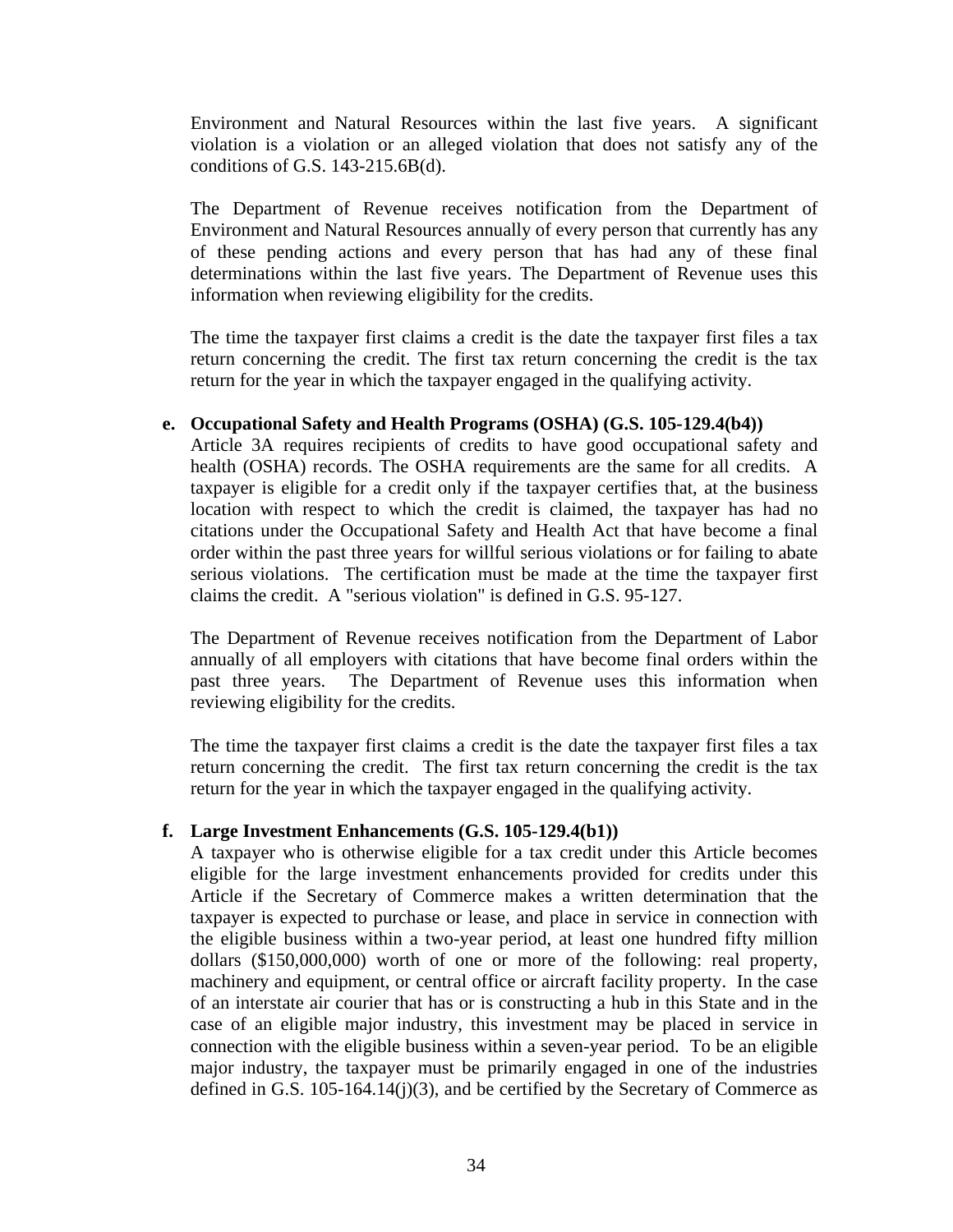planning to invest at least one hundred million dollars (\$100,000,000) of private funds to construct a facility in this State to engage in one or more of those industries.

### **g. No Overdue Tax**

A taxpayer is ineligible for an Article 3A tax credit if the taxpayer has an overdue tax debt at the time the taxpayer claims a credit or an installment or carryforward of a credit. An overdue tax debt is defined in G.S. 105-243.1(a)(1) as "[a]ny part of a tax debit that remains unpaid 90 days or more after the notice of final assessment was mailed to the taxpayer. The term does not include a tax debt, however, if the taxpayer entered into an installment agreement for the tax debt under G.S. 105-237 within 90 days after the notice of final assessment was mailed and has not failed to make any payments due under the installment agreement."

# **3. General Administration**

# **a. Sunset (G.S. 105-129.2A(a), (a1), and (a2)**

Article 3A is repealed for business activities that occur on or after January 1, 2007, with these exceptions:

- In the case of a taxpayer that qualifies as an eligible major industry on or before January 1, 2008, this Article is repealed effective for business activities that occur on or after January 1, 2010.
- This Article is repealed effective for business activities that occur on or after January 1, 2008 if a taxpayer signs a letter of commitment with the Department of Commerce on or before December 31, 2006 stating that the taxpayer's intent to create new jobs or make new investments with respect to machinery and equipment, central office or aircraft facility property, or substantial investment in other real property at a specific site in this State in 2007. If the taxpayer has a letter of commitment and conducts an activity that qualifies for one of the Article 3A credits, the taxpayer may not take any Article 3J credits with respect to an establishment if the taxpayer claims Article 3A credits for activities at that establishment in 2007.

# **b. Expiration (G.S. 105-129.4(a2) and (b2))**

This section addresses general expiration provisions applying to all credits based on failure to continue to meet general eligibility requirements. In addition, there are expiration provisions that apply specifically to each credit. The specific provisions are discussed in the sections devoted to each credit. The general expiration provisions are listed below. When a credit expires, the taxpayer may not take any remaining installments of the credit.

The expiration of a credit may also affect the taxpayer's ability to take carryforwards of a credit. Under the first two circumstances described below, the taxpayer may continue to claim carryforwards of previous installments when a credit expires. Under the third circumstance, the carryforwards as well as the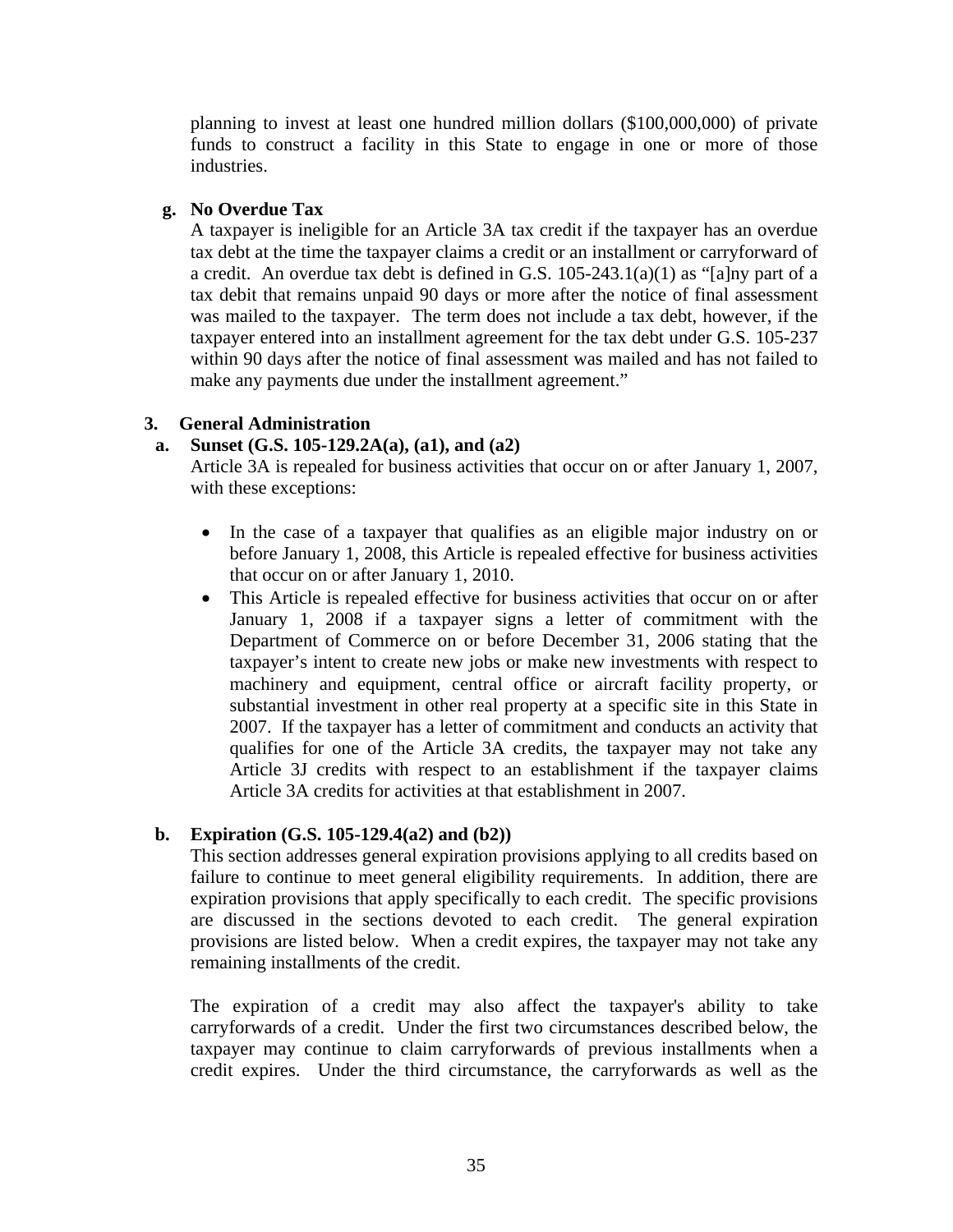installments expire. See the section on Carryforwards of Unused Credits for additional information.

The following are circumstances that result in expiration of a credit:

- During the period that installments of a credit accrue, the taxpayer no longer meets one of the conditions for an eligible business type.
- During the period that installments of a credit accrue, the number of jobs of an eligible business falls below the minimum number required. When this happens, any credit associated with that business expires; the expiration is not limited to the jobs tax credit.
- The taxpayer ceases to provide health insurance for its employees.

# **c. Forfeiture (G.S. 105-129.4(d))**

A taxpayer that forfeits a credit is liable for all past taxes avoided as a result of the credit plus interest at the rate established under G.S. 105-241.1(i), computed from the date the taxes would have been due if the credit had not been allowed. The past taxes and interest are due 30 days after the date the credit is forfeited. A taxpayer that fails to pay the past taxes and interest by the due date is subject to the penalties provided in G.S. 105-236. Forfeiture provisions are listed below.

### **(1) All Credits**

A taxpayer forfeits a credit allowed if the taxpayer was not eligible for the credit for the calendar year in which the taxpayer engaged in the activity for which the credit was claimed.

# **(2) Worker Training**

If a taxpayer forfeits the credit for creating jobs, the technology commercialization credit, or the credit for investing in machinery and equipment, it also forfeits any credit for worker training claimed for the jobs for which the credit for creating jobs was claimed or the jobs at the location with respect to which the technology commercialization credit or the credit for investing in machinery and equipment was claimed.

# **(3) Substantial Investment in Other Property**

A taxpayer forfeits the credit for substantial investment in other property if it fails to timely make the required level of investment or fails to timely create the required number of new jobs.

#### **(4) Technology Commercialization Credit**

A taxpayer forfeits the technology commercialization credit if it fails to timely make the required level of investment or if it fails to meet the terms of its licensing agreement with a research university. If a taxpayer claimed a 20% technology commercialization credit and fails to make the required level of investment for the 20% credit, but does make the required level of investment for the 15% credit, the taxpayer forfeits one-fourth of the 20% credit.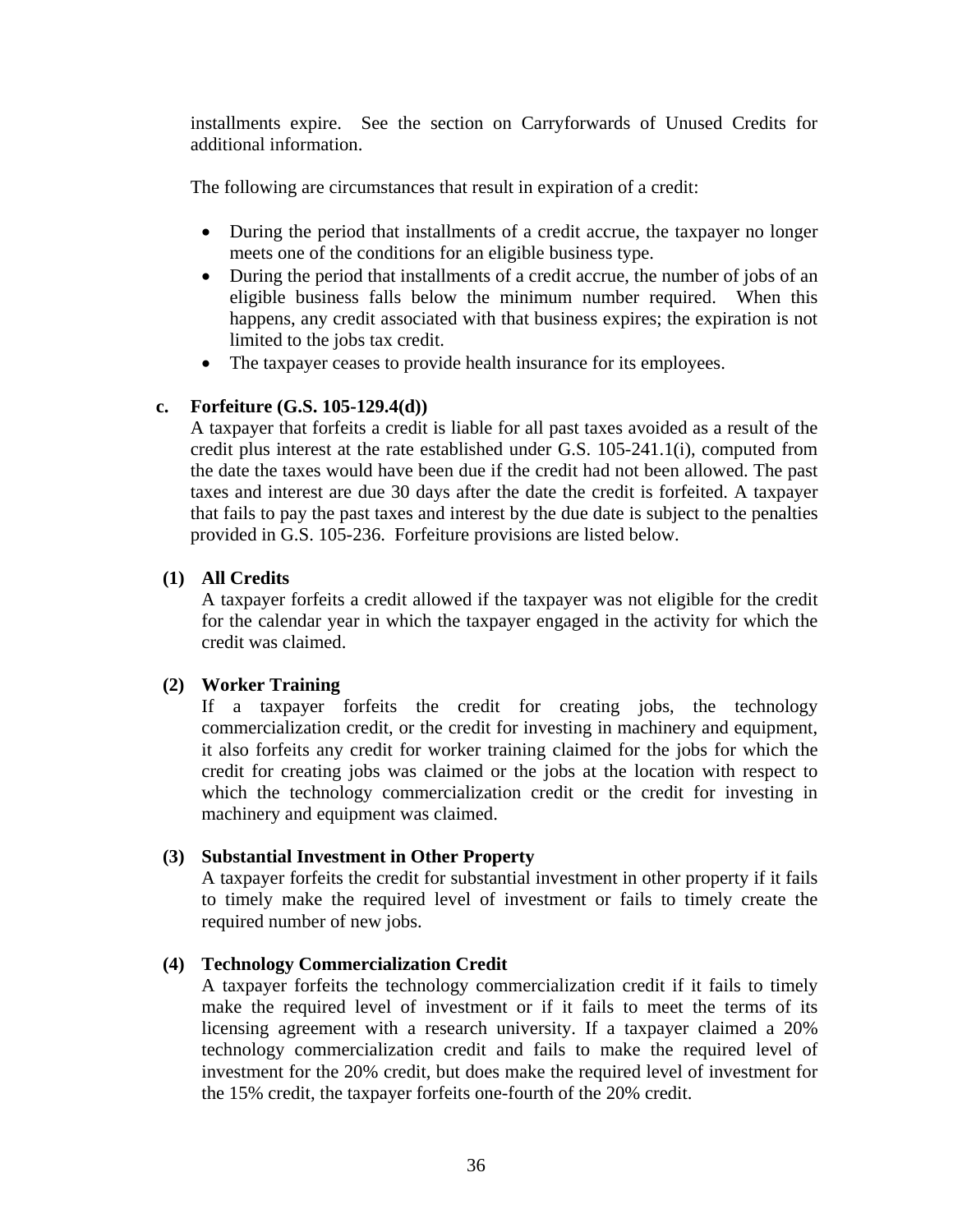### **(5) Large Investment Enhancements**

A taxpayer forfeits a large investment enhancement of a tax credit if it fails to timely make the required level of investment.

### **(6) Eligible Major Industry Enhancements**

A taxpayer forfeits the eligible major industry enhancements, including a delayed sunset of the Article 3A credits and an extended time to make sufficient investments to qualify for the large investment enhancements, if the taxpayer fails to timely make the required level of investment.

### **d. Change in Ownership of Business (G.S. 105-129.4(e))**

The sale, merger, consolidation, conversion, acquisition, or bankruptcy of a business, or any transaction by which an existing business reformulates itself as another business does not create new eligibility in a succeeding business with respect to credits for which the predecessor was not eligible. A successor business may, however, take any installment of or carried-over portion of a credit that its predecessor could have taken if it had a tax liability. The acquisition of a business is a new investment that creates new eligibility in the acquiring taxpayer under Article 3A if any of the following conditions are met:

- The business closed before it was acquired.
- The business was required to file a notice of plant closing or mass layoff under the federal Worker Adjustment and Retraining Notification Act, 29 U.S.C. §2102, before it was acquired.
- The business was acquired by its employees through an employee stock option transaction or another similar transaction.

The term "business" means a taxpayer or an establishment. For example, a taxpayer that purchases one of five plants from an unrelated entity has acquired a business, and must meet one of the three conditions described above in order to create new eligibility for its investment.

#### **e. Tax Election (G.S. 105-129.5)**

The credits are allowed against the franchise tax, the income tax, or the gross premiums tax. The taxpayer elects the tax against which a credit will be claimed when filing the return on which the first installment of the credit is claimed. This election is binding on all future installments and carryforwards of that credit. A special election is provided for the technology commercialization credit. A general election applies to all other credits.

#### **(1) Technology Commercialization Credit**

The technology commercialization credit may be divided between the taxes against which it is allowed. The taxpayer elects the percentage of the credit that will be taken against each tax when filing the return on which the credit is first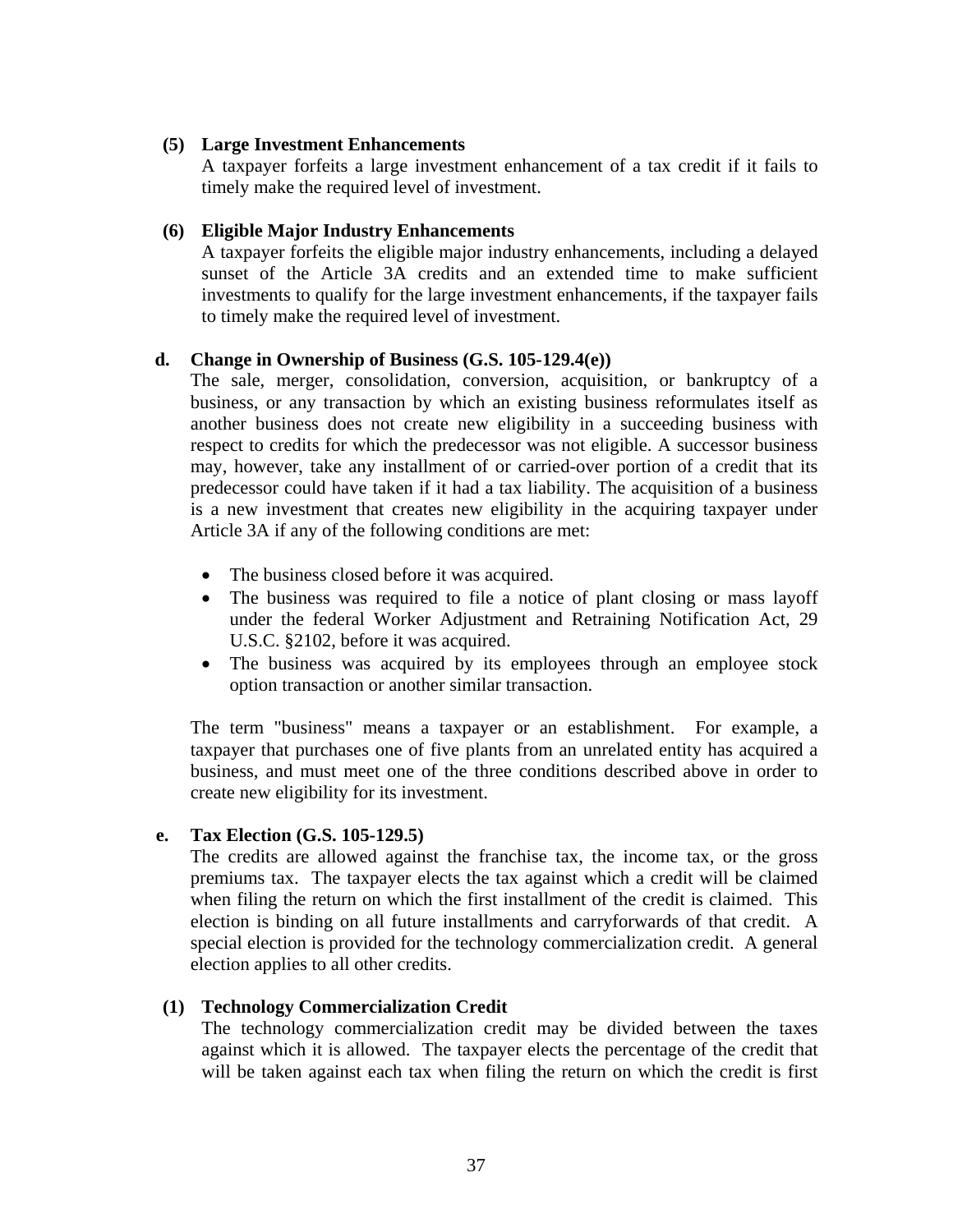taken. This election is binding. The percentage of the credit elected to be taken against each tax may be carried forward only against the same tax.

### **(2) All Other Credits**

The taxpayer must take a credit against only one of the taxes against which it is allowed.

### **f. Fifty Percent (50%) Cap on Credits (G.S. 105-129.5(b))**

The total of all credits may not exceed 50% of the tax against which they are claimed for the taxable year, reduced by the sum of all other credits allowed against that tax, except tax payments made by or on behalf of the taxpayer.

# **g. Carryforward of Unused Credit (G.S. 105-129.5(c))**

Generally, any unused portion of a credit may be carried forward for the succeeding five years. Several credits have longer carryforward periods, however. Those credits and their carryforward periods are listed below.

### **(1) 20-Year Carryforward**

Any unused portion of the following credits may be carried forward for 20 years:

- Technology commercialization.
- Substantial investment in other property.
- Credits concerning a "large investment" (\$150,000,000). A taxpayer is eligible for the large investment enhancement if the Secretary of Commerce makes a written determination that the taxpayer is expected to purchase or lease, and place in service in connection with the eligible business within a two-year period (seven years for interstate air couriers and eligible major industries), at least \$150,000,000 worth of one or more of the following: real property, machinery and equipment, or central office or aircraft facility property. If the taxpayer fails to make the required level of investment within the two-year period (seven years for interstate air couriers and eligible major industries), the taxpayer forfeits the longer carryforward period.

#### **(2) 15-Year Carryforward for Research and Development**

Any unused portion of a research and development credit may be carried forward for the succeeding 15 years.

# **(3) 10-Year Carryforward for \$50,000,000 Investment**

Any unused portion of a credit may be carried forward for the succeeding 10 years if the taxpayer is expected to purchase or lease, and place in service in connection with the eligible business within a two-year period (seven years for interstate air couriers and eligible major industries), at least \$50,000,000 worth of one or more of the following: real property, machinery and equipment, or central office or aircraft facility property. The Secretary of Commerce must issue a written determination that the required investment is expected to be made in order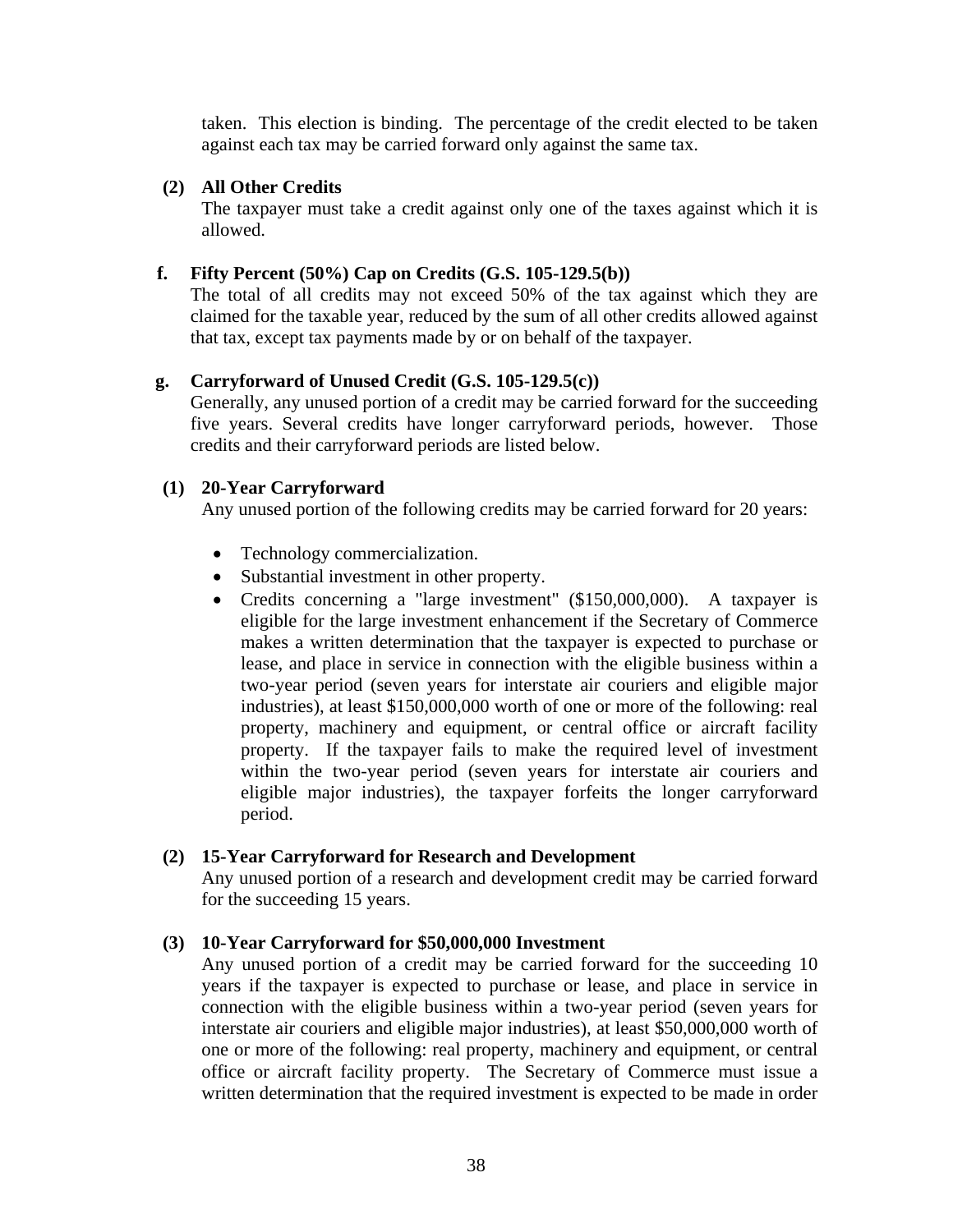for this extended carryforward period to apply. If the taxpayer fails to make the required level of investment within the two-year period (seven years for interstate air couriers and eligible major industries), the taxpayer forfeits the longer carryforward period.

#### **h. Advisory Ruling (G.S. 105-129.4(g))**

A taxpayer may request in writing from the Secretary of Revenue specific advice regarding eligibility for a credit. G.S. 105-264 governs the effect of this advice.

#### **i. Statute of Limitations (G.S. 105-129.5(d))**

A taxpayer must claim a credit within six months after the date set by statute for the filing of the return that coincides with the year that the taxpayer qualified for the credit, including any extensions of that date. The following example illustrates this requirement:

A calendar year taxpayer creates 10 new qualifying jobs in 2006. The taxpayer files a timely extension on March 15, 2007, which extends the due date of the tax return to October 15, 2007. Applying the six-month statute of limitations, the taxpayer has until April 15, 2008 to file the NC-478A and report the 2006 credit for creating jobs. If the taxpayer had not filed a timely extension by March 15, 2007, the NC-478A would have had to be filed by September 15, 2007.

#### **j. Fees (G.S. 105-129.6)**

A fee is of \$500.00 is required for each credit the taxpayer intends to claim with respect to a location that is in an enterprise tier three, four, or five area, subject to a maximum fee of \$1,500.00. There is no fee for a credit in an enterprise tier one or tier two area. There is also no fee for a credit with respect to a location that is in a development zone or an agrarian growth zone. If the taxpayer intends to claim a credit that relates to locations in more than one enterprise tier area, the fee is based on the highest-numbered enterprise tier area. The fee is due at the same time as the tax return and the credit will not be allowed until the fee is paid.

#### **k. Forms**

The Form NC-478 series is used to calculate and report tax credits, including the Article 3A tax credits that are limited to 50% of the taxpayer's tax less the sum of all other credits that the taxpayer claims. Forms NC-478A through NC-478I are used to calculate the specific credits without regard to the 50% limitation. Form NC-478 is used to total the specific credits, to determine if the 50% limitation applies, and, if so, to allocate the limited total credit among the specific credits. Form NC-478V is used to report the fee that is due.

The table below lists the tax credits that are subject to the 50%-of-tax limitation and the NC-478 series form on which the credit is reported. The table also indicates if the credit is an Article 3A credit.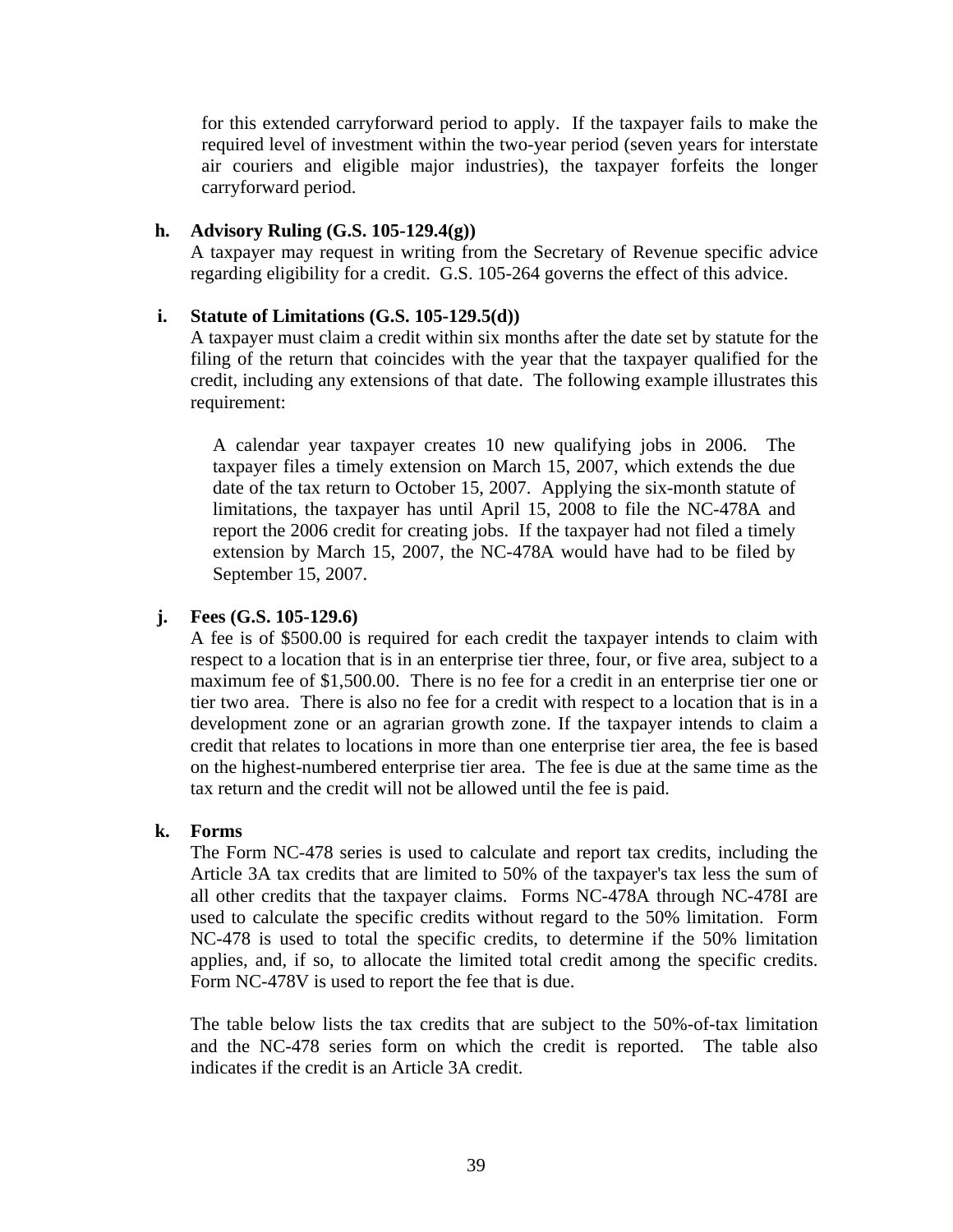| <b>Credit</b>                                             | <b>File Form NC-478</b> | <b>Article 3A?</b> |
|-----------------------------------------------------------|-------------------------|--------------------|
|                                                           | plus Form:              |                    |
| <b>Creating Jobs</b>                                      | <b>NC-478A</b>          | Yes                |
| Investing in Machinery and                                | <b>NC-478B</b>          | Yes                |
| Equipment                                                 |                         |                    |
| <b>Research and Development</b><br>(SEE NOTE BELOW)       | <b>NC-478C</b>          | Yes                |
| <b>Worker Training</b>                                    | <b>NC-478D</b>          | Yes                |
| Investing in Central Office or                            | <b>NC-478E</b>          | Yes                |
| <b>Aircraft Facility Property</b>                         |                         |                    |
| <b>Investing in Business Property</b><br>(SEE NOTE BELOW) | <b>NC-478F</b>          | No; in Art. 3B     |
| <b>Investing in Renewable Energy</b>                      | <b>NC-478G</b>          | No; in Art. 3B     |
| Property                                                  |                         |                    |
| Low-income Housing                                        | <b>NC-478H</b>          | No; in Art. 3E     |
| <b>Research and Development</b>                           | <b>NC-478I</b>          | No; in Art. 3F     |
| <b>Contributions to Development</b>                       | No additional form.     | Yes                |
| <b>Zone Projects</b>                                      | Use NC-478, line 12     |                    |
| <b>Technology Commercialization</b>                       | No additional form.     | Yes                |
|                                                           | Use NC-478, line 9      |                    |
| Investing in Non-hazardous                                | No additional form.     | No; in Art. 3B     |
| Dry-cleaning Equipment                                    | Use NC-478, line 10     |                    |
| Use of North Carolina Ports                               | Attach Form NC-414      | No; in Art. 4      |
|                                                           | Use NC-478, line 12     |                    |
| Renewable Energy Equipment                                | No additional form.     | No; in Art. 4      |
| Facility                                                  | Use NC-478, line 12     |                    |
| Manufacturing Cigarettes for                              | No additional form.     | No; in Art. 4      |
| Export                                                    | Use NC-478, line 12     |                    |
| Manufacturing Cigarettes for                              | No additional form.     | No; in Art. 4      |
| <b>Export While Increasing</b>                            | Use NC-478, line 12     |                    |
| Employment                                                |                         |                    |
| Substantial Investment in Other                           | No additional form.     | Yes                |
| Property                                                  | Use NC-478, line 12     |                    |
| <b>Renewable Fuel Facility</b>                            | No additional form.     | No; in Art. 3B     |
|                                                           | Use NC-478, line 11     |                    |

Note: The Article 3A Research and Development credit expired for activities occurring on or after January 1, 2006. The Investing in Business Property credit expired for investments made after December 31, 2001. Remaining carryforwards of unused installments of these credits may still be taken on Form NC-478, Line 3a and Line 7, respectively.

Both Form NC-478 and any applicable Form NC-478 series form must be filed for any taxable year in which the taxpayer is eligible to claim a credit or an installment of a credit against the taxpayer's tax liability for that year. This requirement applies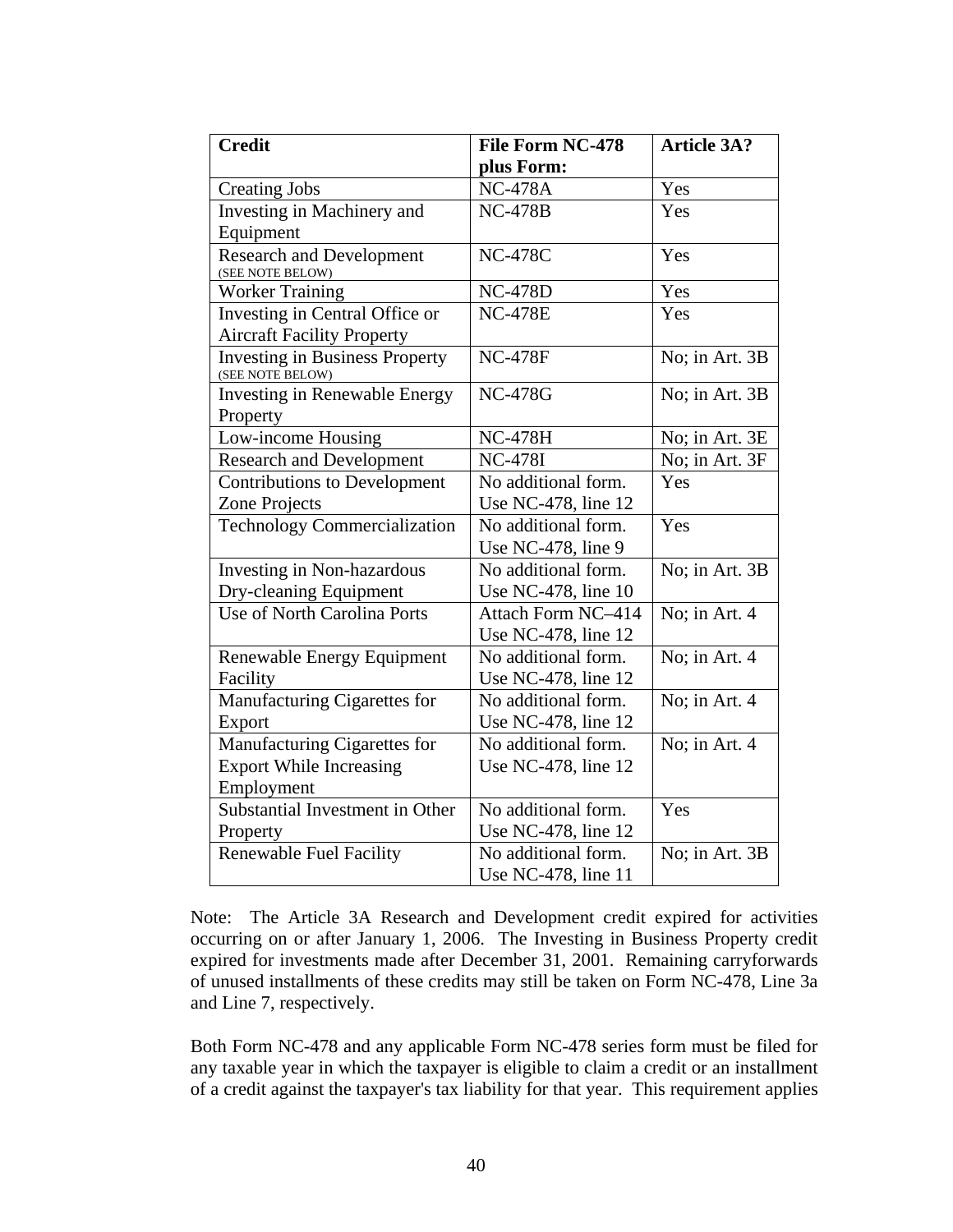even if the taxpayer's tax liability for that year is not large enough for the taxpayer to benefit from the credit. If the taxpayer engages in activities that qualify for the credit for creating jobs, the credit for investing in machinery and equipment, or the credit for investing in central office or aircraft facility property, the taxpayer must complete Part 1 of Form NC-478A, Form NC-478B, or Form NC-478E and file the form with the taxpayer's return for the taxable year in which the taxpayer engages in the activity, even though the first installment of the credit will not be claimed until the following year.

For further information about the Form NC-478 series, see Form NC-478 INST, *Instructions for 2006 Form NC-478 Series*.

# **l. Overdue Tax Debts (G.S. 105-129.4(b6)**

A taxpayer is ineligible for an Article 3A tax credit if the taxpayer has an overdue tax debt at the time the taxpayer claims an installment or carryforward of a credit. An overdue tax debt is defined in G.S. 105-243.1(a)(1) as "[a]ny part of a tax debit that remains unpaid 90 days or more after the notice of final assessment was mailed to the taxpayer. The term does not include a tax debt, however, if the taxpayer entered into an installment agreement for the tax debt under G.S. 105-237 within 90 days after the notice of final assessment was mailed and has not failed to make any payments due under the installment agreement."

# **4. Credit for Creating Jobs (G.S. 105-129.8)**

#### **a. Eligibility**

To be eligible for a credit for creating jobs, a taxpayer must meet the following conditions:

- Meet all general eligibility requirements described in Section 2.
- Have five or more full-time employees.
- Hire an additional full-time employee during the year to fill a position located in this State.

#### **b. Terms Used**

#### **(1) Creating a New Full-time Job**

To determine the number of new jobs filled, the taxpayer subtracts the highest number of full-time employees the taxpayer had in the State at any time during the twelve-month period preceding the beginning of the taxable year from the number of full-time employees the taxpayer has in the State at the end of the taxable year.

#### **(2) Full-time Job**

A position that requires at least 1,600 hours of work per year and is intended to be held by one employee during the entire year.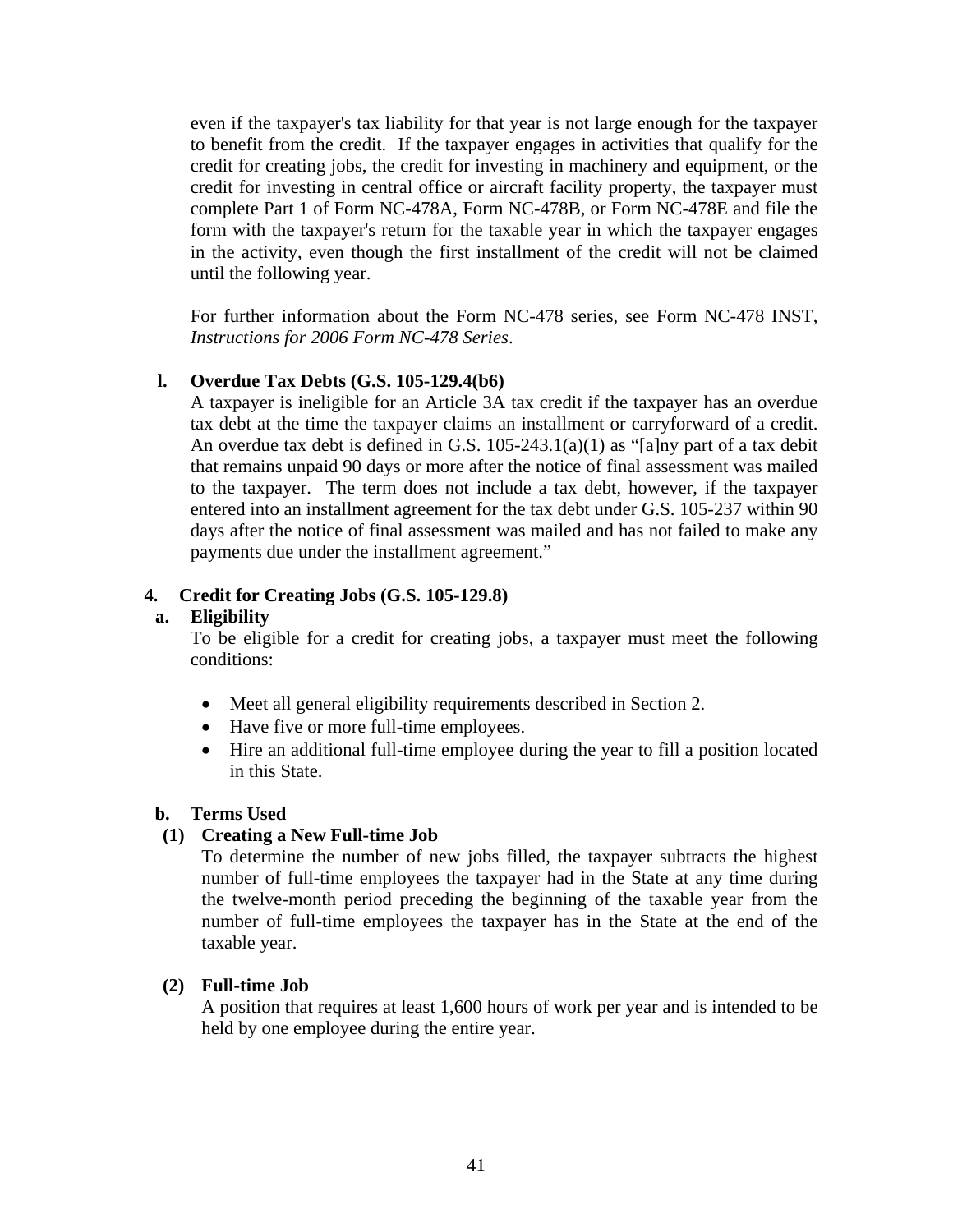#### **(3) Location of a Job**

A job is located in an area if more than fifty percent of the employee's duties are performed in the area.

#### **c. Credit Amount**

The amount of credit allowed is based upon the enterprise tier of the area in which the position is located as shown below:

| <b>Area Enterprise Tier</b> | <b>Amount of Credit for Each Job</b>                              |
|-----------------------------|-------------------------------------------------------------------|
| Tier One                    | \$12,500                                                          |
| Tier Two                    | 4,000                                                             |
| Tier Three                  | 3,000                                                             |
| Tier Four                   | 1,000                                                             |
| <b>Tier Five</b>            | 500                                                               |
| Agrarian Growth Zone or     |                                                                   |
|                             | Development Zone in Any Tier \$4,000 plus the amount for the Tier |

#### **d. Taking the Credit**

The credit is taken in four equal installments over the four-year period beginning the year after the taxpayer qualifies for the credit. If a taxpayer is required to file more than one tax return during a year, each return constitutes a year for purposes of taking installments of the credit.

#### **e. Expiration**

If, in one of the four years in which an installment accrues, the number of the taxpayer's full-time employees in the State falls below the number of full-time employees the taxpayer had in the State in the year in which the taxpayer qualified for the credit, the credit expires and the taxpayer may not take any remaining installments of the credit. This calculation is illustrated by the following example:

Taxpayer is claiming a credit for forty jobs in tier four at \$1,000 per job. The installments are \$10,000 each over four years. During the year that the third installment of the credit accrues, the taxpayer loses twelve jobs. The third and fourth installments must be recalculated to recognize the loss of the jobs. After the recalculation, the third and fourth installments that remain to be taken are \$7,000 each, rather than \$10,000 each, computed as follows:

$$
\frac{(40-12) \times \$1,000}{4}
$$

If the taxpayer has carryforwards from the first and second installments attributable to the 12 lost jobs, the taxpayer can continue to take the carryforwards for these even though the installments have expired. When a credit expires, the taxpayer can still take the portion of an installment that accrued in a previous year and was carried forward.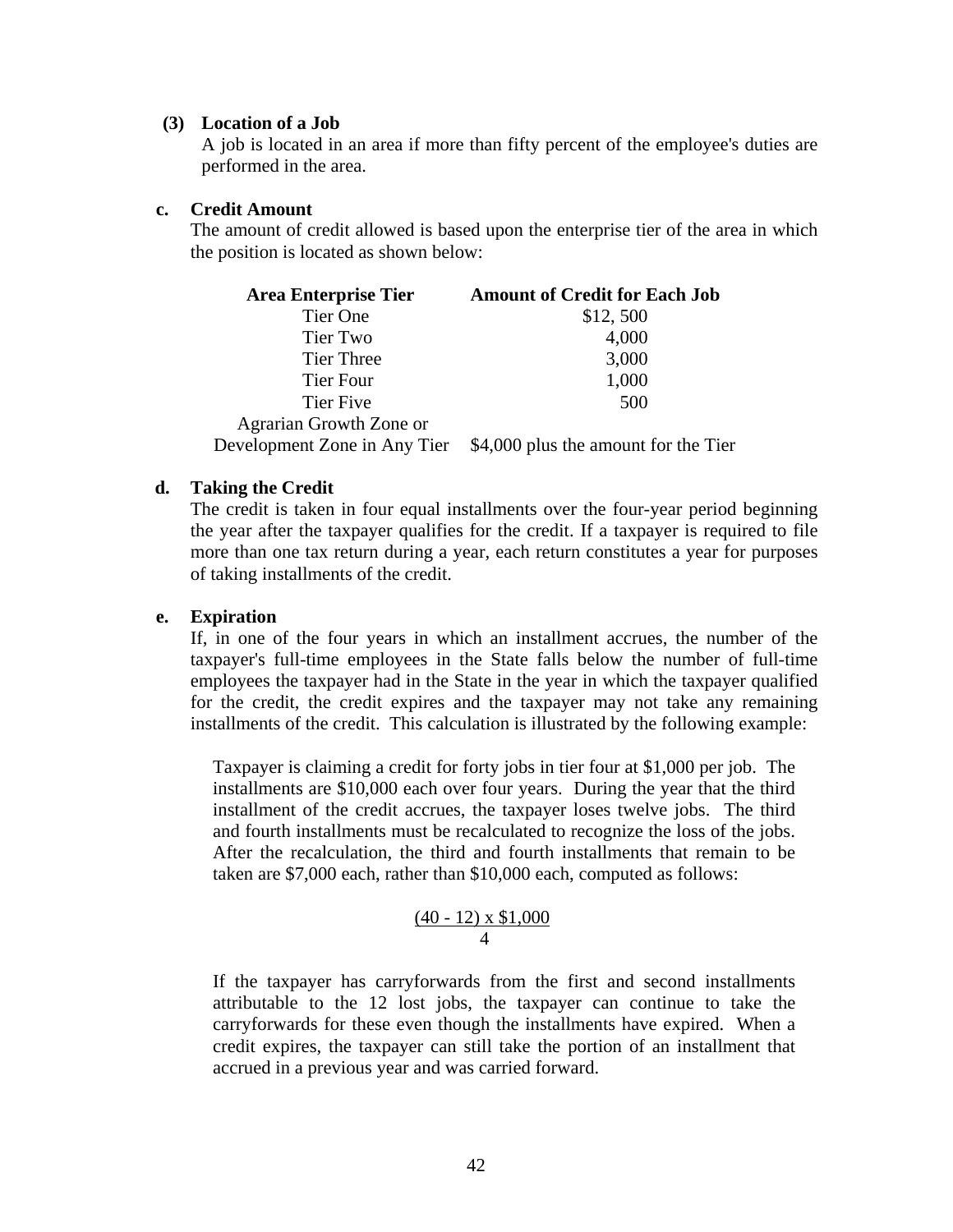### **f. Movement of Jobs**

Jobs transferred from one area in the State to another area are not considered new jobs. If a job qualifies for the credit in one tier, but is moved to another enterprise tier, the credit is recomputed as if the job had been created initially in the area to which it was moved.

### **g. Planned Expansion**

A taxpayer that signs a letter of commitment with the Department of Commerce to create at least 20 new full-time jobs in a specific area within two years (seven years for interstate air couriers and eligible major industries) of the date the letter is signed qualifies for the credit in the amount allowed based on the area's enterprise tier and development zone or agrarian growth zone designation for that year even though the employees are not hired that year. The credit is available in the taxable year after at least 20 employees have been hired if the hirings are within the twoyear (seven years for interstate air couriers and eligible major industries) commitment period. If the taxpayer does not hire the employees within the twoyear (seven years for interstate air couriers and eligible major industries) period, the taxpayer does not get the benefit of the letter of commitment.

# **5. Credit for Investing in Machinery and Equipment (G.S. 105-129.9)**

### **a. Eligibility**

To be eligible for a credit for investing in machinery and equipment, a taxpayer must:

- Meet all general eligibility requirements described in "General Eligibility Requirements."
- Purchase or lease eligible machinery and equipment.
- Place the eligible machinery and equipment in service during the taxable year.

# **b. Terms Used**

# **(1) Cost**

In the case of property owned by the taxpayer, cost is determined pursuant to regulations adopted under section 1012 of the Internal Revenue Code. In the case of property the taxpayer leases from another, cost is valued at eight times the net annual rental rate as described in G.S. 105-130.4(j)(2).

#### **(2) Eligible Machinery and Equipment (G.S. 105-129.10))**

Machinery and equipment are eligible if they are capitalized by the taxpayer for tax purposes under the Internal Revenue Code and are not leased to another party. Property expensed under Section 179 of the Code is not eligible. In the case of a qualifying large investment, machinery and equipment that are not capitalized by the taxpayer are eligible if the taxpayer leases them from another party.

#### **(3) Machinery and Equipment**

Engines, machinery, equipment, tools, and implements used or designed to be used in the business for which the credit is claimed. The term does not include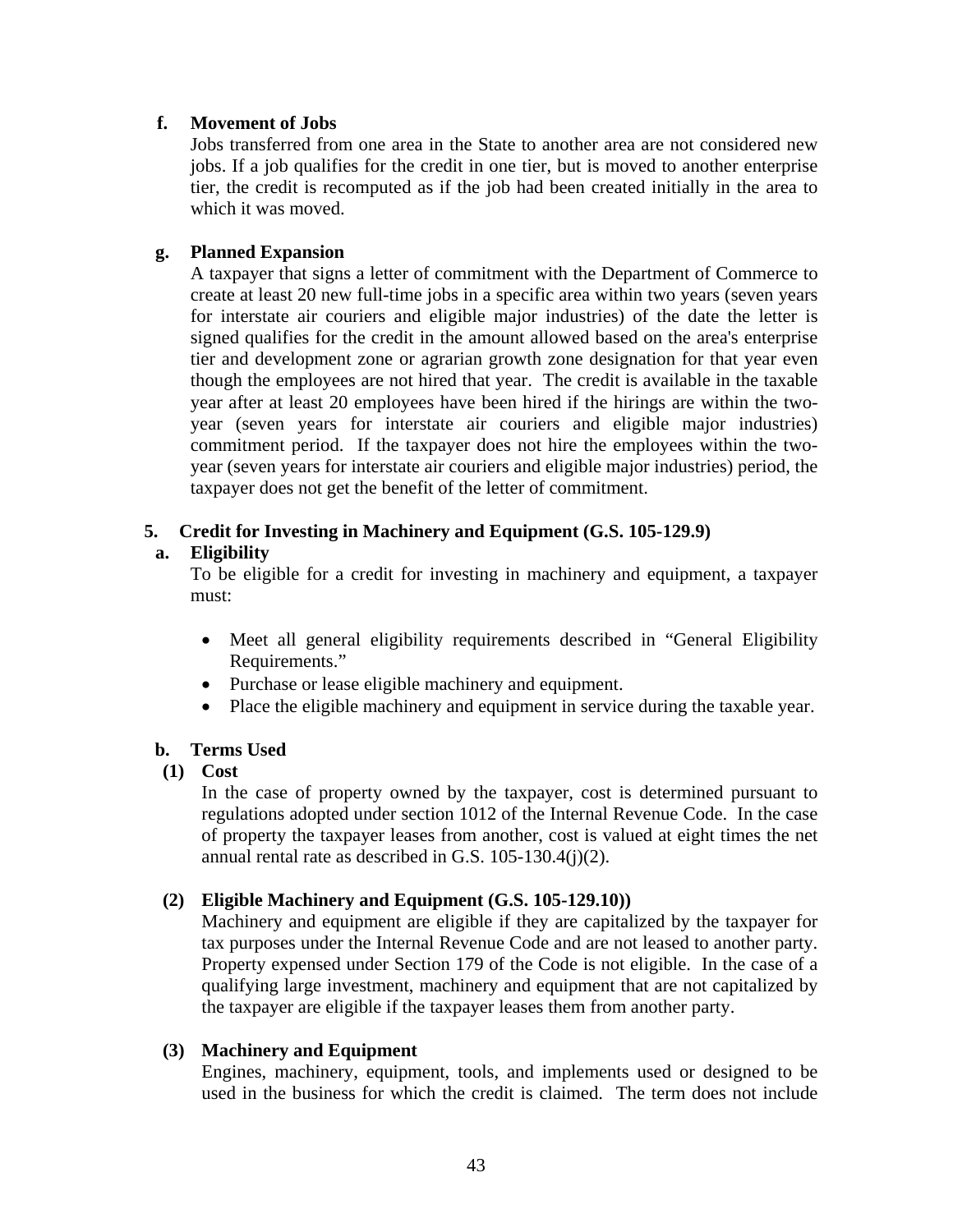real property as defined in G.S. 105-273 or rolling stock as defined in G.S. 105- 333.

### **c. Credit Amount**

The credit is 7% of the excess of the eligible investment amount over the applicable threshold if the investment is placed in service in a tier one or tier two area, 6% for tier three, 5% for tier four, and 4% for tier five. Business activities subject to a letter of commitment applied for before January 1, 2003 qualify for a 7% credit regardless of the tier in which the investment is placed in service.

The eligible investment amount is the lesser of the following:

- The cost of the machinery and equipment.
- The amount by which the cost of all of the taxpayer's machinery and equipment that is in service in North Carolina on the last day of the taxable year exceeds the cost of all of the taxpayer's machinery and equipment that was in service in North Carolina on the last day of the base year. The base year is that year, of the three immediately preceding taxable years, in which the taxpayer had the most machinery and equipment in service in North Carolina.

The threshold is based on the enterprise tier of the area where the machinery and equipment are placed in service during the taxable year. Thresholds for tier one through tier five are as follows:

| <b>Enterprise Tier Area</b> | <b>Threshold</b> |
|-----------------------------|------------------|
| Tier One                    | $-()$ -          |
| Tier Two                    | 100,000          |
| Tier Three                  | 200,000          |
| Tier Four                   | 1,000,000        |
| <b>Tier Five</b>            | 2,000,000        |

*Note: For purposes of the wage standard requirement, the credit for investing in*  machinery and equipment, and the credit for worker training, a development zone *or agrarian growth zone is considered an enterprise tier one area.* 

If the taxpayer places eligible machinery and equipment in service in an area over the course of a two-year period, the applicable threshold for the second taxable year is reduced by the eligible investment amount for the previous taxable year.

If machinery and equipment are placed in service at two or more establishments within the same tier during the taxable year, the threshold must be applied to each establishment.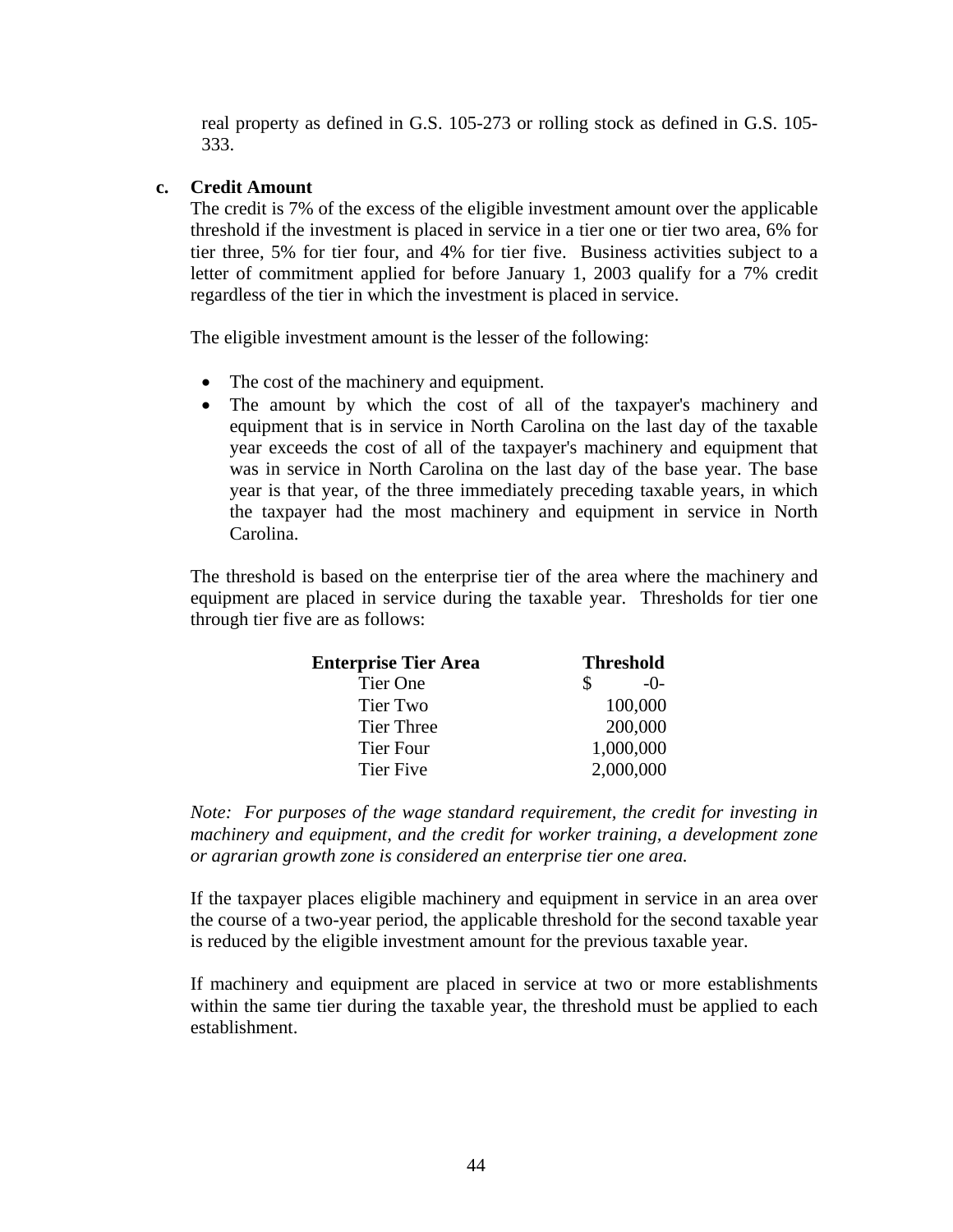### **d. Taking the Credit**

The credit is taken in seven equal installments beginning the year after the taxpayer qualifies for the credit. If a taxpayer is required to file more than one tax return during a year, each return constitutes a year for purposes of taking installments of the credit.

### **e. Expiration**

Generally, if machinery and equipment are disposed of, taken out of service, or moved out of North Carolina prior to the end of the seven-year period in which the credit is claimed, the amount of credit that relates to the machinery and equipment no longer in service expires and a taxpayer may not take any remaining installment related to this machinery and equipment. However, a taxpayer that replaces or otherwise disposes of machinery and equipment for which a credit was claimed can continue to take the remaining installments of the credit that relate to the machinery and equipment no longer in service if the net reduction in the cost of the taxpayer's eligible machinery and equipment in the enterprise tier does not exceed 20% of the cost of the disposed property. If the net reduction exceeds 20%, the remaining installments of the credit expire. If during a single tax year the taxpayer disposes of machinery and equipment with respect to two or more credits in the same tier, costs are calculated based on all credits affected.

The "net investment reduction" calculation is illustrated by the following example:

- Taxpayer has \$10,000,000 of eligible machinery and equipment in service in tier one.
- During the tax year, a piece of equipment with a cost of \$2,500,000 is taken out of service.
- There are remaining installments of a credit related to the equipment taken out of service.
- Replacement equipment is placed into service during the same tax year at a cost of \$1,500,000.
- Total cost of eligible equipment at the end of the tax year is \$9,000,000.

The net investment reduction in tier one is \$1,000,000 (\$10 million - \$9 million). Twenty percent of the cost of the equipment taken out of service is  $$500,000 ($2,500,000 x .20)$ . The net reduction in total eligible equipment (\$1 million) is greater than 20% of the cost of the equipment taken out of service (\$500,000). Therefore, the installments related to the \$2,500,000 piece of equipment expire.

If a taxpayer disposes of a portion of the machinery and equipment for which a credit is claimed, and the taxpayer is not entitled to continue taking the installments of the credit in accordance with the "net investment reduction" calculation illustrated above, the amount of the credit associated with the machinery and equipment no longer in service expires. This calculation is illustrated by the following example: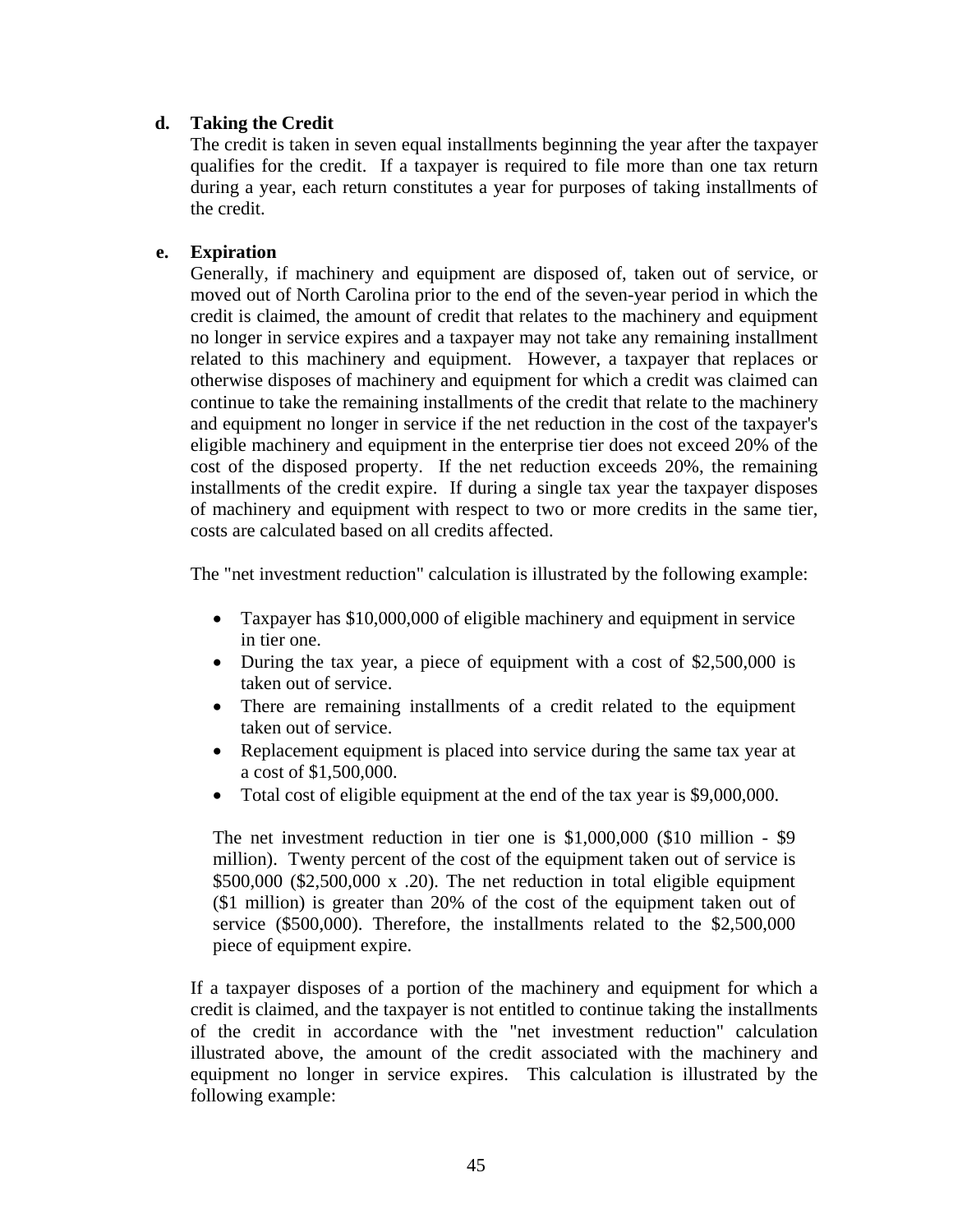- Taxpayer has \$10,000,000 of eligible machinery and equipment in service in tier one where the threshold is \$0.
- Taxpayer is claiming a credit of \$700,000 at \$100,000 per installment based on its \$10,000,000 investment.
- During the year that the third installment of the credit accrues, a piece of equipment for which the credit is claimed with a cost of \$2,500,000 is taken out of service.

The remaining installments beginning in year three are \$75,000 each, computed as follows:

$$
\frac{\$10,000,000 - \$2,500,000 \text{ x } .07}{7}
$$

When a credit expires, a taxpayer can still take a portion of an installment that is related to the machinery and equipment no longer in service and accrued in a previous year and was carried forward.

#### **f. Movement to Higher Tier (G.S. 105-129.9(d))**

If machinery and equipment for which a credit has been claimed is later moved to a higher-numbered tier, the credit is recomputed as if the machinery and equipment had been placed originally in the area to which it was moved.

#### **g. Planned Expansion (G.S. 105-129.9(e))**

A taxpayer that signs a letter of commitment with the Department of Commerce to place specific eligible machinery and equipment in service in an area within two years (seven years for interstate air couriers and eligible major industries) after the date the letter is signed may, in the year the eligible machinery and equipment are placed in service in that area, calculate the credit for which the taxpayer qualifies based on the area's enterprise tier and development zone designation for the year the letter was signed. If the taxpayer does not place part or all of the specified eligible machinery and equipment in service within the two-year period (seven years for interstate air couriers and eligible major industries), the taxpayer does not qualify for the benefit of the letter of commitment with respect to the machinery and equipment not placed in service within the two-year period (seven years for interstate air couriers and eligible major industries).

#### **6. Credit for Technology Commercialization (G.S. 105-129.9A)**

The credit for technology commercialization is similar to the credit for investing in machinery and equipment, but with higher rates of credit, and with more difficult eligibility requirements. Consequently, except as provided in this section, the provisions that apply to the credit for investing in machinery and equipment also apply to the technology commercialization credit. A taxpayer cannot take the machinery and equipment credit and the technology commercialization credit with respect to the same asset.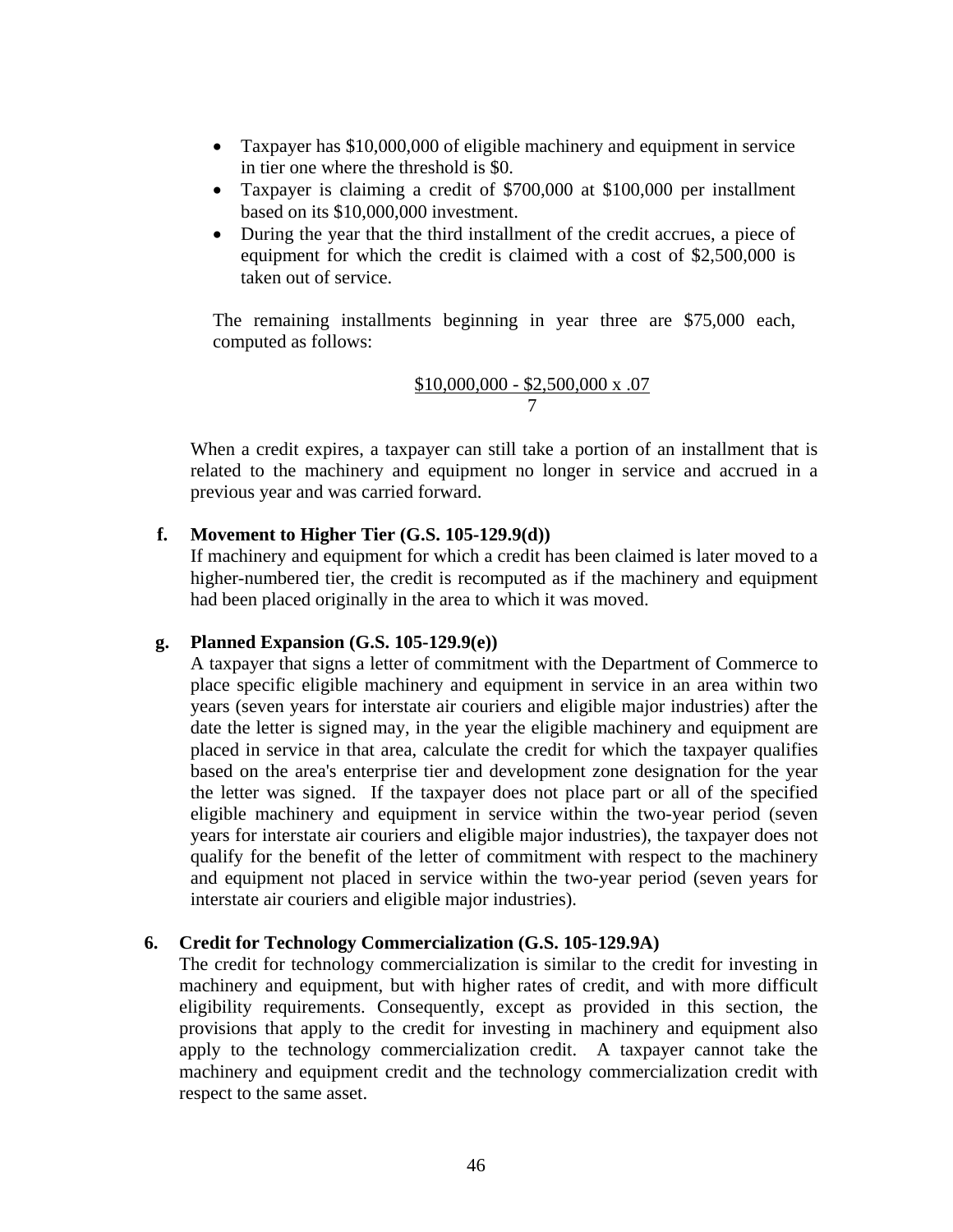### **a. Eligibility**

To be eligible for a technology commercialization credit, the taxpayer must meet all of the requirements for the credit for investing in machinery and equipment. In addition, the taxpayer must meet all of the conditions listed below:

- The eligible machinery and equipment must be directly related to production based on technology developed by and licensed from a research university; or be used to produce resources essential to the taxpayer's production based on technology developed by and licensed from a research university.
- The eligible machinery and equipment must be placed in service in a tier one, two, or three enterprise area.
- The eligible investment amount must be at least \$10,000,000 for the taxable year.
- If qualifying for a 20% credit, the taxpayer must invest at least \$150 million in eligible machinery and equipment by the end of the fourth year after the year in which eligible machinery and equipment are first placed in service in the area.
- If qualifying for a 15% credit, the taxpayer must invest at least \$100 million in eligible machinery and equipment by the end of the fourth year after the year in which eligible machinery and equipment are first placed in service in the area.
- No more than nine years has passed since the first taxable year the taxpayer claimed a technology commercialization credit with respect to the same location.

# **b. Terms Used**

# **(1) Eligible Machinery and Equipment**

Unlike the requirement for the credit for investing in machinery and equipment, a leased piece of machinery and equipment does not have to be capitalized in order to be "eligible" for this credit.

#### **(2) Research University**

An institution of higher education classified as a Research I university or a Research II university in the most recent edition of "A Classification of Institutions of Higher Education," the official report of The Carnegie Foundation for the Advancement of Teaching.

#### **c. Credit Amount**

The credit is a percentage of the excess of the eligible investment amount over the applicable threshold for the tax year. For a taxpayer whose level of investment is at least \$100 million, the percentage is 15%. If the level of investment is at least \$150 million, the percentage is 20%.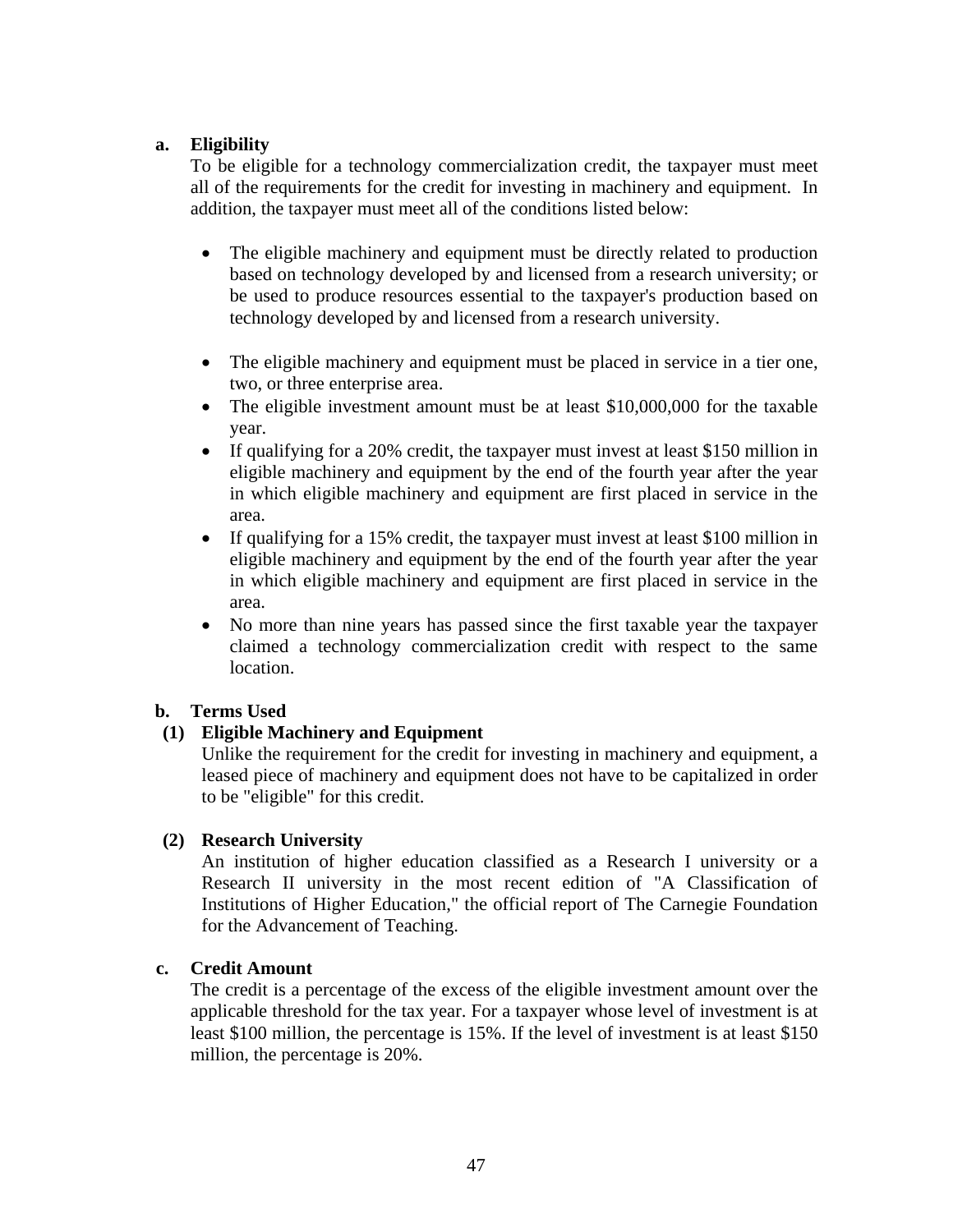In calculating the eligible investment amount, machinery and equipment that were transferred to another taxpayer or were taken out of service during the three years preceding the tax year may be considered the taxpayer's machinery and equipment if certain conditions are met. See G.S. 105-129.9A(b) for the conditions. If the taxpayer wants to include machinery and equipment under the exception in G.S. 105-129.9A(b)(2), the taxpayer must first request a ruling by the Department of Revenue as to whether the taxpayer meets the conditions.

# **d. Taking the Credit**

The credit is taken for the taxable year in which the machinery and equipment are placed in service. The credit is not taken in installments.

# **7. Credit for Worker Training (G.S. 105-129.11)**

### **a. Eligibility**

To be eligible for a credit for worker training, a taxpayer must:

- Meet all general eligibility requirements described in "General Eligibility" Requirements" except for the wage standard test.
- Provide worker training for five or more of its eligible employees during the taxable year.

# **b. Terms Used**

# **(1) Eligible Employee**

An employee who is in a full-time position classified as non-exempt under the Fair Labor Standards Act and who meets one or more of the following conditions:

- The employee occupies a job for which the taxpayer is eligible to claim an installment of the credit for creating jobs.
- The employee is being trained to operate machinery and equipment for which the taxpayer is eligible to claim an installment of the credit for investing in machinery and equipment.

# **(2) Location of a Job**

A job is located in an area if more than 50% of the employee's duties are performed in the area.

#### **c. Credit Amount**

The credit is equal to the wages paid to the eligible employees during the training. Wages paid to an employee performing his or her job while being trained are not eligible for the credit. For positions located in an enterprise tier one area, the credit may not exceed \$1,000 per employee trained during the taxable year. For positions located in other tiers, the credit may not exceed \$500 per employee trained during the taxable year.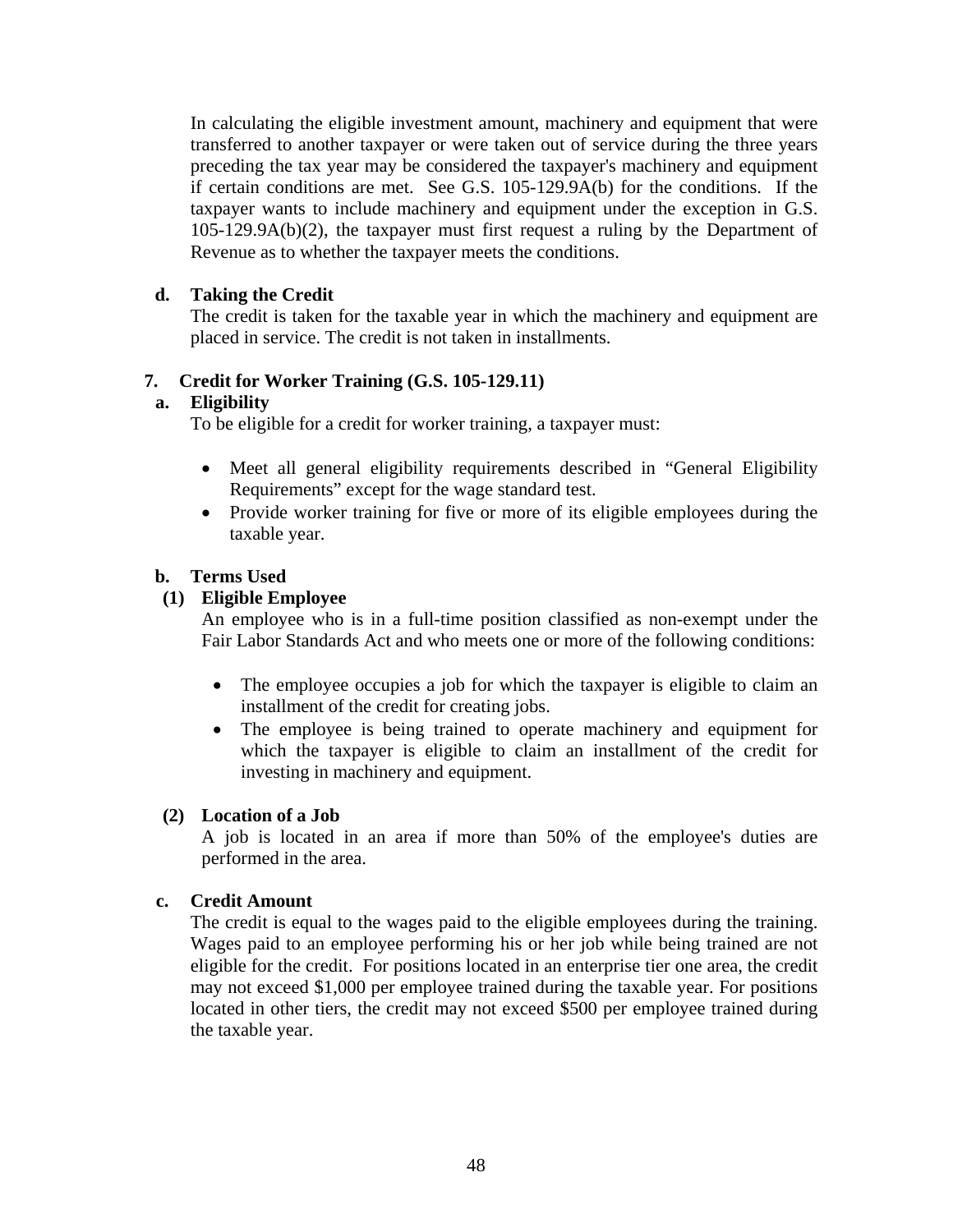### **d. Taking the Credit**

The credit is taken during the taxable year the wages are paid to the eligible employees during training. The credit is not taken in installments.

# **8. Credit for Investing in Central Office or Aircraft Facility Property (G.S. 105- 129.12)**

# **a. Eligibility**

To be eligible for the credit, a taxpayer must:

- Meet all of the general eligibility requirements described in "General Eligibility Requirements."
- Purchase or lease real property in North Carolina.
- Begin to use the property as a central office or an aircraft facility during the taxable year.

### **b. Cost Defined**

In the case of property owned by the taxpayer, cost is determined pursuant to regulations adopted under section 1012 of the Code. In the case of leased property, cost is considered to be the taxpayer's lease payments over a seven-year period, plus any expenditures made by the taxpayer to improve the property before it is used as the taxpayer's central office or aircraft facility if the expenditures are not reimbursed or credited by the lessor.

### **c. Credit Amount**

The credit is 7% of the eligible investment amount. The eligible investment amount is the lesser of the following:

- The cost of the property.
- The amount by which the cost of all the property the taxpayer is using in North Carolina as central offices or aircraft facilities on the last day of the taxable year exceeds the cost of all the property the taxpayer was using in North Carolina as central offices or aircraft facilities on the last day of the base year. The base year is that year, of the three immediately preceding taxable years, in which the taxpayer was using the most property in North Carolina as central offices or aircraft facilities.

The maximum credit is \$500,000 per taxpayer. The basis in any real property for which a credit is allowed must be reduced by the amount of credit allowable.

# **d. Mixed Use Property**

If the property is used for more than one purpose, the credit is allowed only with respect to the portion of the property that is used as a central office or aircraft facility. This determination is made using the following fraction:

square footage of the property used as central office or aircraft facility total square footage of the property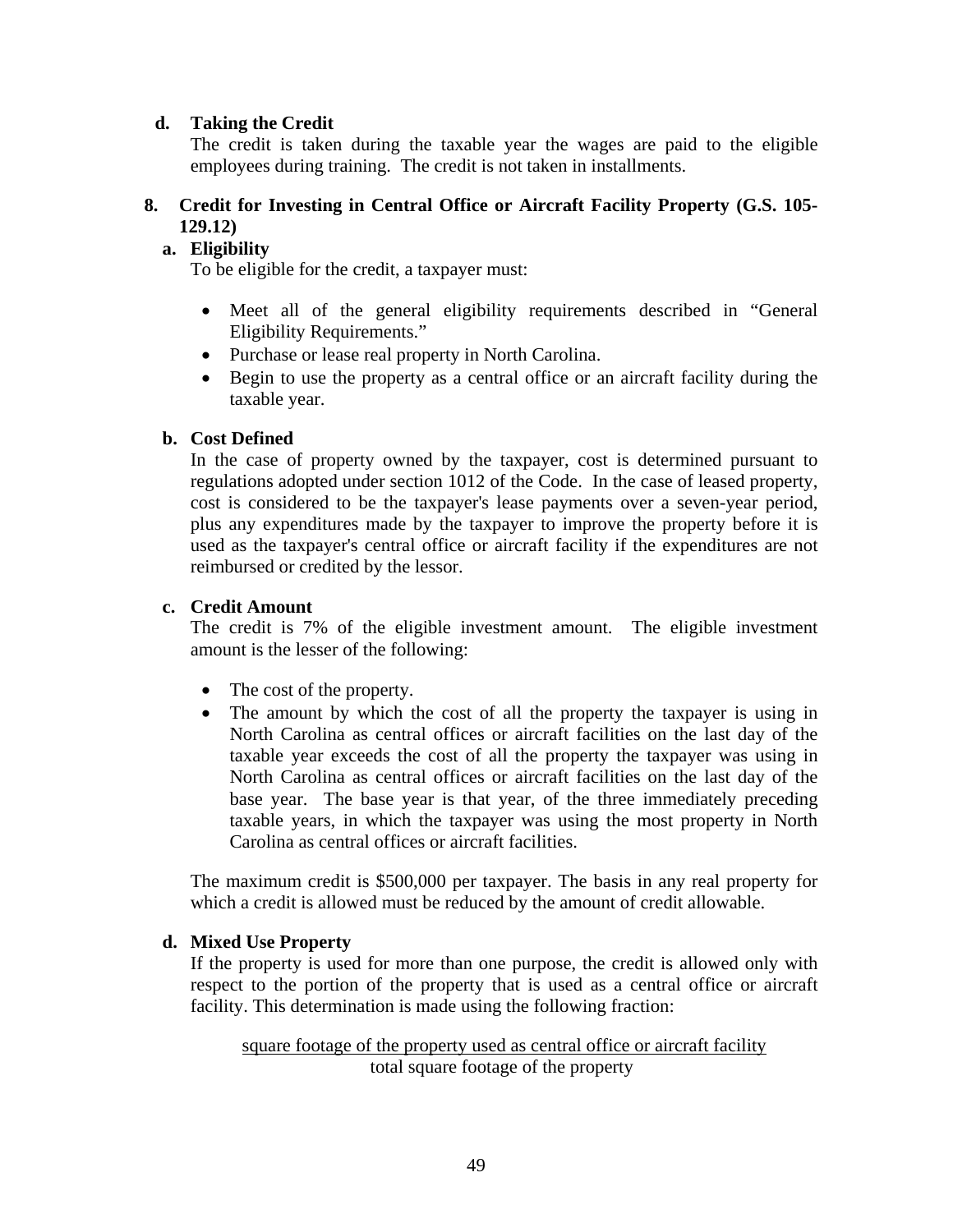### **e. Taking the Credit**

The credit is taken in seven equal installments beginning the year after the taxpayer qualifies for the credit. If a taxpayer is required to file more than one tax return during a year, each return constitutes a year for purposes of taking installments of the credit.

### **f. Expiration**

The credit expires in the following circumstances:

- When the property for which the credit is claimed is no longer used as a central office or an aircraft facility.
- When the total number of employees the taxpayer employs at all of its central offices or aircraft facilities in North Carolina drops below 40.
- When a portion of the property for which the credit is claimed is no longer used as a central office or an aircraft facility. In this circumstance, the amount of the credit associated with the portion no longer used as a central office or an aircraft facility expires. The remaining installments are computed by multiplying the total credit times the fraction described above for mixed-use property.

When a credit expires, the taxpayer can still take the portion of an installment that accrued in a previous year and was carried forward.

### **9. Credit for Substantial Investment in Other Property (G.S. 105-129.12A)**

# **a. Eligibility**

To be eligible for the credit, the taxpayer must receive a written determination from the Secretary of Commerce that the Secretary expects the taxpayer to purchase or lease and use in an eligible business at a specific location within a three-year period at least \$10,000,000 of real property, and to create 200 new jobs at that location within two years of the time that the property is first used in an eligible business. This requirement is set out in G.S. 105-129.4(b5). Additionally, the taxpayer must meet all of the eligibility requirements listed below:

- Meet all of the general eligibility requirements described in "General Eligibility Requirements."
- Purchase or lease real property in an enterprise tier one or two area.
- Begin to use the property in an eligible business during the taxable year.

# **b. Terms Used**

# **(1) Cost**

In the case of property owned by the taxpayer, cost is determined pursuant to regulations adopted under section 1012 of the Internal Revenue Code. In the case of leased property, cost is considered to be the taxpayer's lease payments over a seven-year period, plus any expenditures made by the taxpayer to improve the property before the taxpayer uses it if the expenditures are not reimbursed or credited by the lessor.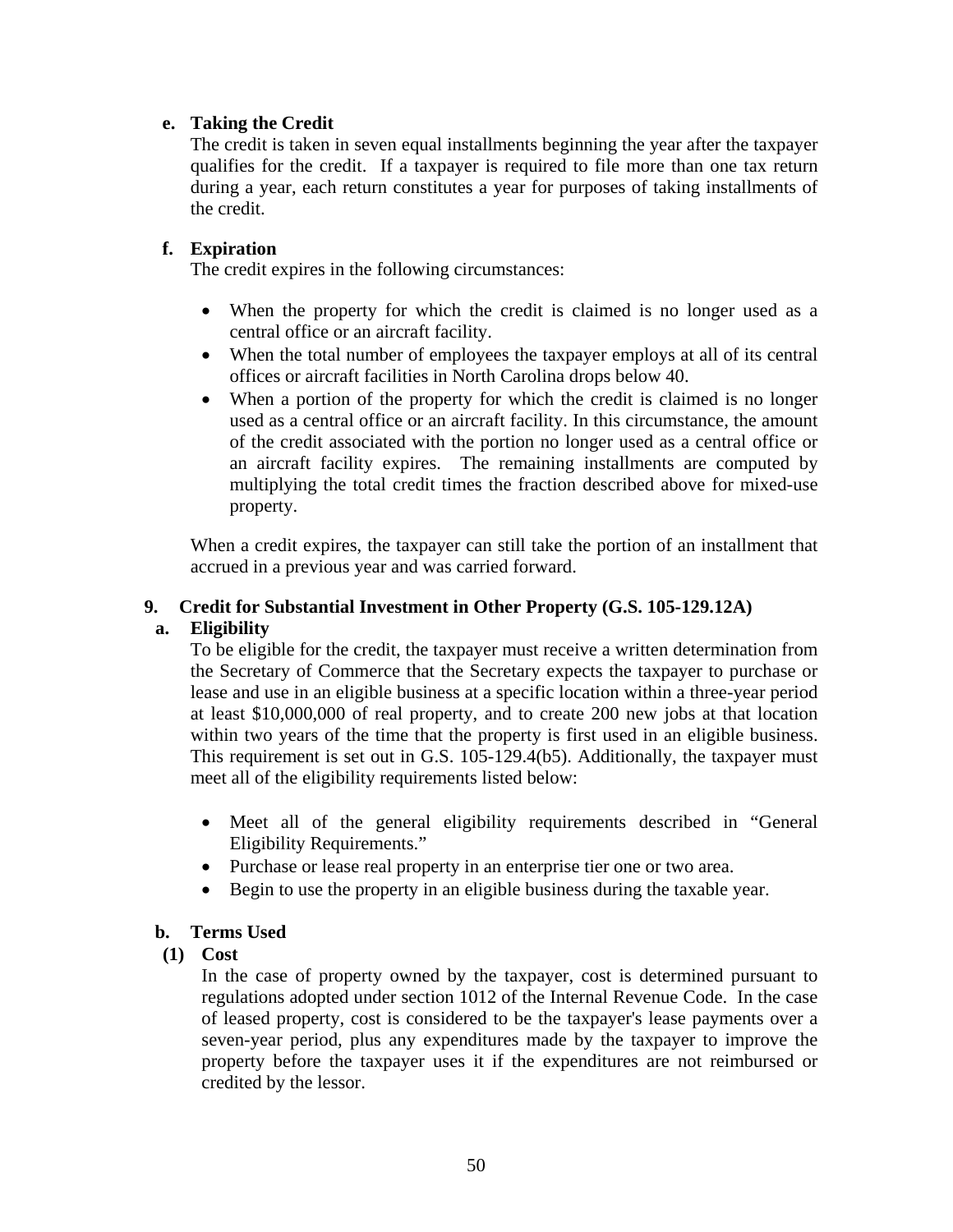### **(2) Property Located in an Enterprise Tier One or Two Area**

Property is located in an enterprise tier one or two area if the area is designated as tier one or two at the time the taxpayer requests the required written determination from the Secretary of Commerce regarding its expected investment.

#### **c. Credit Amount**

The credit is 30% of the eligible investment amount. The eligible investment amount is the lesser of the following:

- The cost of the property.
- The amount by which the cost of all of the real property the taxpayer is using in this State in an eligible business on the last day of the taxable year exceeds the cost of all of the real property the taxpayer was using in this State in an eligible business on the last day of the base year. The base year is that year, of the three immediately preceding taxable years, in which the taxpayer was using the most real property in this State in an eligible business.

When an investment is phased in over the course of more than one tax year, the taxpayer may claim a credit in each year based on the eligible investment amount of the property that is first used in an eligible business for the current tax year. The basis in any real property for which a credit is allowed must be reduced by the amount of credit allowable.

### **d. Mixed Use Property**

If the property is used for more than one purpose, the credit is allowed only with respect to the portion of the property that is used as a central office or aircraft facility. This determination is made using the following fraction:

### square footage of the property used as central office or aircraft facility total square footage of the property

#### **e. Taking the Credit**

The credit is taken in seven equal installments beginning the year after the taxpayer qualifies for the credit. If a taxpayer is required to file more than one tax return during a year, each return constitutes a year for purposes of taking installments of the credit.

# **f. Expiration**

The credit expires in the following circumstances:

- When the property for which the credit is claimed is no longer used in an eligible business.
- When the total number of employees at the property with respect to which the credit is claimed drops below 200.
- When a portion of the property for which the credit is claimed is no longer used in an eligible business. In this circumstance, only the amount of the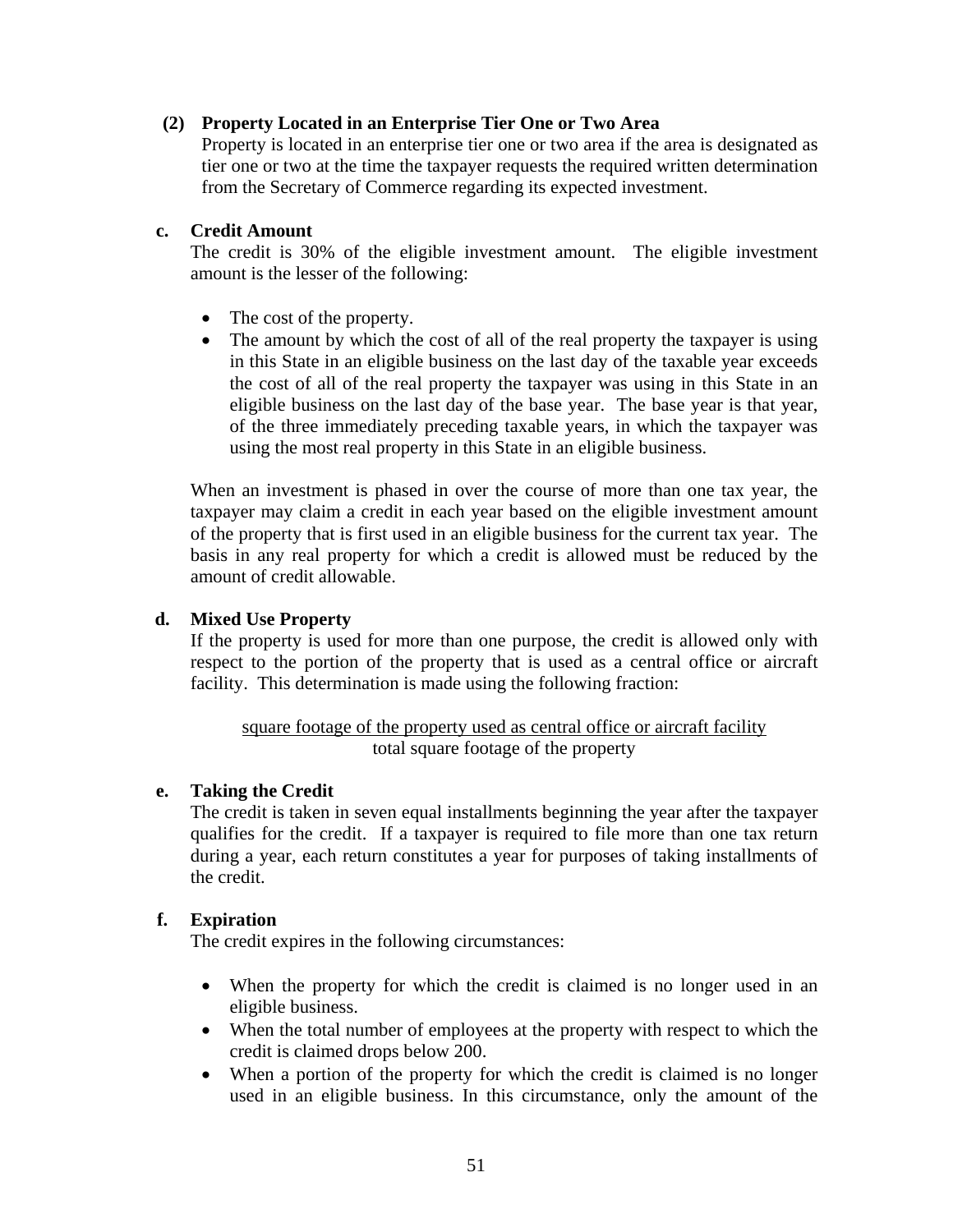credit associated with the portion no longer used in an eligible business expires. The remaining installments are computed by multiplying the total credit times the fraction described above for mixed-use property.

When a credit expires, the taxpayer may not take any remaining installments of the credit. The taxpayer can still take the portion of an installment that accrued in a previous year and was carried forward.

# **10. Credit for Development Zone Projects (G.S. 105-129.13)**

# **a. Eligibility**

The general eligibility requirements do not apply to this credit. To be eligible for a credit for a development zone project, the taxpayer must meet the following requirements:

- Contribute cash or property to a development zone agency for an improvement project in a development zone.
- Not control, be controlled by, or be under common control with an affiliate of the development zone agency. The taxpayer may not have one of the relationships defined in section 267(b) of the Internal Revenue Code with the development zone agency.
- File an application with the Department of Revenue on or before April 15 of the year following the calendar year in which the contribution was made. The Secretary may grant an extension for filing the application if a taxpayer makes a timely request for an extension. An extension allows the taxpayer to file the application by the following September 15.
- Include with an application submitted a certified appraisal of the value of the property contributed, if the contribution was of property rather than cash.

# **b. Terms Used**

# **(1) Control**

A person controls an entity if the person owns, directly or indirectly, more than 10% of the voting securities of that entity. The term "voting security" means a security that confers upon the holder the right to vote for the election of members of the board of directors or similar governing body of the business or is convertible into, or entitles the holder to receive upon its exercise, a security that confers such a right to vote. A general partnership interest is a voting security.

# **(2) Development Zone Agency**

Any of the following agencies that the Department of Commerce certifies will undertake an improvement project in a development zone will qualify:

- A community-based development organization qualified under 24 C.F.R. section 570.204.
- A community action agency that has been officially designated as such pursuant to section 210 of the Economic Act of 1964, Public Law 88-452, 78 Stat. 508.
- A community development corporation.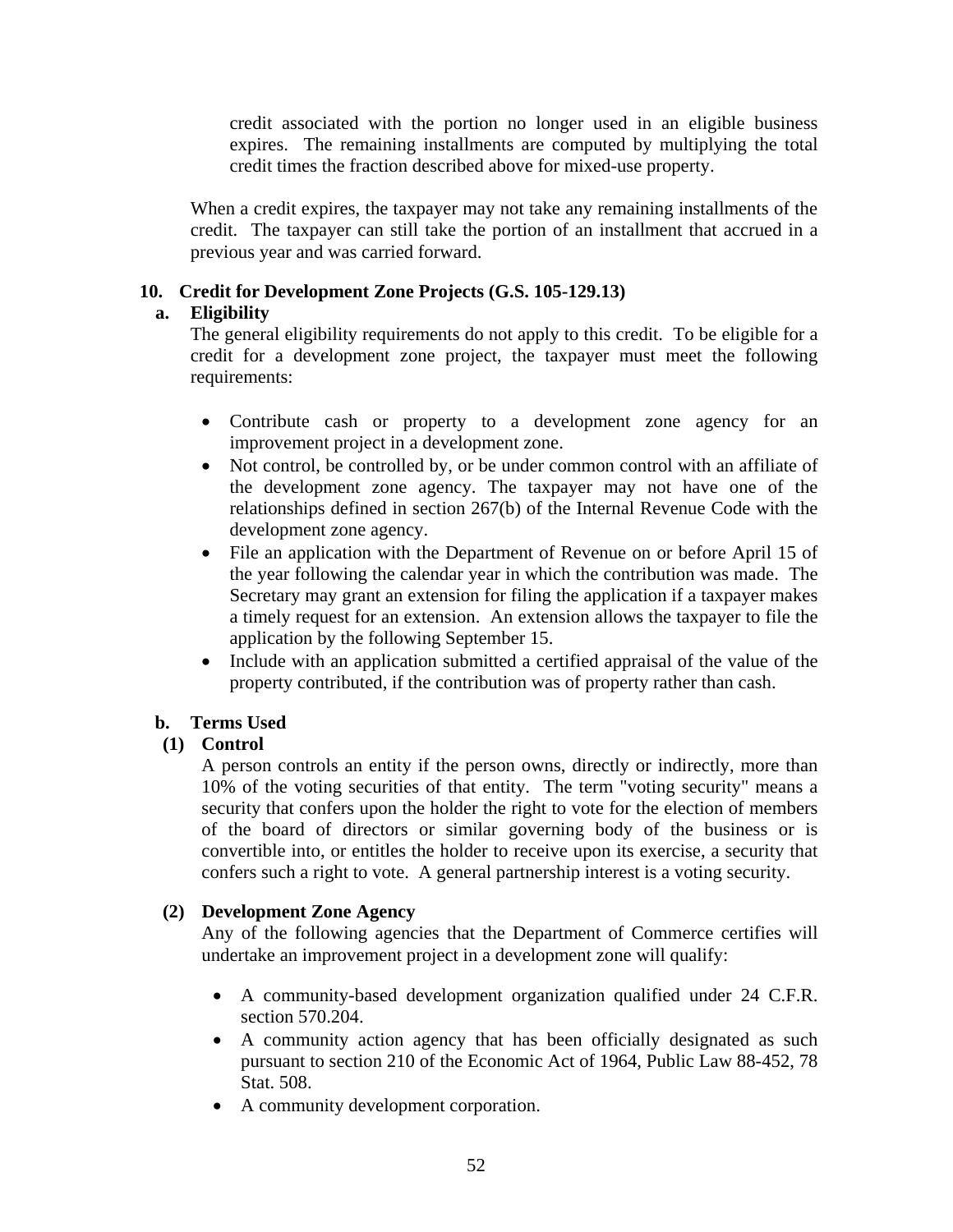- A community development financial institution certified by the United States Department of the Treasury under the Community Development Banking and Financial Institutions Act of 1994, 12 U.S.C. section 4701.
- A community housing development organization qualified under the HOME Investment Partnerships Act, 42 U.S.C. section 12701 and 12704, and 24 C.F.R. section 92.2.
- A local housing authority created under Article 1 of Chapter 157 of the General Statutes.

### **(3) Improvement Project**

A project to construct or improve real property for community development purposes or to acquire real property and convert it for community development purposes. Construction or improvement includes services provided by a development zone agency directly related to the construction or improvement, and project development fees charged by a developer for the construction or improvement.

### **c. Credit Amount**

The credit is equal to 25% of the value of the contribution of cash or property to a development zone agency for an improvement project in a development zone. A contribution is for an improvement project if the agency receiving the contribution contracts in writing to use the contribution for the project and agrees in the contract to repay to the taxpayer, with interest, any part of the contribution not used for the project.

# **d. Taking the Credit**

The credit may not be taken in the year in which the contribution is made. Instead, the credit must be taken for the taxable year beginning during the calendar year in which the application to the Department of Revenue for the credit becomes effective.

#### **e. Ceiling**

The total amount of all credits for contributions made in a calendar year may not exceed \$4,000,000. If the total amount of credits claimed exceeds \$4,000,000, the Secretary of Revenue must allocate the \$4,000,000 in tax credits in proportion to the size of the credit claimed by each taxpayer. If a credit is reduced because of this ceiling, the Secretary must notify the taxpayer of the amount of the reduction of the credit on or before December 31 of the year the application was filed.

#### **f. Forfeiture**

A taxpayer forfeits the credit to the extent the development zone agency uses the taxpayer's contribution for any purpose other than an improvement project.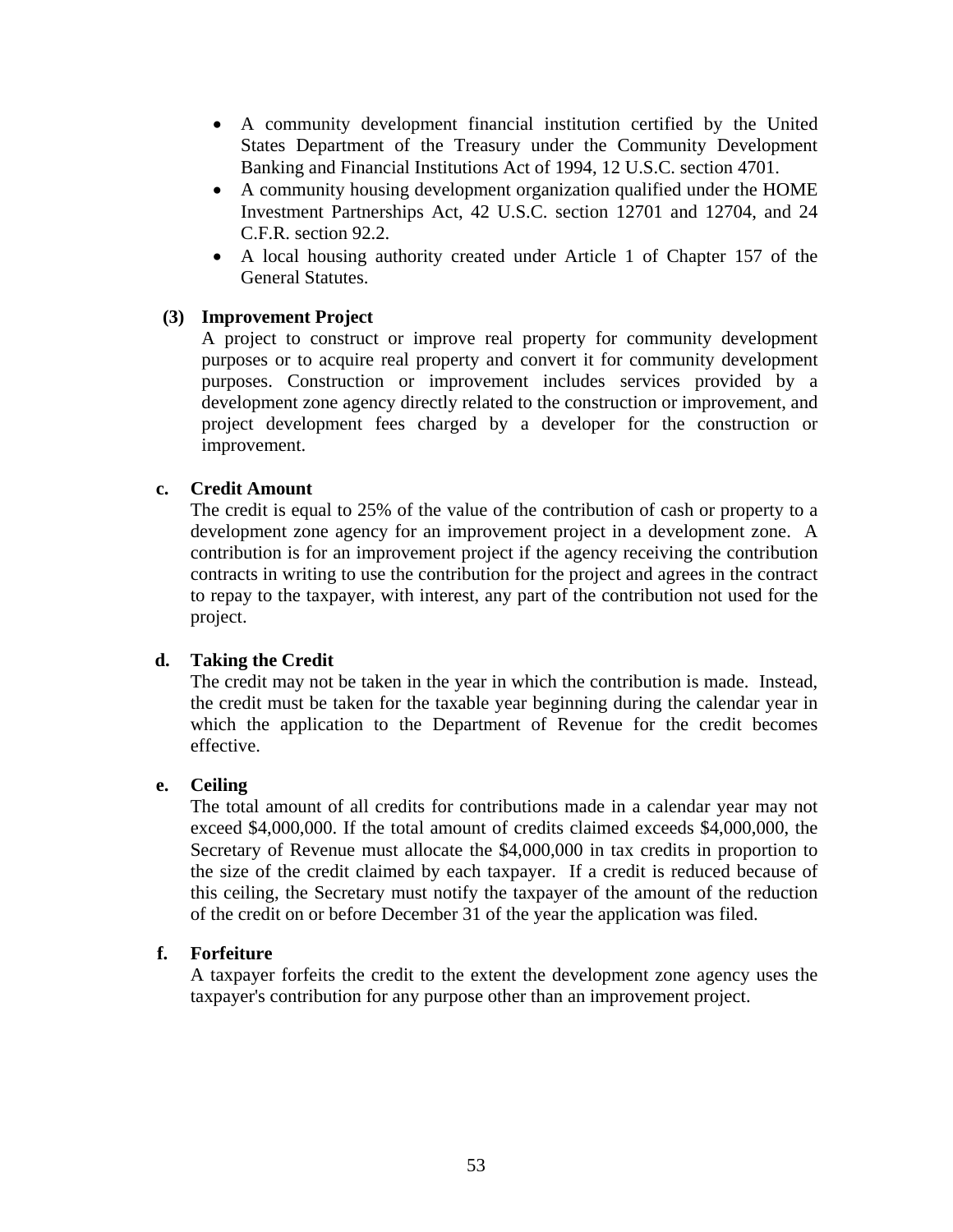#### **C. Business & Energy Tax Credits (Article 3B of Chapter 105)**

#### **5. Credit for Constructing Renewable Fuel Facilities (G.S. 105-129.16D)**

Effective for taxable years beginning on or after January 1, 2005, either a dispensing credit or a production credit is allowed for the construction of renewable fuel facilities. Either credit is subject to the tax election and cap on credit amount provisions of G.S. 105-129.17, the substantiation requirements of G.S. 105-129.18, and the requirement in G.S. 105-129.19 that the Department report the credits claimed to the Revenue Laws Study Committee and to the Fiscal Research Division of the General Assembly.

#### **a. Renewable Fuel Defined (G.S. 105-129.15(8))**

Renewable fuel is either:

- Biodiesel as defined in G.S. 105-449.60
- Ethanol either unmixed or in mixtures with gasoline that are seventy percent (70%) or more ethanol by volume.

#### **b. Dispensing Credit (G.S. 105-129.16D(a))**

A taxpayer that constructs and installs and places in service in this State a qualified facility for dispensing renewable fuel is allowed a dispensing credit. A facility is qualified if the equipment used to store or dispense renewable fuel is labeled for this purpose and is clearly identified as associated with renewable fuel.

The credit is equal to fifteen percent (15%) of the cost to the taxpayer of constructing and installing the part of the dispensing facility, including pumps, storage tanks, and related equipment, that is directly and exclusively used for dispensing or storing renewable fuel.

The tax credit is claimed in three equal installments beginning with the taxable year in which the facility is placed in service. If, in one of the years during which an installment of the credit is to be claimed, the portion of a facility that is directly and exclusively used for dispensing or storing renewable fuel is disposed of or taken out of service, the credit expires and the taxpayer may not take any remaining installments of the credit; however, the taxpayer may continue to claim any carryforwards of any prior years' installments.

#### **c. Production Credit (G.S. 105-129.16D(b))**

A taxpayer that constructs and places in service in this State a commercial facility for processing renewable fuel is allowed a production credit. The credit is equal to twenty-five percent (25%) of the cost to the taxpayer of constructing and equipping the facility. The tax credit is claimed in seven equal installments beginning with the taxable year in which the facility is placed in service. If, in one of the years during which an installment of the credit is to be claimed, the facility is disposed of or taken out of service, the credit expires and the taxpayer may not take any remaining installments of the credit; however, the taxpayer may continue to claim carryforwards of any prior years' installments.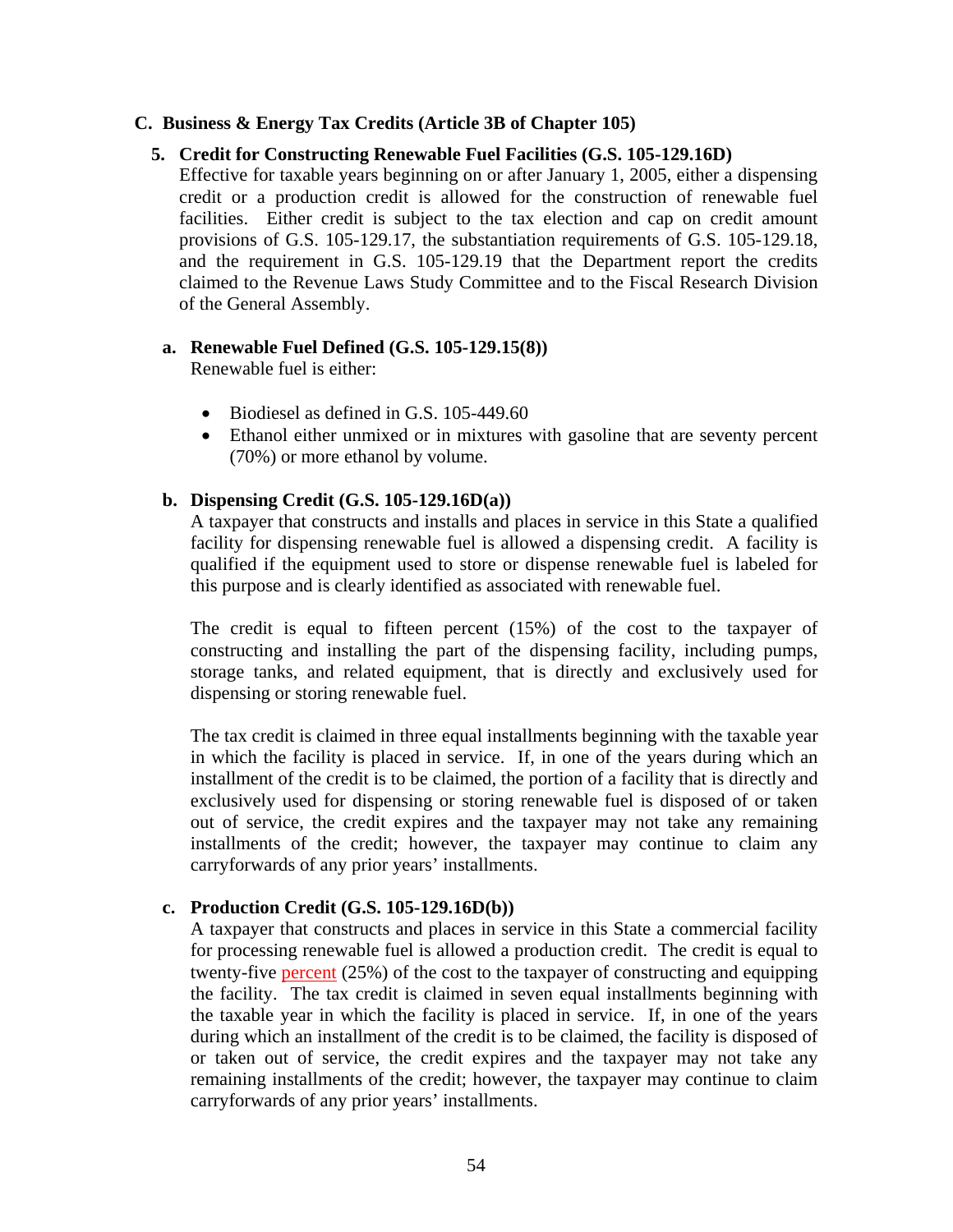# **d. Alternative Production Credit (G.S. 105-129.16D(b1))**

Effective for taxable years beginning on or after January 1, 2006, a taxpayer that constructs and places in service in this State three or more commercial facilities for processing renewable fuel and invests a total amount of at least \$400,000,000 in the facilities is allowed a credit equal to 35% of the cost of constructing and equipping the facilities in lieu of the production credit allowed in G.S. 105-129.16D(b). To claim the credit, the taxpayer must obtain a written determination from the Secretary of Commerce that the taxpayer is expected to invest, within a five-year period, a total amount of at least \$400,000,000 in three or more facilities.

The credit is taken in seven equal annual installments beginning with the taxable year in which the first facility is placed in service. If, in any one of the years in which an installment of the credit is to be claimed, a facility with respect to which the credit is claimed is disposed of or taken out of service and the investment requirements are no longer satisfied, the credit expires and the taxpayer may not take any remaining installment of the credit. The taxpayer may, however, take the portion of an installment that accrued in a previous year and was carried forward to the extent permitted under G.S. 105-129.17. If a credit allowed under this section expires, a taxpayer is not eligible for a credit under G.S. 105-129.16D(b) with respect to the same property.

Notwithstanding the provisions of G.S. 105-129.17(a), a taxpayer may claim the alternative production credit against corporate income tax only.

# **e. No Double Credit (G.S. 105-129.16D(c))**

A taxpayer cannot claim the credits allowed under G.S. 105-129.16D(b) and G.S. 105-129.16D(b1) with respect to the same facility. A taxpayer that claims any other tax credit allowed under Chapter 105 with respect to the costs of constructing and installing a renewable energy facility may not take the creditcredits allowed in this section with respect to the same costs.

# **f. Sunset (G.S. 105-129.16D(d))**

The eredit-credits allowed in this section sunsets-sunset for facilities placed in service on or after January 1, 20082011.

# **E. Historic Rehabilitation Tax Credits (Article 3D of Chapter 105)**

#### **2. Credit for Rehabilitating Income-Producing Historic Structure (G.S. 105-129.35) a. Credit (G.S. 105-129.35(a), G.S. 105-129.37(a))**

A taxpayer that is allowed a federal income tax credit under Section 47 of the Code for making qualified rehabilitation expenditures for a certified historic structure located in North Carolina is allowed a State income tax credit equal to twenty percent (20%) of the expenditures that qualify for the federal credit. Effective for taxable years beginning on or after January 1, 2006 for eligible sites placed into service on or after July 1, 2006, the tax credit allowed is 40% of qualifying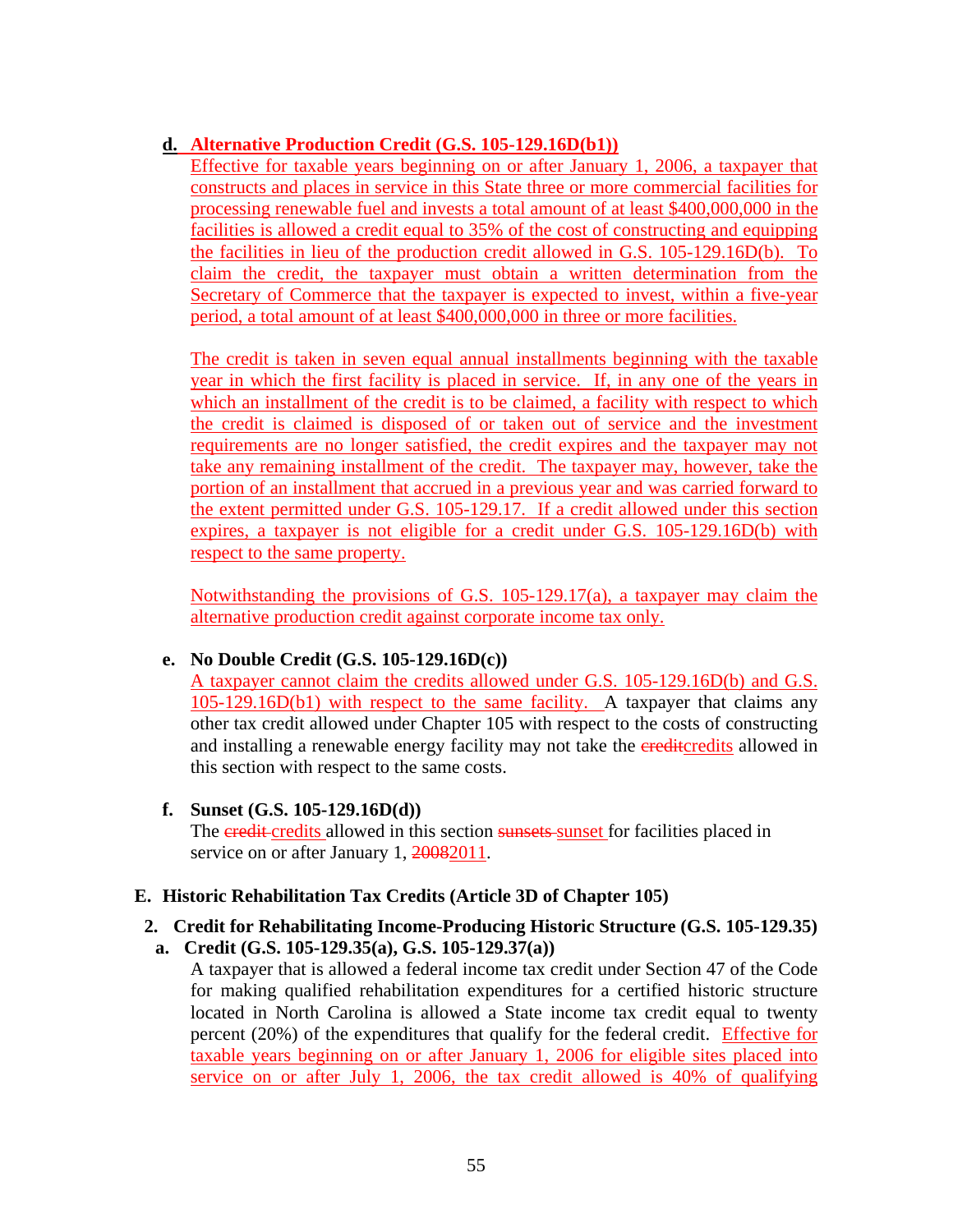expenditures if the certified historic structure is a facility that at one time served as a State training school for juvenile offenders.

### **b. Allocation (G.S. 105-129.35(b) and (c))**

Notwithstanding the provisions of G.S. 105-131.8 and G.S. 105-269.15, a passthrough entity that qualifies for the credit may allocate the credit among any of its owners at its discretion as long as an owner's adjusted basis in the pass-through entity, as determined under the Code, at the end of the taxable year in which the certified historic structure is placed in service, is at least forty percent (40%) of the amount of credit allocated to that owner. Owners to whom a credit is allocated are allowed the credit as if they had qualified for the credit directly. A pass-through entity and its owners must include a statement of the allocation made by the passthrough entity and the allocation that would have been required under G.S. 105- 131.8 or G.S. 105-269.15 with their tax returns for every taxable year in which an allocated credit is claimed. A pass-through entity includes a Subchapter S corporation, a limited liability company, a limited partnership, a general partnership and a joint venture. An owner of a pass-through entity is an individual or entity who is treated as an owner under the federal tax laws.

# **c. Forfeiture for Disposition (G.S. 105-129.37(c))**

A taxpayer who is required under section 50 of the Code to recapture all or part of the federal credit for rehabilitating an income-producing historic structure located in this State forfeits the corresponding part of the State credit allowed with respect to that historic structure. If the credit was allocated among the owners of a passthrough entity, the forfeiture applies to the owners in the same proportion that the credit was allowed.

# **d. Forfeiture for Change in Ownership (G.S. 105-129.37(d))**

If an owner of a pass-through entity that has qualified for the credit allowed disposes of all or a portion of the owner's interest in the pass-through entity within five years from the date the rehabilitated historic structure is placed in service and the owner's interest is reduced to less than two-thirds of the owner's interest in the pass-through entity at the time the historic structure was placed in service, the owner forfeits a portion of the credit. The amount forfeited is determined by multiplying the amount of credit by the percentage reduction in ownership and then multiplying that product by the forfeiture percentage. The forfeiture percentage equals the recapture percentage found in the table in section  $50(a)(1)(B)$  of the Code. The remaining allowable credit is allocated equally among the five years in which the credit is claimed.

#### **e. Exceptions to Forfeiture (G.S. 105-129.37(e))**

Forfeiture for change in ownership is not required if the change in ownership is the result of any of the following:

- The death of the owner.
- A merger, consolidation, or similar transaction requiring approval by the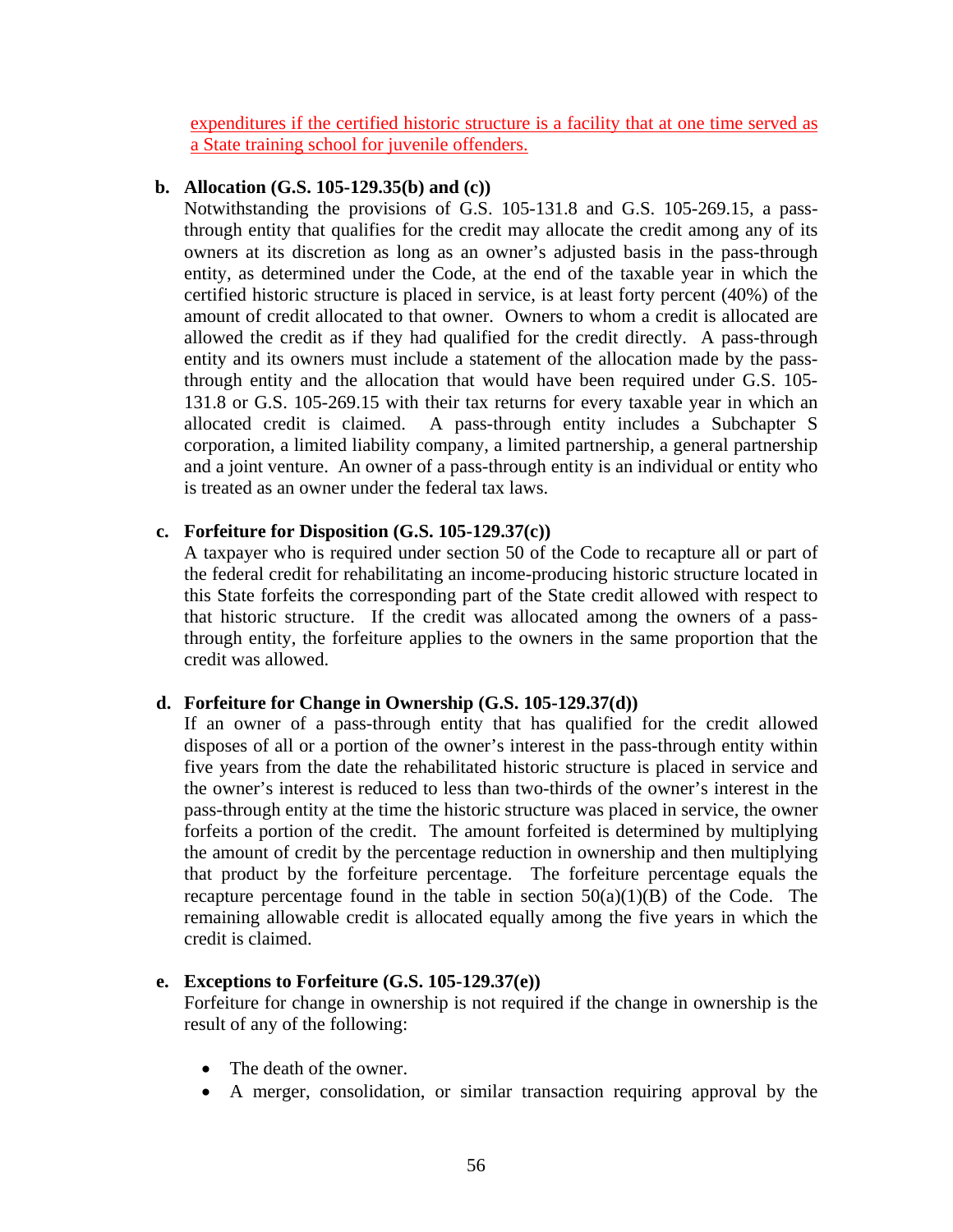shareholders, partners, or members of the taxpayer under applicable State law, to the extent the taxpayer does not receive cash or tangible property in the merger, consolidation, or other similar transaction.

#### **f. Liability from Forfeiture (G.S. 105-129.37(f))**

A taxpayer or an owner of a pass-through entity that forfeits a credit under this section is liable for all past taxes avoided as a result of the credit plus interest at the rate established under G.S. 105-241.1(i), computed from the date the taxes would have been due if the credit had not been allowed. The past taxes and interest are due 30 days after the date the credit is forfeited. A taxpayer or owner of a pass-through entity that fails to pay the taxes and interest by the due date is subject to penalties as provided in G.S. 105-236.

#### **g. Substantiation (G.S. 105-129.35(a))**

A taxpayer claiming this credit must attach a copy of the certification obtained from the State Historic Preservation Officer verifying that the historic structure has been properly rehabilitated to the return.

#### **3. Credit for Rehabilitating Non-income-Producing Historic Structure (G.S 105- 129.36)**

#### **a. Credit (G.S. 105-129.36(a), G.S. 105-129.36(b))**

A taxpayer that is not allowed a federal income tax credit under Section 47 of the Code and who incurs rehabilitation expenses for a non-income producing Statecertified historic structure is allowed a credit against North Carolina income tax.

The amount of the credit is thirty percent (30%) of the rehabilitation expenses taken in five equal installments beginning with the taxable year in which the property is placed in service. Effective for taxable years beginning on or after January 1, 2006 for eligible sites placed into service on or after July 1, 2006, the credit allowed is 40% of qualifying expenditures if the certified historic structure is a facility that at one time served as a State training school for juvenile offenders.

Rehabilitation expenses do not include the cost of acquiring the property, site work, personal property or cost attributable to the enlargement of the existing property.

#### **b. Eligibility (G.S. 105-129.36(a))**

To qualify for the credit, the taxpayer's rehabilitation expenses must exceed twenty-five thousand dollars (\$25,000) within a 24-month period.

#### **c. Substantiation (G.S. 105-129.36(a))**

To claim the credit, a taxpayer must attach to the return a copy of the certification issued by the State Historic Preservation Officer. The rehabilitation must be certified prior to the commencement of the work. Effective for taxable years beginning on or after January 1, 2006 for eligible sites placed into service on or after July 1, 2006, the rehabilitation is no longer required to be certified prior to the commencement of the work.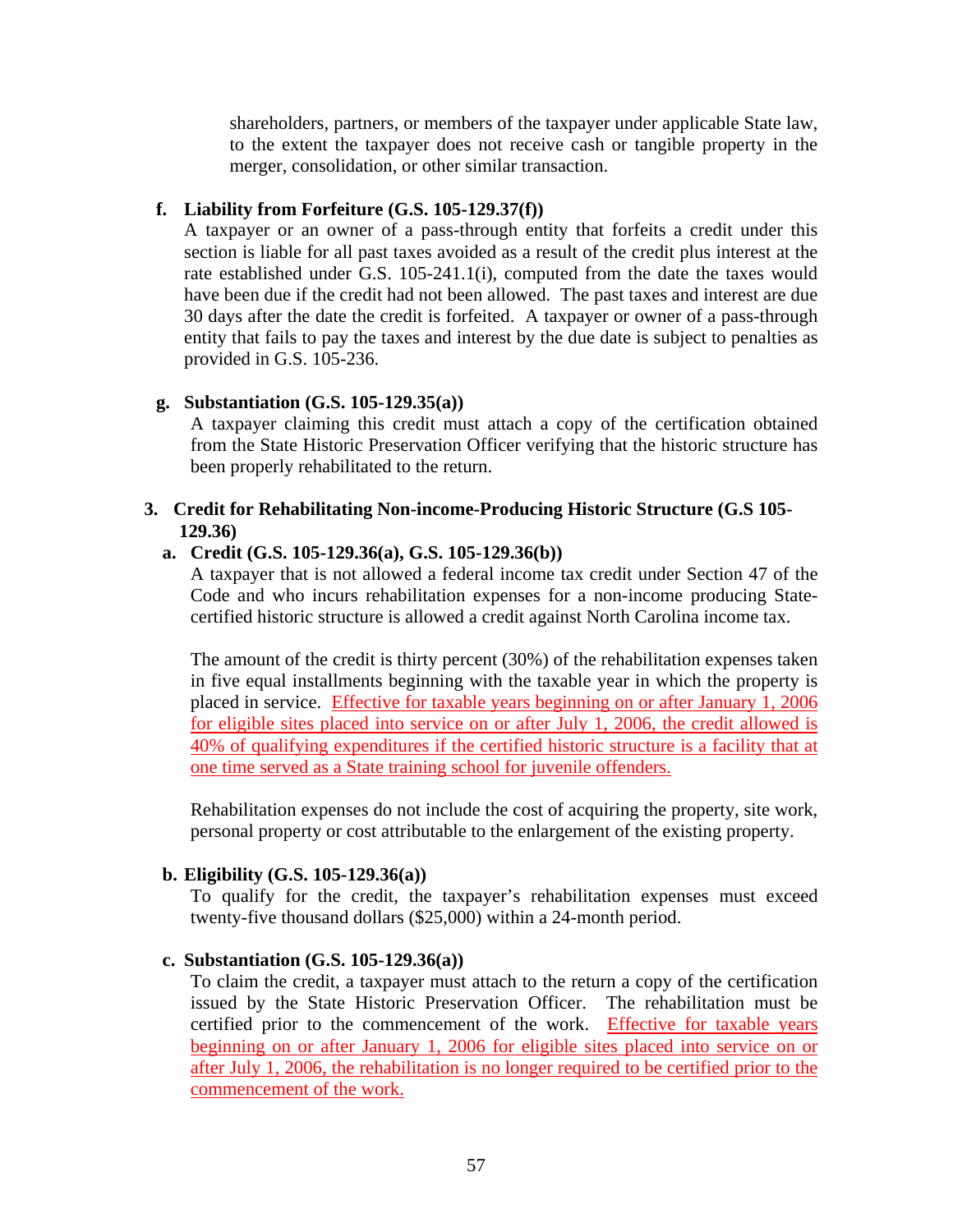# **I. Credit for Mill Rehabilitation (Article 3H of Chapter 105)**

### **1. General Information (G.S. 105-129.73 (a))**

Effective for taxable years beginning on or after January 1, 2006, a taxpayer that places eligible rehabilitated mill property into service on or after July 1, 2006 is allowed a credit against either franchise tax, corporate income tax or gross premiums tax. The taxpayer must elect the tax against which the credit is being claimed when filing the return on which the credit is claimed. The election is binding and any installments or carryforwards of the credit must be claimed against the same tax.

### **a. Cap on credit (G.S. 105-129.73(b))**

The credit cannot exceed the amount of tax against which it is claimed for the taxable year reduced by the sum of all credits allowed, except payment of tax made by or on behalf of the taxpayer. Any unused credit may be carried forward for the succeeding nine years.

#### **b. Coordination with Article 3D (G.S.105-129.74)**

A taxpayer claiming a credit under this Article cannot also claim a credit under Article 3D with respect to the same activity. The authority given to the North Carolina Historical Commission in Article 3D to establish rules and fees also applies to this Article.

### **c. Sunset (G.S. 105-129.75)**

The credit expires for qualified rehabilitation expenditures and rehabilitation expenses incurred on or after January 1, 2011.

# **2. Definitions (G.S. 105-129.70)**

**a. Certified historic structure** Defined in section 47 of the Internal Revenue Code.

#### **b. Certified rehabilitation**

Defined in G.S. 105-129.36.

#### **c. Cost certification**

The certification obtained by the State Historic Preservation Officer from the taxpayer of the amount of the qualified rehabilitation expenditures or the rehabilitation expenses incurred with respect to an eligible site.

#### **d. Eligibility certification**

The certification obtained from the State Historic Preservation Officer that the applicable facility comprises an eligible site and that the rehabilitation is a certified rehabilitation.

#### **e. Eligible site**

A site located in this State that satisfies all of the following conditions: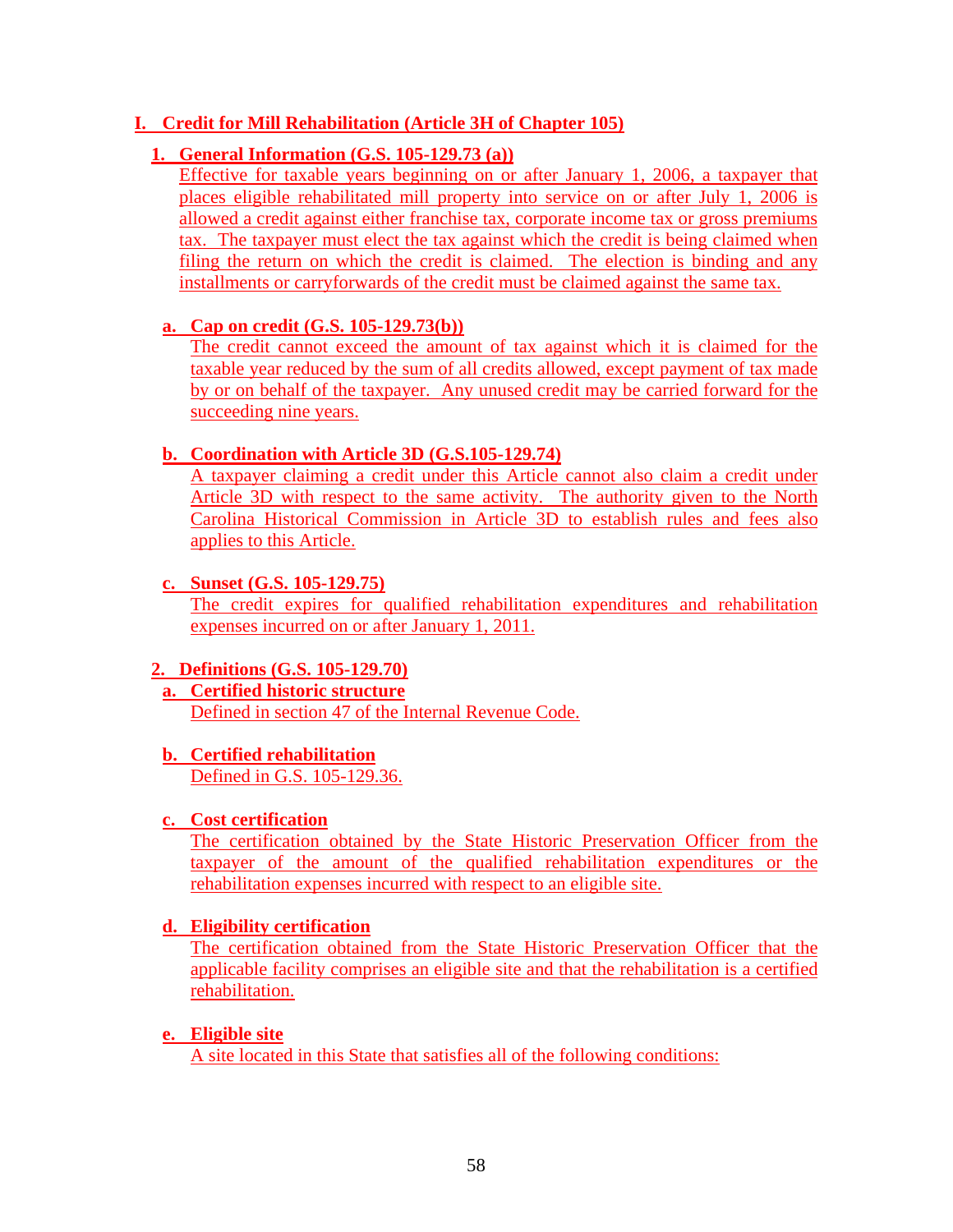- It was used as a manufacturing facility or for purposes ancillary to manufacturing, as a warehouse for selling agricultural products, or as a public or private utility.
- It is a certified historic structure or a State-certified historic structure.
- It has been at least 80% vacant for a period of at least two years immediately preceding the date the eligibility certification is made.
- The cost certification documents that the qualified rehabilitation expenditures for a site for which a taxpayer is allowed a credit under section 47 of the Code or the rehabilitation expenses for a site for which the taxpayer is not allowed a credit under section 47 of the Code exceed \$3,000,000 for the site as a whole.
- **f. Enterprise tier area** Defined in G.S. 105-129.3.
- **g. Pass-through entity** Defined in G.S. 105-228.90.
- **h. Qualified rehabilitation expenditures** Defined in section 47 of the Code.
- **i. Rehabilitation expenses** Defined in G.S. 105-129.36
- **j. State-certified historic structure** Defined in G.S. 105-129.36.
- **k. State Historic Preservation Officer** Defined in G.S. 105-129.36.

### **3. Credit for income-producing rehabilitated mill property (G.S. 105-129.71) a. Credit**

A taxpayer that is allowed a federal income tax credit under Code section 47 for making qualified rehabilitation expenditures with respect to an eligible site is allowed a State credit equal to a percentage of the expenditures that qualify for the federal credit. The credit may be claimed in the year the eligible site is placed in service. If the eligible site is placed in service in phases in different years, the credit may be claimed for each year based on the qualified expenditures associated with the phase placed in service during that year. To be eligible for the credit, the taxpayer must provide a copy of the eligibility certification and the cost certification. The amount of the credit is:

- 40% of the qualified expenditures if the eligible site is located in a tier one, two, or three area on the date of certification.
- 30% of the qualified expenditures if the eligible site is located in a tier four or five area.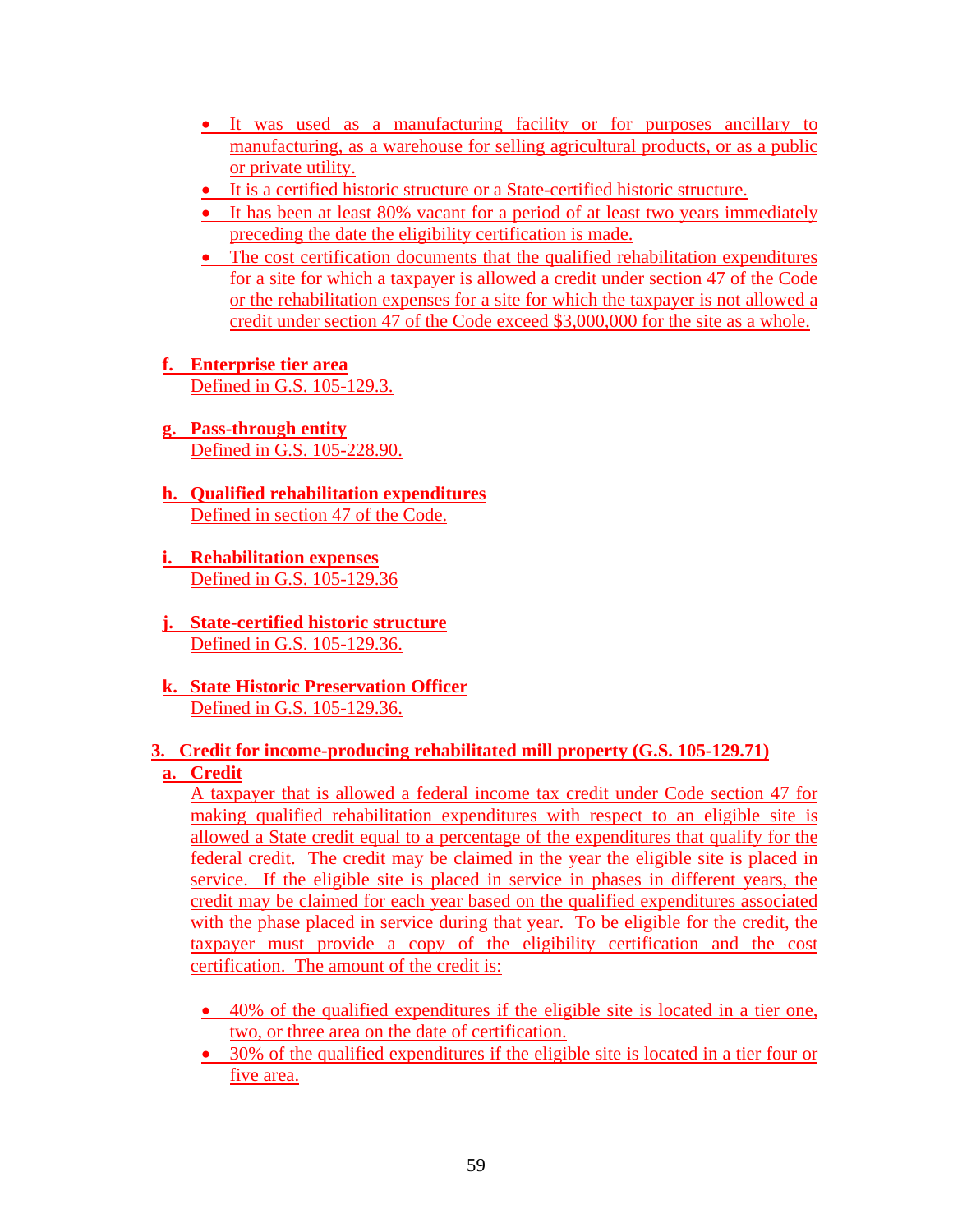# **b. Allocation**

A pass-through entity that qualifies for the credit is allowed to allocate the credit among any of its owners in its discretion as long as an owner's adjusted basis in the pass-through entity at the end of the taxable year in which the eligible site is placed in service is at least 40% of the amount of credit allocated to that owner. This differs from the allocation principles in G.S. 105-131.8 and G.S. 105-269.15 that apply to all other tax credits.

Under the general allocations provisions in G.S. 105-131.8 and G.S. 105-269.15, tax credits are allocated among S corporation shareholders in accordance with their pro rata share of the corporation, which is determined on the basis of stock ownership, and tax credits are allocated among partners in a partnership in accordance with the partnership agreement. The allocation made by the partnership must have a substantial economic effect, which means that the allocation agreement must reflect the economic interests of the partners in the partnership and cannot be based solely on tax consequences.

A statement of the allocation made under the special provision for this credit and the allocation that would have been required if this provision were not law must be included with the tax returns filed by the pass-through entity and the owners for each year in which the allocated credit is claimed.

# **c. Forfeiture for change in ownership**

The owner of a pass-through entity must forfeit a portion of the credit for rehabilitating income-producing mill property if the owner disposes of more than one-third of the owner's interest in the pass-through entity within five years from the date the eligible site is placed in service. The forfeiture amount is determined by multiplying the amount of the credit by the percentage reduction in ownership and then multiplying that product by the federal recapture percentage found in Code section  $50(a)(1)(B)$ .

# **d. Exceptions to forfeiture**

Forfeiture is not required if the change in ownership is the result of:

- The death of the owner, or
- A merger, consolidation, or similar transaction requiring approval by the shareholders, partners or members of the taxpayer under applicable State law, to the extent the taxpayer does not receive cash or tangible property in the merger, consolidation, or other similar transaction.

# **e. Liability from forfeiture**

An owner of a pass-through entity that forfeits a credit for change in ownership is liable for all past taxes avoided as the result of claiming the credit, plus interest at the rate established under G.S. 105-241.1(i) computed from the date the taxes would have been due if the credit had not been allowed. The past taxes and interest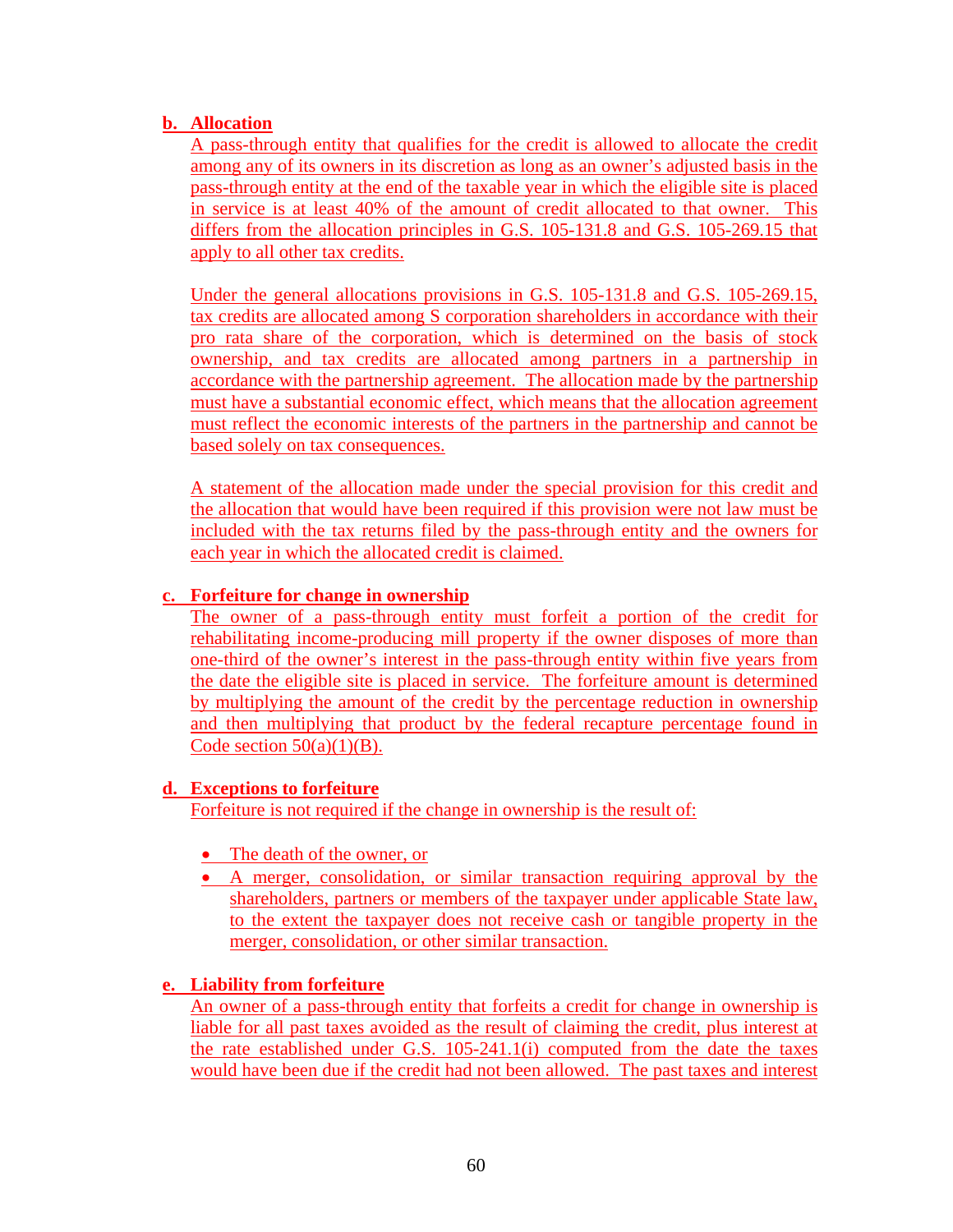are due thirty days after the date the credit is forfeited. If the taxes and interest are not paid by the due date, the taxpayer is subject to the penalties in G.S. 105-236.

# **4. Credit for nonincome-producing rehabilitated mill property (G.S. 105-129.72) a. Credit**

A taxpayer that is not allowed a federal income tax credit under Code section 47 and that makes qualified rehabilitation expenses with respect to an eligible site is allowed a State tax credit equal to a percentage of the rehabilitation expenses. The credit may be claimed in five equal installments beginning in the year the eligible site is placed in service. If the eligible site is placed in service in phases in different years, the credit may be claimed for each year based on the qualified expenses associated with the phase placed in service during that year. To be eligible for the credit, the taxpayer must provide a copy of the eligibility certification and the cost certification. The amount of the credit is 40% of qualified expenditures if the eligible site is located in a tier one, two, or three area on the date of certification. No credit is allowed if the eligible site is in a tier four or five area.

# **b. Allocation**

A pass-through entity that qualifies for the credit is allowed to allocate the credit among any of its owners in its discretion as long as an owner's adjusted basis in the pass-through entity at the end of the taxable year in which the eligible site is placed in service is at least 40% of the amount of credit allocated to that owner. This differs from the allocation principles in G.S. 105-131.8 and G.S. 105-269.15 that apply to all other tax credits. Under the general allocation provisions, tax credits are allocated among S corporation shareholders in accordance with their pro rata share of the corporation, which is determined on the basis of stock ownership, and tax credits are allocated among partners in a partnership in accordance with the partnership agreement. The allocation made by the partnership must have a substantial economic effect, which means that the allocation agreement must reflect the economic interests of the partners in the partnership and cannot be based solely on tax consequences. A statement of the allocation made under the special provision for this credit and the allocation that would have been required if this provision were not law must be included with the tax returns filed by the passthrough entity and the owners for each year in which the allocated credit is claimed.

# **c. Forfeiture for change in ownership**

If an owner of a pass-through entity disposes of more than one-third of the owner's interest in the pass-through entity within five years from the date the eligible site is placed in service, the owner must forfeit a portion of the credit for rehabilitating nonincome-producing mill property. The forfeiture amount is determined by multiplying the amount of the credit by the percentage reduction in ownership and then multiplying that product by the federal recapture percentage found in Code section  $50(a)(1)(B)$ . The remaining allowable credit is allocated equally among the five years in which the credit is claimed.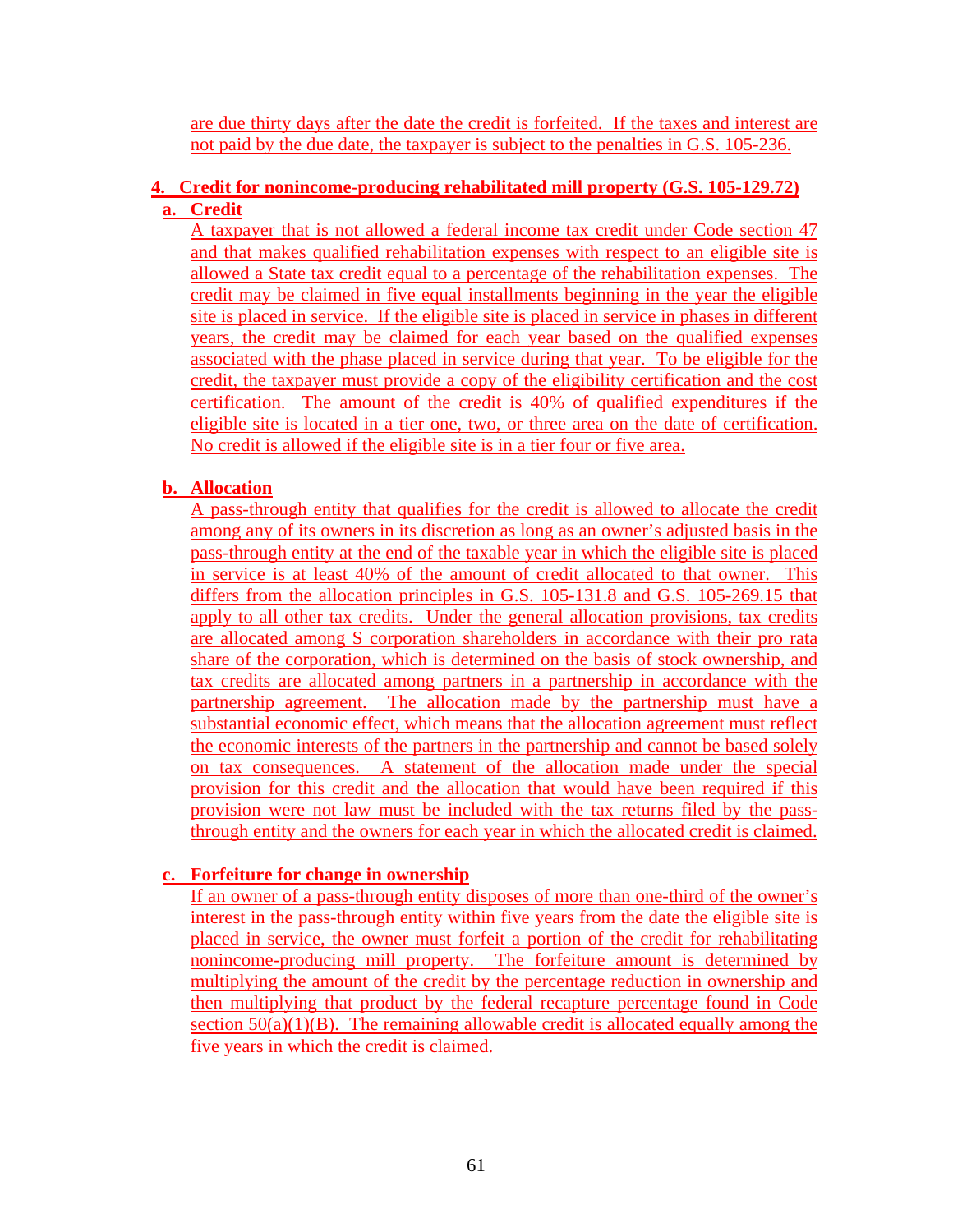### **d. Exceptions to forfeiture**

Forfeiture is not required if the change in ownership is the result of:

- The death of the owner, or
- A merger, consolidation, or similar transaction requiring approval by the shareholders, partners or members of the taxpayer under applicable State law, to the extent the taxpayer does not receive cash or tangible property in the merger, consolidation, or other similar transaction.

# **e. Liability from forfeiture**

An owner of a pass-through entity that forfeits a credit for change in ownership is liable for all past taxes avoided as the result of claiming the credit, plus interest at the rate established under G.S. 105-241.1(i) computed from the date the taxes would have been due if the credit had not been allowed. The past taxes and interest are due thirty days after the date the credit is forfeited. If the taxes and interest are not paid by the due date, the taxpayer is subject to the penalties provided in G.S. 105-236.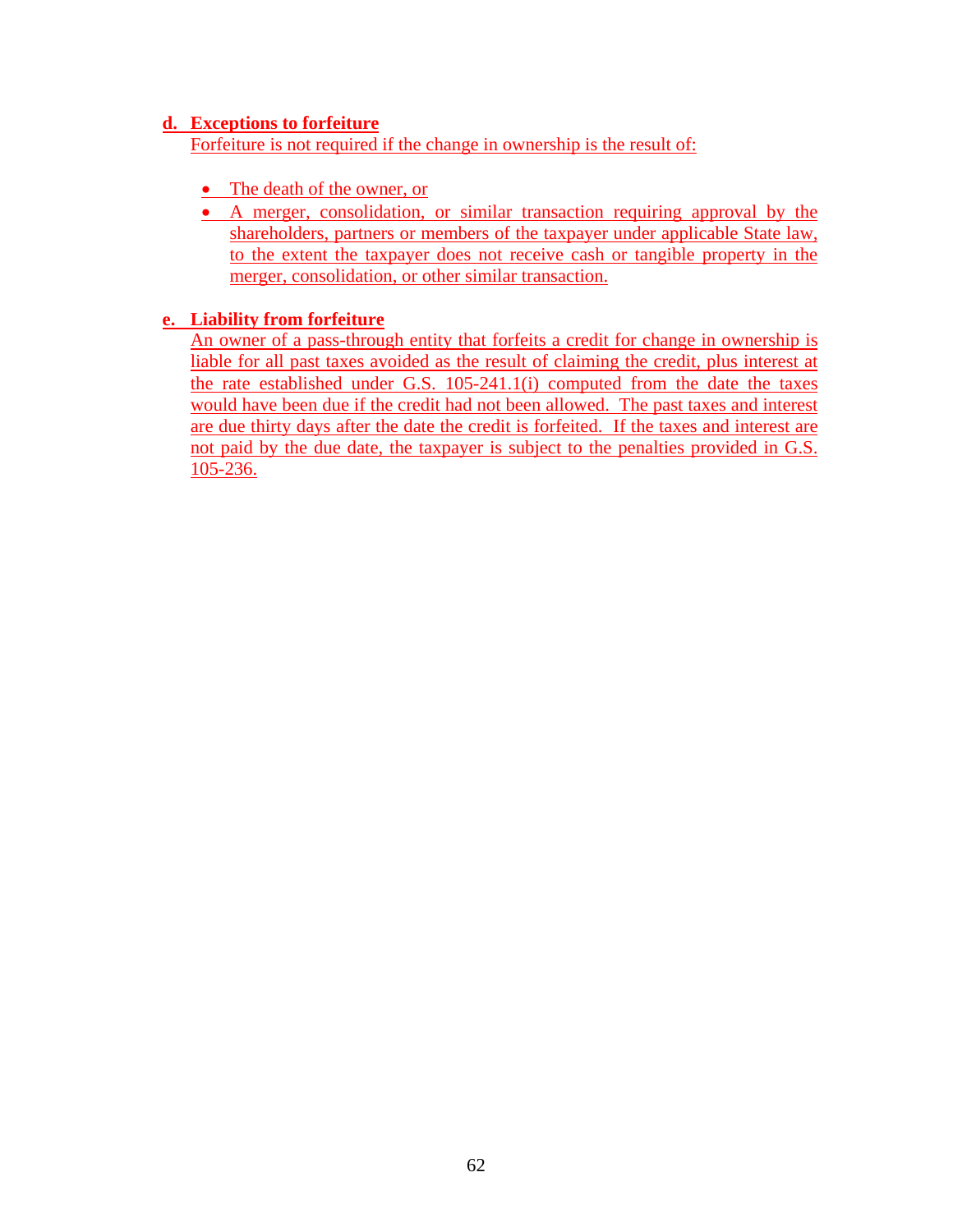# **V. EXCISE TAX (Articles 2A, 2C, and 5E)**

#### **A. Tobacco Products Excise Tax (G.S. 105-113.2 – G.S. 105-113.40)**

#### **6. Use Tax Levied (G.S. 105-113.6)**

A tax is levied upon the sale or possession for sale by a person other than a distributor, and upon the use, consumption, and possession for use or consumption of cigarettes within this State at the rate set in G.S. 105-113.5. This tax does not apply, however, to cigarettes upon which the tax levied in G.S.105-113.5 has been paid.

Railroads operating interstate are permitted to sell cigarettes by the pack, but such carriers must procure permission from the Secretary to sell cigarettes and must report all sales made within North Carolina to the Department on or before the  $20<sup>th</sup>$  day of each month. The reports must be filed on forms prescribed by the Secretary and must state the amount of non-tax-paid cigarettes sold on the train in this State during the immediately preceding month. A remittance of the excise tax due the State on such sales must be submitted with the report. Railroads wishing to file the reports on other than a calendar month schedule must obtain approval from the Secretary before doing so.

Non-tax-paid cigarettes may be sold for use or consumption by or on ocean-going vessels which leave the continental United States and which ply the high seas in interstate or foreign commerce in the transport of freight or passengers for hire exclusively when delivered to an officer or agent of such vessel for use by or on such vessel accordingly. Receipt for delivery of such non-tax-paid cigarettes shall be signed for by an authorized officer or agent of such vessel, and such signed receipts shall be retained by the distributor for a period of three years; also, a copy of same shall be appended to the appropriate monthly tax report of the distributor. Only North Carolina tax-paid cigarettes may be sold by such vessels while in port or within the territorial limits of this State.

#### **15. Payment of Tax and Required Reports (G.S. 105-113.18)**

The taxes levied in this Part are payable when a report is required to be filed. The following reports are required to be filed with the Secretary:

#### **a. Distributor's Report**

A distributor shall file a monthly report in the form prescribed by the Secretary. The report covers sales and other activities occurring in a calendar month and is due within 20 days after the end of the month covered by the report. The report shall state the amount of tax due and shall identify any transactions to which the tax does not apply. Every licensed resident distributor shall file a report, Form B-A-5, on or before the  $20<sup>th</sup>$  day of each month. Non-tax-paid cigarettes shipped, delivered, or sold outside the State during the month shall be reported on supplemental Form B-A-5, Schedule I. Cigarettes returned to the manufacturer during the month shall be reported on supplemental Form B-A-5, Schedule J.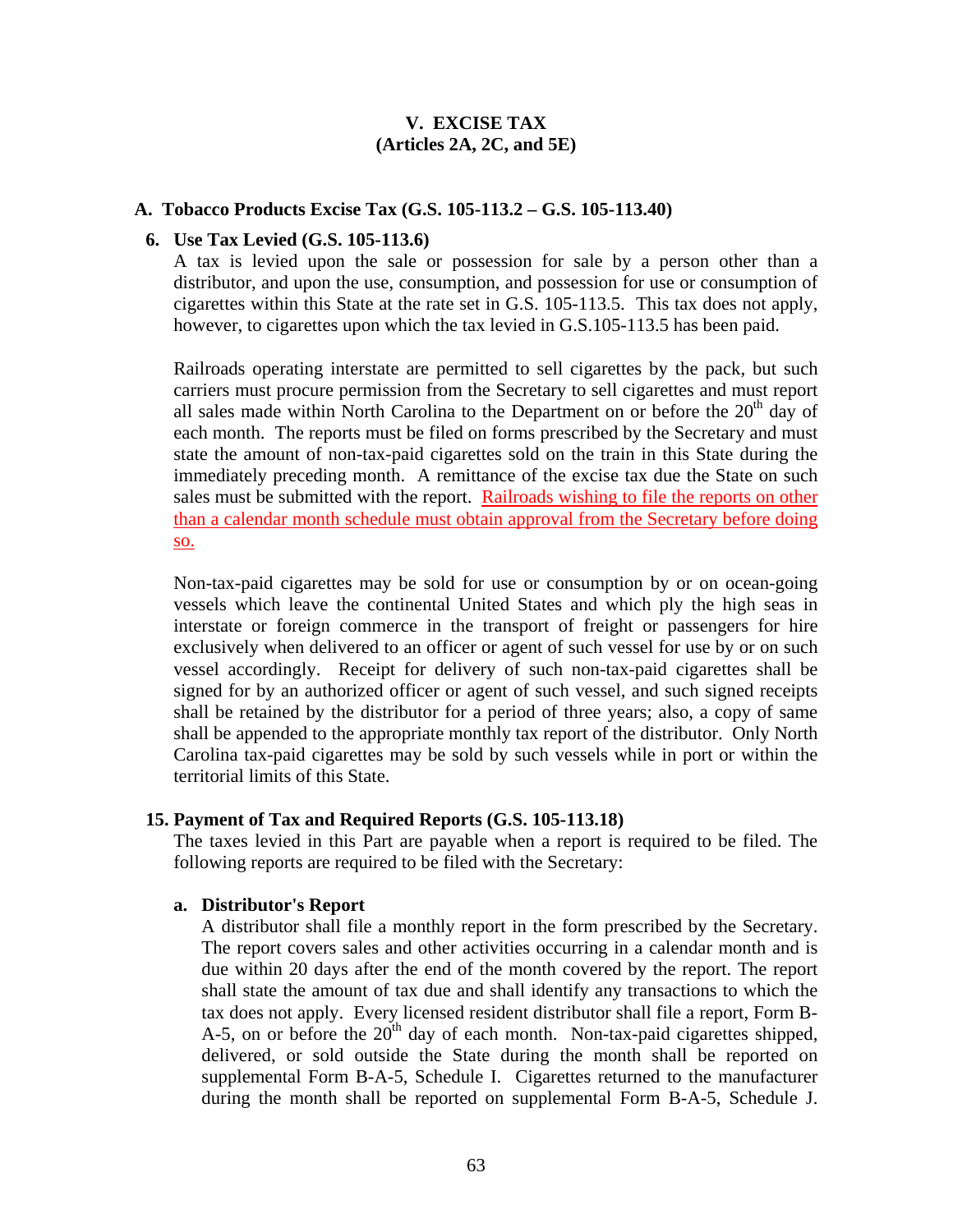Every licensed nonresident distributor shall file a report, Form B-A-6 on or before the  $20<sup>th</sup>$  day of each month. Any licensed resident or nonresident distributor wishing to file the report or the form on other than a calendar month schedule must obtain approval from the Secretary before doing so.

### **b. Report of Free Cigarettes**

A manufacturer who distributes cigarettes without charge shall file a monthly report in the form prescribed by the Secretary. The report covers cigarettes distributed without charge in a calendar month and is due within 20 days after the end of the month covered by the report. The report shall state the number of cigarettes distributed without charge and the amount of tax due.

# **c. Use Tax Report**

Every other person who has acquired non-tax-paid cigarettes for sale, use, or consumption subject to the tax imposed by this Part must, within 96 hours after receipt of the cigarettes, file a report in the form prescribed by the Secretary showing the amount of cigarettes so received and any other information required by the Secretary. The report must be accompanied by payment of the full amount of the tax.

# **d. Shipping Report**

Any person, except a licensed distributor, who transports cigarettes upon the public highways, roads, or streets of this State, upon notice from the Secretary, shall file a report in the form prescribed by the Secretary and containing the information required by the Secretary.

# **18. Reports and Records (G.S. 105-113.26, G.S. 105-113.30)**

Every licensed distributor must file a report on or before the  $20<sup>th</sup>$  day of each month with tax remittance on form prescribed by the Secretary showing transactions for the preceding month, and such other information as required by the report. Monthly reports are required whether or not any tax is shown to be due. Each licensed distributor wishing to file the report or the form on other than a calendar month schedule must obtain approval from the Secretary before doing so.

Distributors who operate in a period, other than a calendar month, must provide the Tobacco Products Excise Tax Unit of the Department a list of the period ending dates for each coming year. This period ending schedule is due in November of each year unless advised otherwise. The cigarette monthly report is due within 20 days after the particular period ends.

Every person required to be licensed under this Article and every person required to make reports under this Article shall keep complete and accurate records of all sales and other information as required under this Article. The records shall be in the form prescribed by the Secretary. These records shall be safely preserved for a period of three years in a manner to ensure their security and accessibility for inspection by the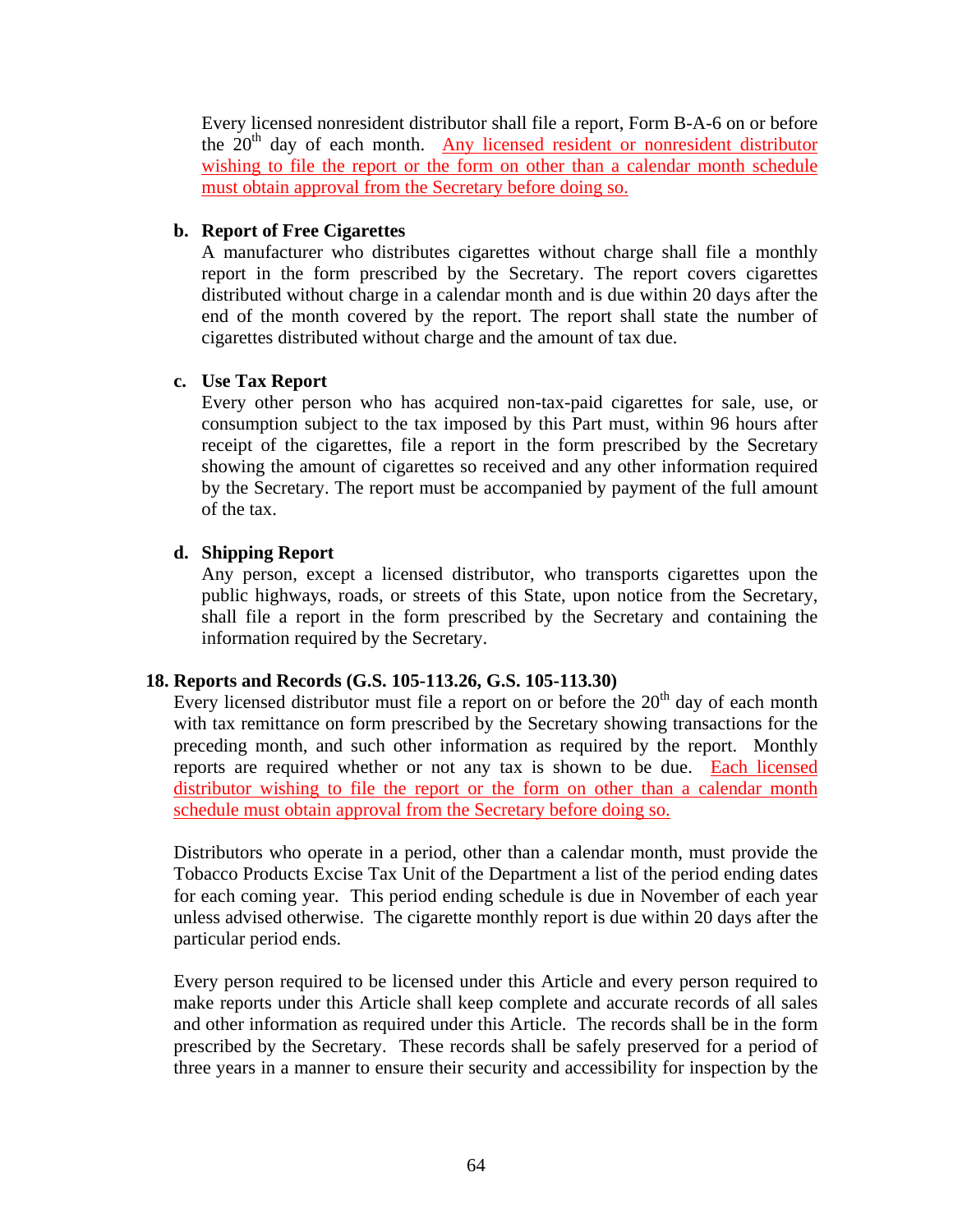Department. The Secretary may consent to the destruction of any records at any time within this three-year period.

It shall be unlawful for any person who is required under the provisions of this Article to keep records or make reports, to fail to keep such records, refuse to keep such reports, make false entries in such records, fail to produce such records for inspection by the Secretary or his duly authorized agents, fail to file a report, or make a false or fraudulent report or statement.

Each sale of cigarettes at wholesale, including cash and credit transactions, and regardless of whether the sale is made to another distributor, wholesale dealer, retail dealer, or is a transfer to a self-owned outlet or an agency or agent, must be accompanied by a completed invoice indicating the person to whom the cigarettes were sold, the address of the purchaser, the date of the sale, the quantity sold, and the price charged.

Sales invoices of distributors, whether resident or nonresident, must indicate payment of the excise tax by the wording, "North Carolina Cigarette Excise Tax Paid."

If a distributor is also a retail dealer and sells cigarettes to consumers, an invoice or a memorandum must be prepared showing the transfer of all cigarettes from the distributor to the retail activity. Cigarette excise tax is applicable at the point of transfer and the required documents must reflect payment of the tax by the wording, "North Carolina Cigarette Excise Tax Paid."

### **27. Payment of Tax (G.S. 105-113.37)**

Except for tax on sales designated as tax-exempt under G.S. 105-113.35, the taxes levied by this Article are payable when a report is required to be filed. Monthly reports covering sales and other activities occurring in a calendar month are due within 20 days after the end of the month covered by the report. Each report must be filed on a form provided by the Secretary and must contain the information required by the Secretary. A return must be filed each month even if no tax is due for that month. Any wholesale dealer selling designated other tobacco products wishing to report sales and other activities occurring in the report period on other than a calendar month schedule must obtain approval from the Secretary before doing so.

Wholesale dealers and retail dealers who operate in a period other than a calendar month, must provide the Tobacco Products Excise Tax Unit of the Department a list of the period ending dates for each coming year. This period ending schedule is due in November of each year unless advised otherwise. The other tobacco products monthly report and tax remittance are due within 20 days after the particular period ends.

Sales invoices of wholesale dealers, whether resident or nonresident, liable for the tax must indicate payment of the excise tax on other tobacco products by the wording "North Carolina Other Tobacco Products Tax Paid."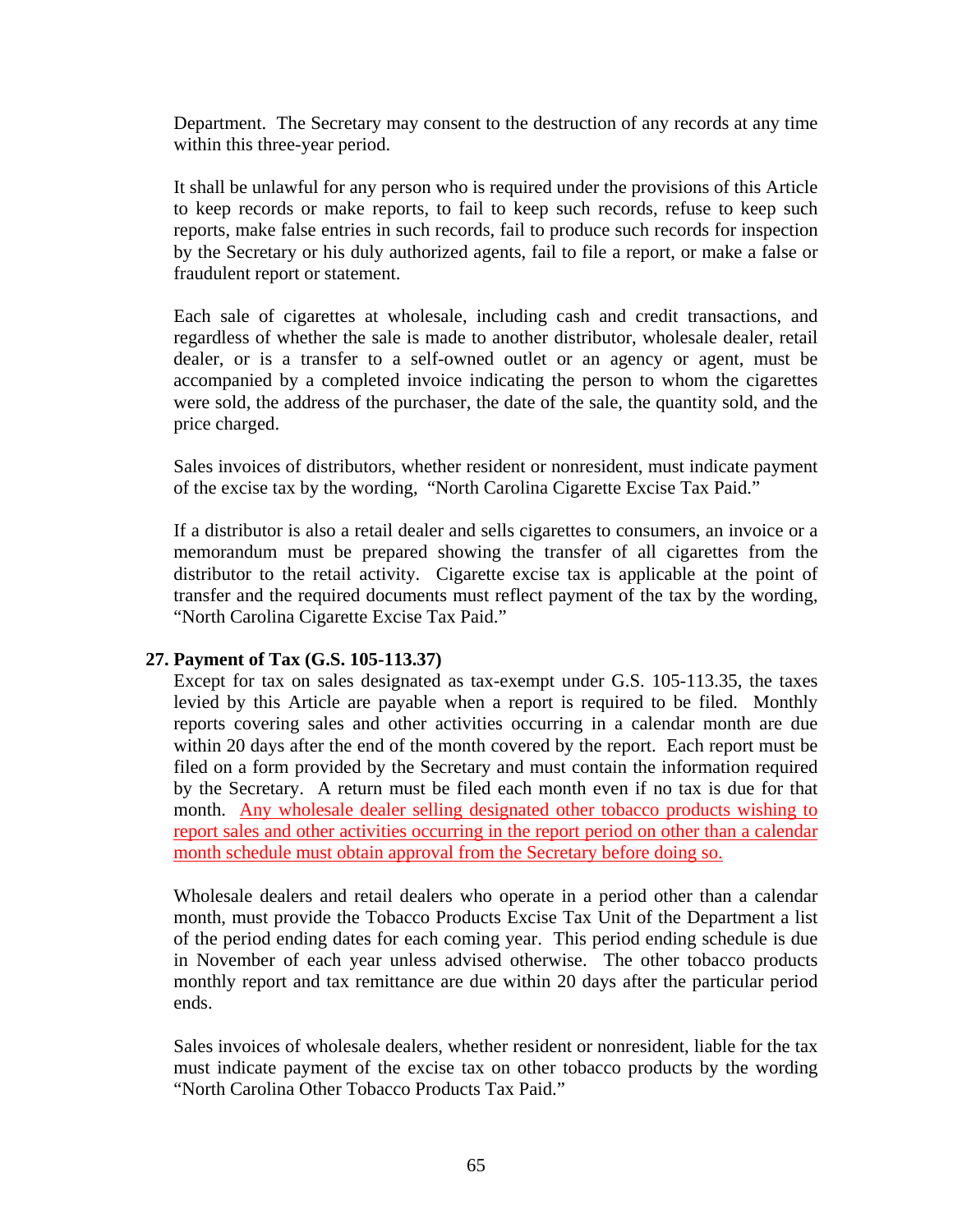All sales invoices of nonresident wholesale dealers must show the point of origin and mode of transportation for all shipments of other tobacco products into this State.

A wholesale dealer who sells a tobacco product to a person who has notified the wholesale dealer in writing that the person intends to resell the item in a transaction that is exempt from tax under G.S.  $105-113.35(a)(1)$  or (2) may, when filing a monthly report, designate the quantity of tobacco products sold to the person for resale. A wholesale dealer must report all designated sales during a taxable period on Form B-A-101. The wholesale dealer must separately invoice and indicate the other tobacco products designated for exempt transactions. For example, sales designated for customers with other tobacco product sales outside North Carolina must be invoiced to read, "Designated for Sale Outside North Carolina". A wholesale dealer is not required to pay tax on a designated sale when filing a monthly report. However, where prior written notification is not provided, the wholesale dealer must remit applicable tax.

The wholesale dealer must pay the tax due on all other sales in accordance with this section. A wholesale dealer or a customer of a wholesale dealer may not delay payment of the tax due on a tobacco product by failing to pay tax on a sale that is not a designated sale or by overstating the quantity of tobacco products that will be resold in a transaction exempt under G.S.  $105-113.35(a)(1)$  or  $(2)$ .

A person who does not sell a tobacco product in a transaction exempt under G.S. 105- 113.35(a)(1) or (2) after a wholesale dealer has failed to pay the tax due on the sale of the item to the person in reliance on the person's written notification of intent is liable for the tax and any penalties and interest due on the designated sale. If the Secretary determines that a tobacco product reported as a designated sale is not sold as reported, the Secretary will assess the person who notified the wholesale dealer of an intention to resell the item in an exempt transaction for the tax due on the sale and any applicable penalties and interest. A wholesale dealer who does not pay tax on a tobacco product in reliance on a person's written notification of intent to resell the item in an exempt transaction is not liable for any tax assessed on the item.

The tax liability plus penalties and interest will be held against the wholesaler's customer who sells other tobacco products designated exempt in a taxable transaction. Customers violating designation procedures can expect full penalties to be held on designated products improperly handled.

Once other tobacco products are designated as tax exempt under G.S. 105-113.35, they must be sold in tax-exempt transactions.

#### **C. Piped Natural Gas Excise Tax (G.S. 105-187.41)**

#### **3. Due Date of the Report and Tax**

The returns are required quarterly and are due by the last day of the month following the end of the calendar quarter. The quarterly return will include, (a) the piped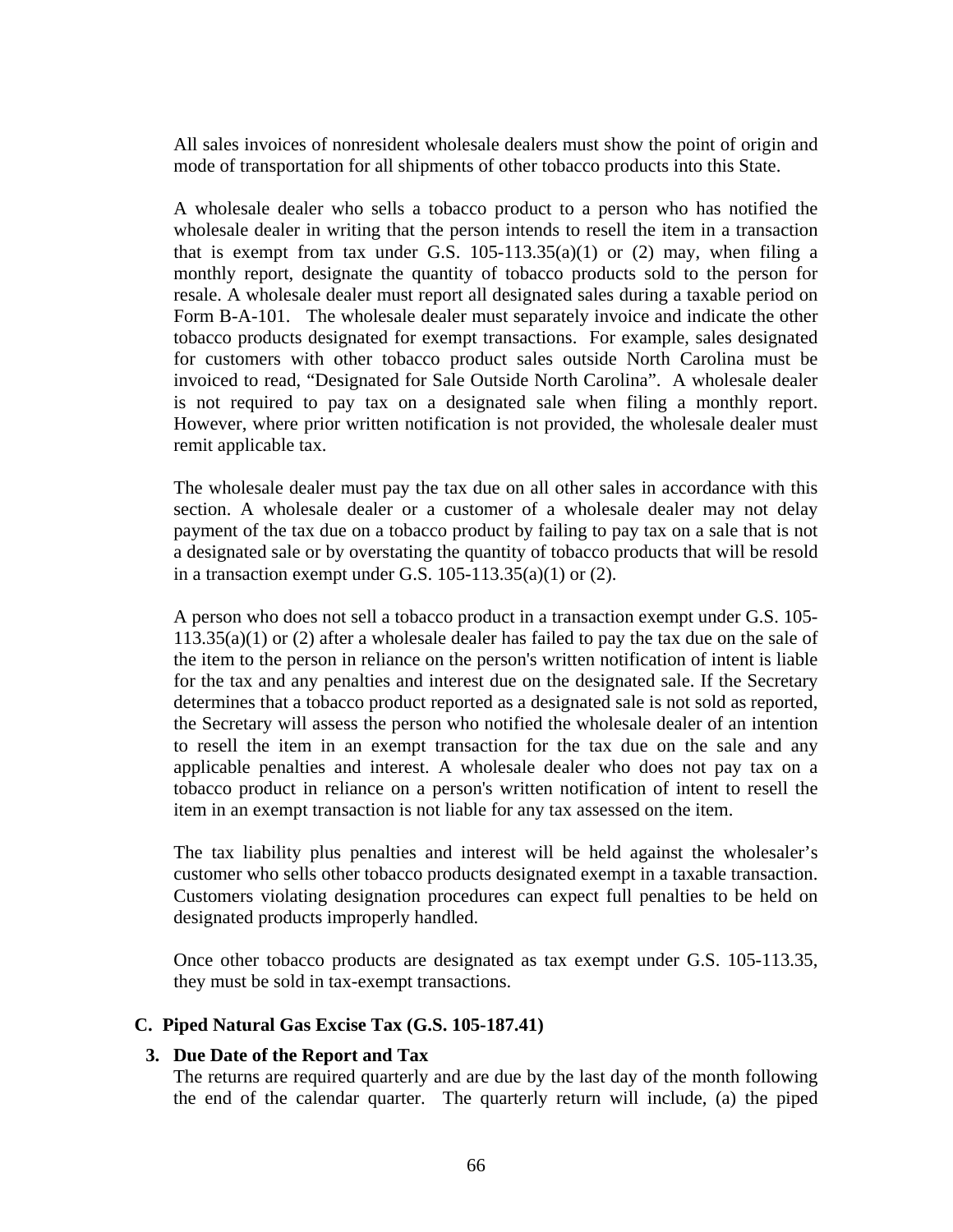natural gas delivered during the quarter to sales or transportation customers in each city in the State and, (b) the piped natural gas received during the month in each city in the State by persons who have direct access to an interstate gas pipeline and who receive the gas for their own consumption.

Tax on gas delivered through the end of 2001 is due monthly by the last day of the month that follows the month in which the tax accrues. Payments of tax by EFT are required if the average amount of tax is at least \$20,000 a month.

Effective January 1, 2002, a taxpayer must pay the piped natural gas excise tax in accordance with the same schedule by which it pays sales and use tax. A semimonthly payment for the period from the first of the month to the  $15<sup>th</sup>$  day of the month is due by the  $25<sup>th</sup>$  of the month. A semimonthly payment that covers the period from the  $16<sup>th</sup>$  day of the month to the end of the month is due by the  $10<sup>th</sup>$  day of the following month. All semimonthly payments are required to be paid by EFT. The taxpayer is not subject to penalties for a semimonthly or monthly amount due if the taxpayer timely pays at least 95% of the amount due and includes the underpayment with the quarterly return for those semimonthly or monthly payment periods.

Effective October 1,2007, the piped natural gas tax is payable monthly, on the  $20<sup>th</sup>$ day of the month following the calendar month in which the tax liability for the tax accrues. In addition, if a taxpayer's piped natural gas tax liability is consistently at least \$10,000 per month, the taxpayer must prepay the next month's tax liability at the same time that it is paying the current month's liability. The prepayment must equal at least sixty-five percent (65%) of any of the following:

- The amount of tax due for the current month.
- The amount of tax due for the same month in the preceding year.
- The average monthly amount of tax due in the preceding calendar year.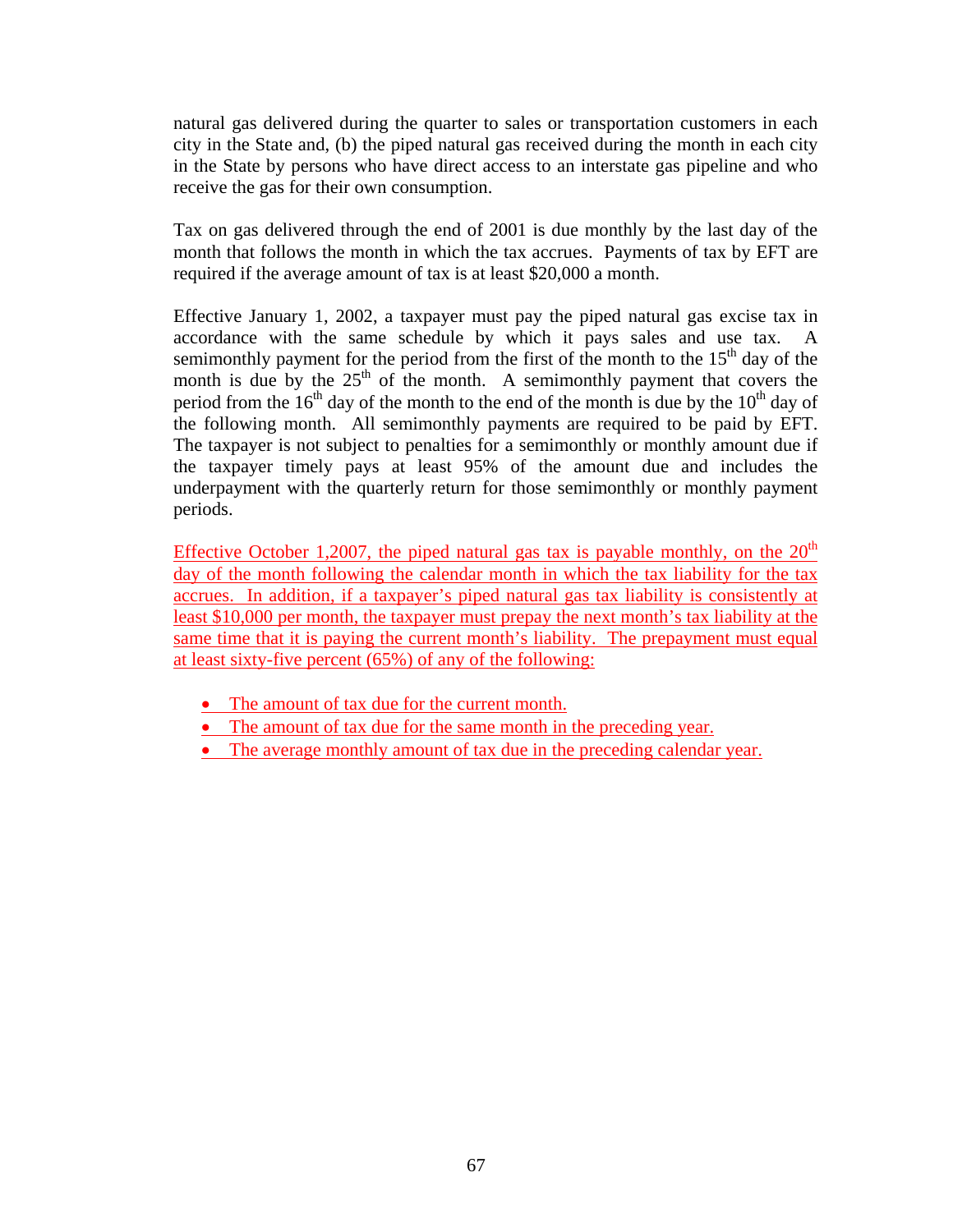# **VI. PRIVILEGE TAXES (Article 2)**

### **D. Amusements – Certain Exhibitions, Performances, and Entertainment Exempt (G.S. 105-40)**

The following forms of amusements are exempt from the taxes imposed under Article 2 of Chapter 105 of the General Statutes:

- 1. All exhibitions, performances, and entertainments, except those expressly mentioned in Article 2 as not exempt, produced by local talent exclusively, for the benefit of religious, charitable, benevolent or educational purposes, as long as no compensation is paid to the local talent.
- 2. The North Carolina Symphony Society, Incorporated, as specified in G.S. 140- 10.1.
- 3. All exhibits, shows, attractions, and amusements operated by a society or association organized under the provisions of Chapter 106 of the General Statutes where the society or association has obtained a permit from the Secretary to operate without the payment of taxes under Article 2.
- 4. All outdoor historical dramas, as specified in Article 19C of Chapter 143 of the General Statutes.
- 5. All elementary and secondary school athletic contests, dances, and other amusements.
- 6. The first one thousand dollars (\$1,000) of gross receipts derived from dances and other amusements *actually promoted and managed* by civic organizations when the entire proceeds of the dances or other amusements are used exclusively for civic and charitable purposes of the organizations and not to defray the expenses of the organization conducting the dance or amusement. The exemption applies separately to each dance or other amusement (17 NCAC 04B.0306). The mere sponsorship of a dance or another amusement by a civic or fraternal organization does not exempt the dance or other amusement, because the exemption applies only when the dance or amusement is *actually managed and conducted* by the civic or fraternal organization.
- 7. A youth athletic contest with an admissions price that does not exceed ten dollars (\$10.00) sponsored by a person exempt from income tax under Article 4 of this Chapter. For the purpose of this subdivision, a youth athletic contest means a contest in which each participating athlete is less than 20 years of age.
- 8. All dances, motion picture shows, and other amusements promoted and managed by a qualifying corporation that operates a center for the performing and visual arts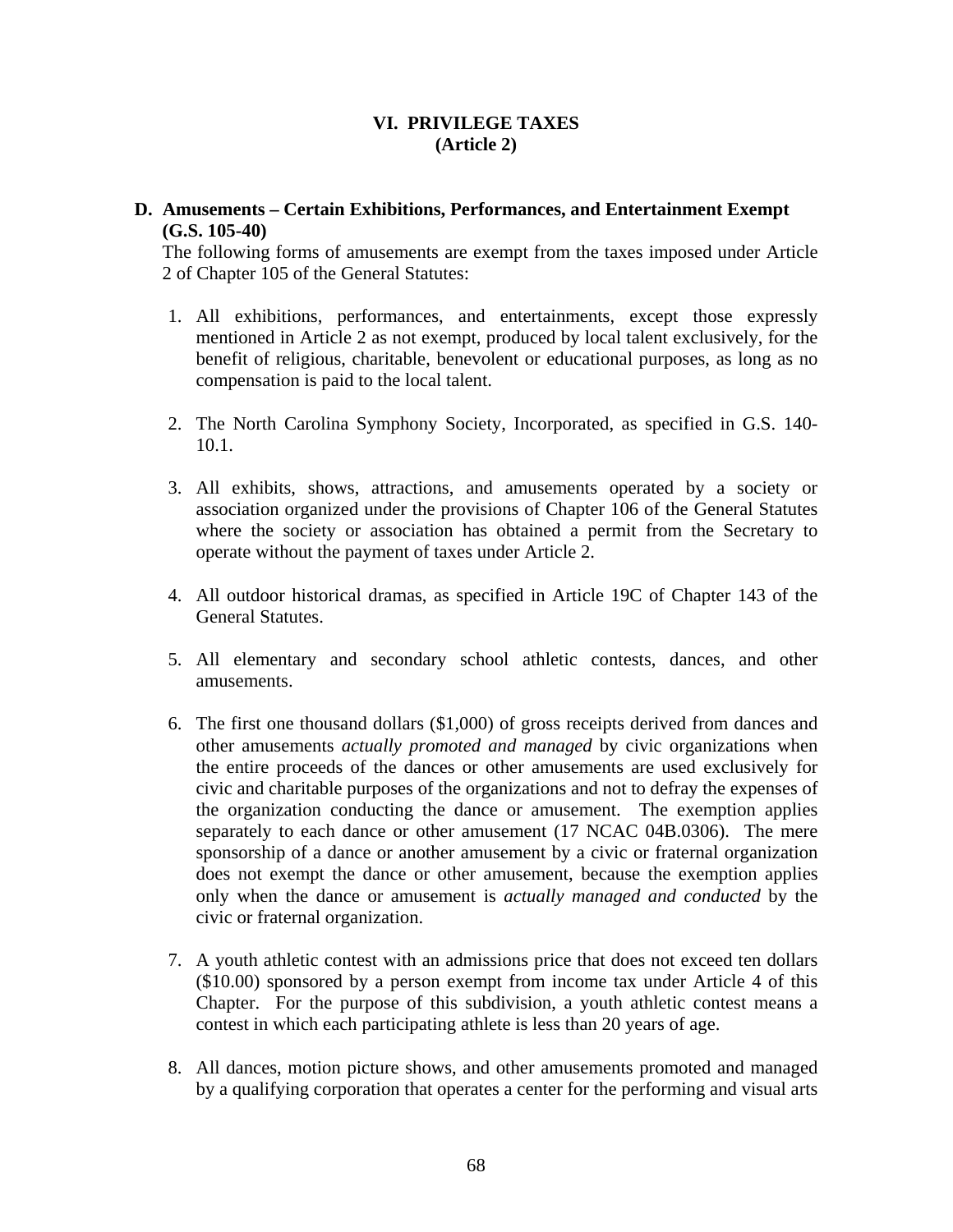if the dance or other amusement is held at the center. "Qualifying corporation" means a corporation that is exempt from income tax under G.S. 105-130.11(a)(3). "Center for the performing and visual arts" means a facility, having a fixed location, that provides space for dramatic performances, studios, classrooms, and similar accommodations to organized arts groups and individual artists. This exemption does not apply to athletic events.

- 9. All exhibitions, performances, and entertainments promoted and managed by a nonprofit arts organization that is exempt from income tax under G.S. 105- 130.11(a)(3). This exemption does not apply to athletic events.
- 10. A person that is exempt from income tax under Article 4 of Chapter 105 and is engaged in the business of operating a teen center. A "teen center" is a fixed facility whose primary purpose is to provide recreational activities, dramatic performances, dances, and other amusements exclusively for teenagers.
- 11. All entertainment or amusements offered or given on the Cherokee Indian reservation when the person giving, offering, or managing the entertainment or amusement is authorized to do business on the reservation and pays the tribal gross receipts levy to the tribal council.
- 12. Arts festivals held by a person that is exempt from income tax under Article 4 of Chapter 105 and that meets the following conditions:
	- The person holds no more than two arts festivals during a calendar year.
	- Each of the person's arts festivals last no more than seven days.
	- The arts festivals are held outdoors on public property and involve a variety of exhibitions, entertainments, and activities.
- 13. Community festivals held by a person who is exempt from income tax under Article 4 of Chapter 105 and that meets all of the following conditions:
	- The person holds no more than one community festival during a calendar year.
	- The community festival lasts no more than seven days.
	- The community festival involves a variety of exhibitions, entertainments, and activities, the majority of which are held outdoors and are open to the public.
- 14. All farm-related exhibitions, shows, attractions, or amusements offered on land used for bona fide farm purposes as defined in G.S. 153A-340. Bona fide farm purposes include the production and activities relating or incidental to the production of crops, fruits, vegetables, ornamental and flowering plants, dairy,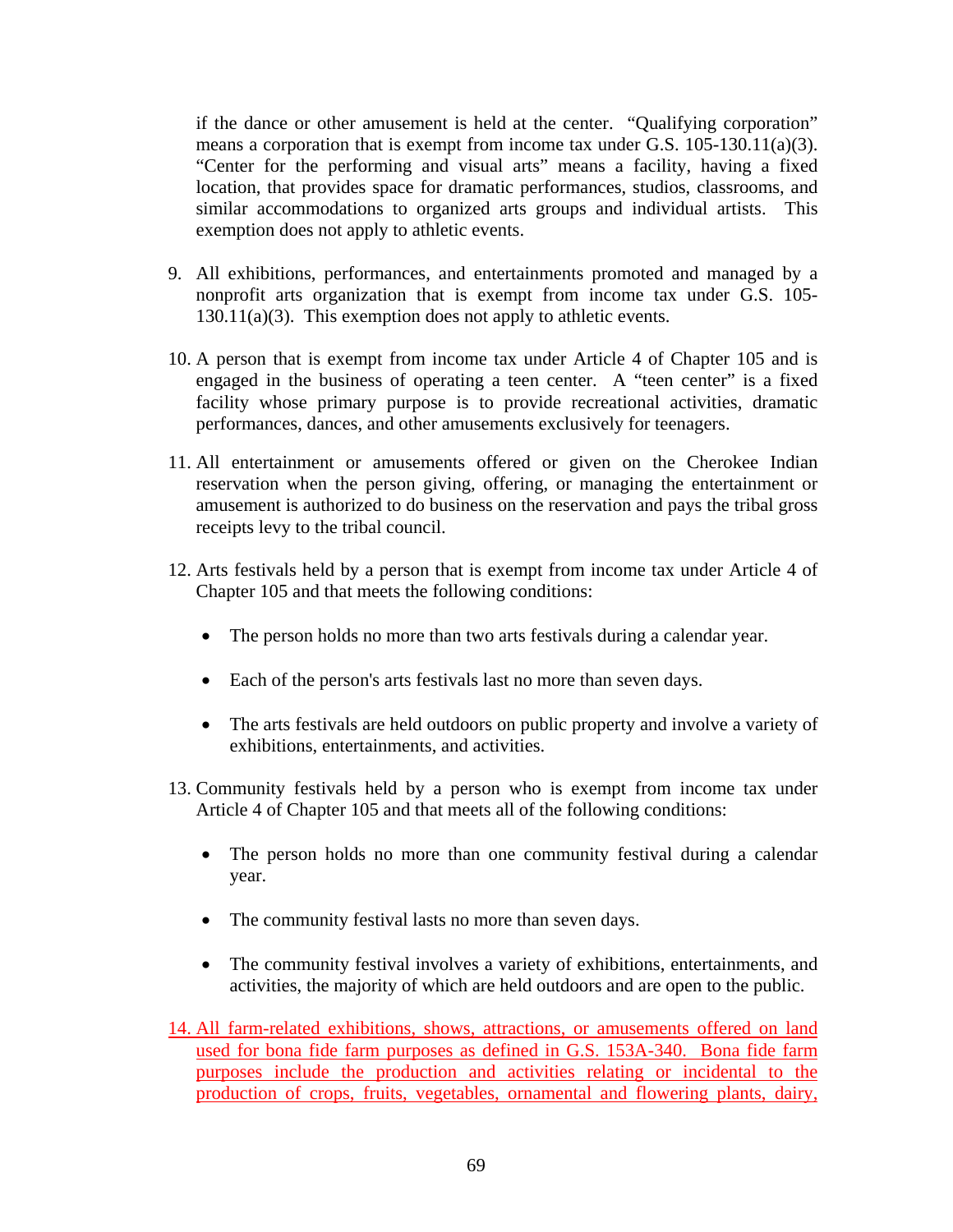livestock, poultry, and all other forms of agricultural products having a domestic or foreign market. The production of a nonfarm product that the Department of Agriculture and Consumer Services recognizes as a "Goodness Grows in North Carolina" product that is produced on a farm subject to a conservation agreement under G.S. 106-743.2 is a bona fide farm purpose."

15. An admission charge to a fishing pier is not subject to the tax if the charge is for fishing on the pier. (17 NCAC 04B.0310)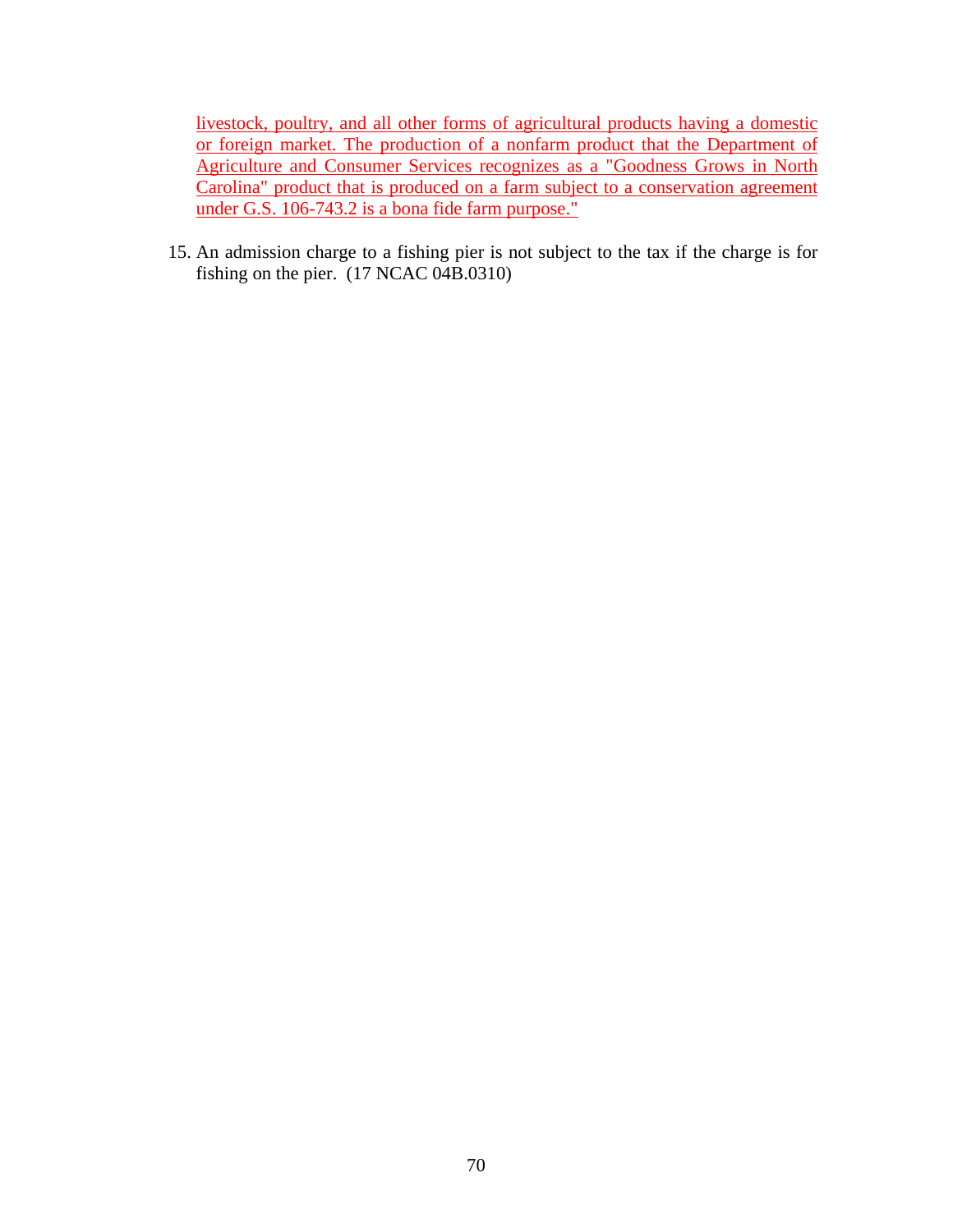# **VII. INSURANCE PREMIUM TAX (Article 8B)**

#### **E. Tax Rates and Charges (G.S. 105-228.5, G.S. 58-6-25)**

Tax rates and charges are as follows:

| Workers' Compensation                        | 2.50%     |
|----------------------------------------------|-----------|
| Other taxable contracts                      | 1.90%     |
| Additional Statewide Fire and Lightning      |           |
| (excluding auto and marine)                  | 1.33%     |
| Additional Local Fire and Lightning          | .50%      |
|                                              |           |
| Article 65 Corporations                      | 1.90%     |
|                                              |           |
| Health Maintenance Organizations (2004-2006) | 1.00%     |
| Insurance Regulatory Charge (20052006)       | $5.50\%*$ |

\*Subject to change each year and is established by the General Assembly based on a proposed percentage rate submitted by the NC Department of Insurance sufficient to defray the estimated cost of the operations of the NC Department of Insurance for each upcoming fiscal year.

#### **F. Retaliatory Provisions (G.S. 105-228.8)**

When the laws of any other state impose, or would impose, any premium taxes, upon North Carolina companies doing business in the other state that are, on an aggregate basis, in excess of the premium taxes directly imposed upon similar companies by the statutes of this State, the Secretary of Revenue shall impose the same premium taxes, on an aggregate basis, upon the companies chartered in the other state doing business or seeking to do business in North Carolina. Retaliatory tax is reported and paid with the annual Gross Premium Tax return. Special purpose obligations or assessments based on premiums imposed in connection with particular kinds of insurance, the special purpose regulatory charge and dedicated special purpose taxes based on premiums are excluded from retaliatory computations. Seventy-five percent (75%) of the Additional Statewide Fire and Lightning tax is included in the retaliatory computations.

If an insurer changes its state of domicile during the calendar year, the retaliatory tax should be calculated taking into account the portion of the year the company was domiciled in each state, respectively. For example, Company B is chartered in State A from January 1 through July 31, but changes its state of domicile to State B, effective August 1. The retaliatory calculation should reflect the taxes and includable fees and assessments charged by State A for business done for the period January 1 through July 31 and the taxes and includable fees and assessments charged by State B for business done for the period August 1 through December 31. Appropriate documentation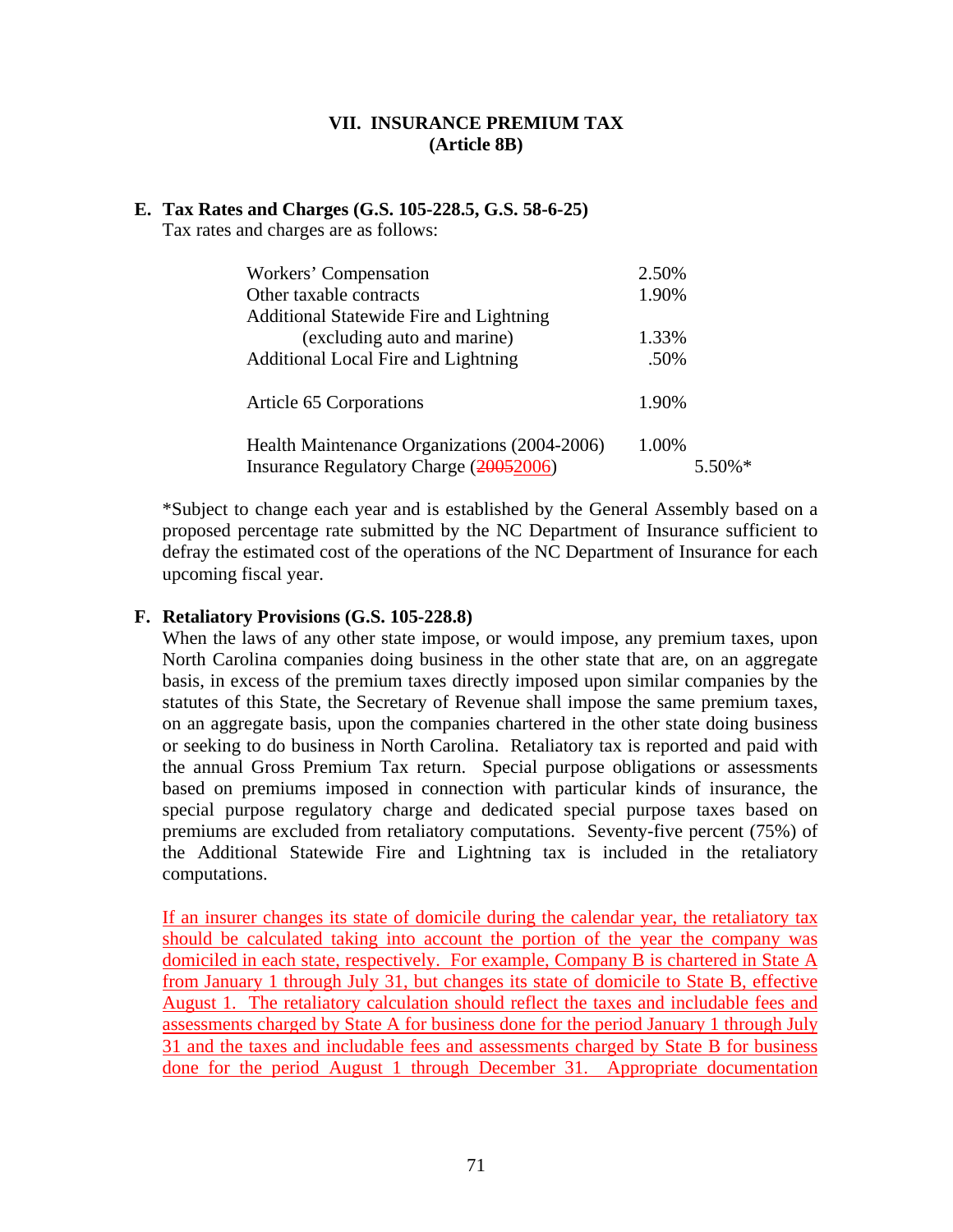supporting the retaliatory calculation must be attached to the gross premium tax return for the calendar year.

### **K. Tax Credits (G.S. 105-228.5A, G.S. 97-29.1, G.S. 105-129.16B, Article 3A of Chapter 105, Article 3H of Chapter 105)**

# **1. Guaranty Assessment Credits**

North Carolina Guaranty Association assessments paid by insurers may be used as a credit against premium tax. The credit is 20% per year for a period of five years beginning with the year after payment of the assessment. The credit applies to all Insurance Guaranty Association and Life and Accident and Health Insurance Guaranty Association assessments paid. The credit may not exceed the premium tax liability for the year. Self-Insured Guaranty Association assessments paid may be applied as a 100% credit for the year in which it is paid.

### **2. Supplemental Workers' Compensation Credits**

Supplemental workers' compensation benefits paid to NC residents may be applied as a credit.

### **3. Tax Incentive Credits**

Tax credits provided under Article 3A are allowed to be taken against gross premiums tax. The Article 3A credits are the tax incentives for new and expanding businesses. These various credits can be taken against the gross premiums tax effective for taxable years beginning on or after January 1, 1999. Article 3A is set to expire for taxable years beginning on or after January 1, 2007.

#### **4. Tax Credit for Low-income Housing**

Effective for taxable years beginning on or after January 1, 2001, for buildings placed in service on or after that date, the tax credit for low-income housing may be taken against gross premium tax. See "Credit for Low-income Housing" in the "Credits" section for further information about this credit.

# **5. Tax Credit for Mill Rehabilitation**

Effective for taxable beginning on or after January 1, 2006, the tax credit for mill rehabilitation may be taken against gross premium tax. See "Credit for Mill Rehabilitation" in the "Credits" section for further information on this credit.